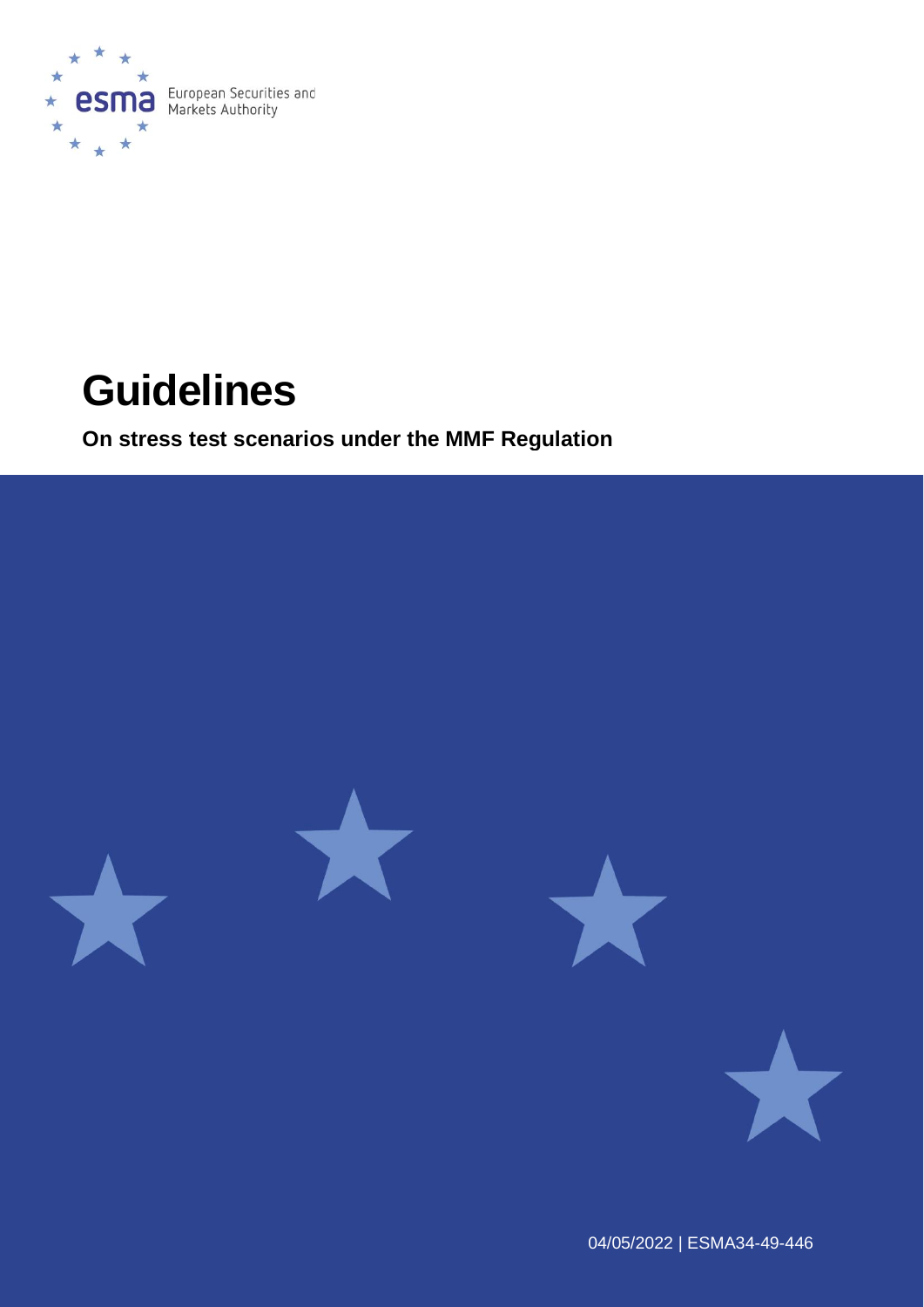

## **Table of Contents**

| 1. |                             |                                                                                                                                                                                             |
|----|-----------------------------|---------------------------------------------------------------------------------------------------------------------------------------------------------------------------------------------|
| 2. |                             |                                                                                                                                                                                             |
| 3. |                             |                                                                                                                                                                                             |
|    | 3.1                         |                                                                                                                                                                                             |
|    | 3.2                         |                                                                                                                                                                                             |
| 4. |                             | Guidelines on stress test scenarios under Article 28 of the MMF Regulation (Financial<br>market participants are not required to report results of stress tests referred to in sections 4.1 |
|    | 4.1                         | Guidelines on certain general features of the stress test scenarios of MMF 7                                                                                                                |
|    | 4.2                         | Guidelines on stress test scenarios in relation to hypothetical changes in the level of                                                                                                     |
|    | 4.3<br>events <sub>10</sub> | Guidelines on stress test scenarios in relation to hypothetical changes in the level of<br>credit risk of the assets held in the portfolio of the MMF, including credit events and rating   |
|    | 4.4                         | Guidelines on stress test scenarios in relation to hypothetical movements of the                                                                                                            |
|    | 4.5                         | Guidelines on stress test scenarios in relation to hypothetical levels of redemption11                                                                                                      |
|    | 4.6                         | Guidelines on stress test scenarios in relation to hypothetical widening or narrowing<br>of spreads among indexes to which interest rates of portfolio securities are tied 12               |
|    | 4.7                         | Guidelines on stress test scenarios in relation to hypothetical macro systemic shocks                                                                                                       |
|    | 4.8                         | Guidelines on the establishment of additional common reference stress test scenarios<br>(the results of which should be included in the reporting template mentioned in Article 37(4)       |
|    | 4.8.1                       |                                                                                                                                                                                             |
|    |                             |                                                                                                                                                                                             |
|    | 4.8.3                       | Levels of change of the interest rates and exchange rates and levels of<br>widening or narrowing of spreads among indices to which interest rates of portfolio                              |
|    | 4.8.4                       |                                                                                                                                                                                             |
|    | 4.8.5                       | Macro-systemic shocks affecting the economy as a whole  20                                                                                                                                  |
| 5. |                             |                                                                                                                                                                                             |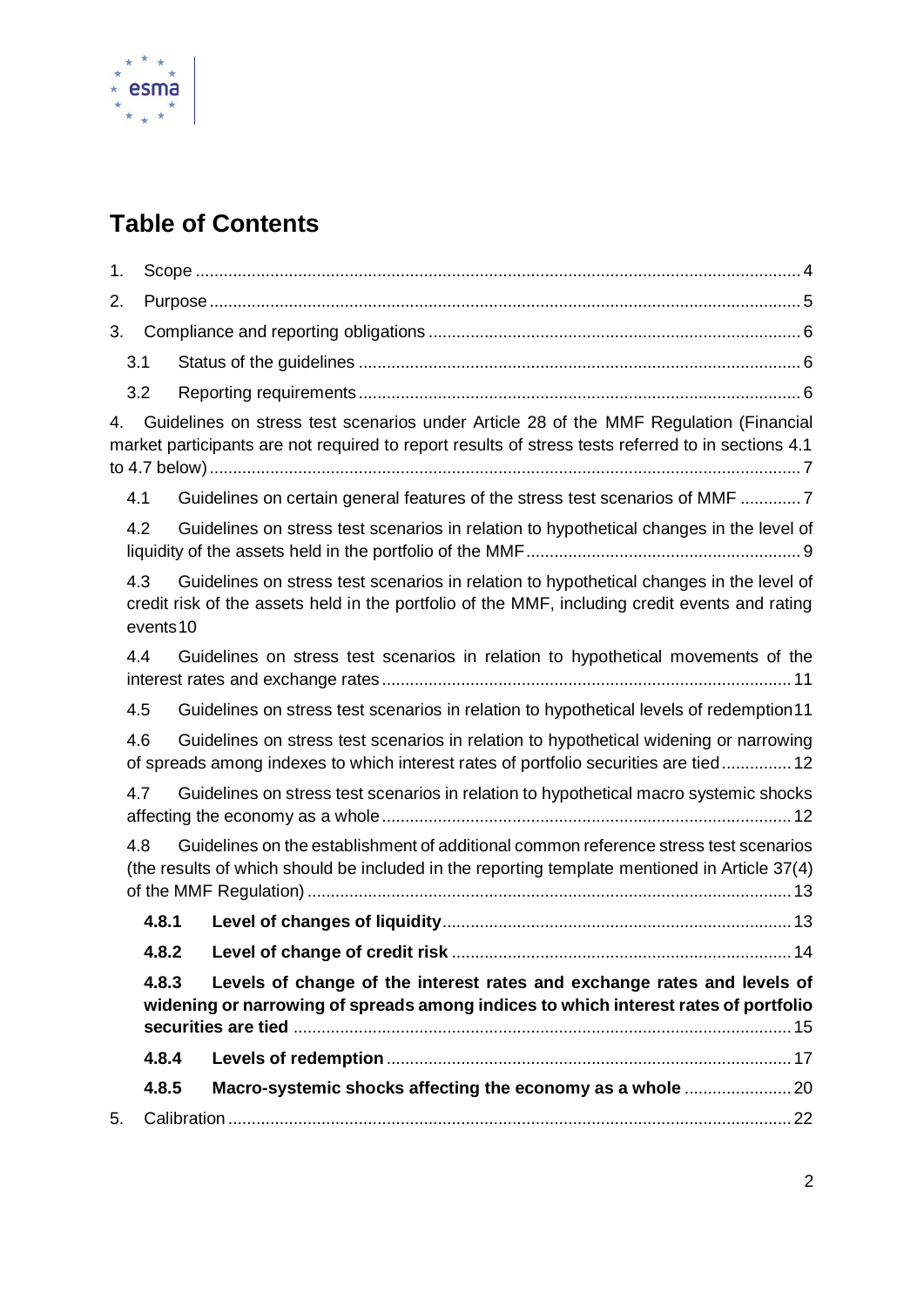

5.1. [Common reference parameters of the stress test scenarios in relation to hypothetical](#page-22-0)  [changes in the level of liquidity of the assets held in the portfolio of the MMF](#page-22-0) ...................23

5.2. [Common reference parameters of the stress test scenarios in relation to hypothetical](#page-24-0)  [changes in the level of credit risk of the assets held in the portfolio of the MMF, including](#page-24-0)  credit events and rating events [............................................................................................25](#page-24-0)

5.3. [Common reference parameters of the stress test scenarios in relation to hypothetical](#page-29-0)  movements of the interest rates [...........................................................................................30](#page-29-0)

5.4. [Common reference parameters of the stress test scenarios in relation to hypothetical](#page-33-0)  movements of the exchange rates [.......................................................................................34](#page-33-0)

5.5. Common reference [parameters of the stress test scenarios in relation to hypothetical](#page-36-0)  [widening or narrowing of spreads among indexes to which interest rates of portfolio](#page-36-0)  [securities are tied..................................................................................................................37](#page-36-0) 5.6. Common reference [parameters of the stress test scenarios in relation to hypothetical](#page-37-0) 

levels of redemption [.............................................................................................................38](#page-37-0) 5.7. Common reference [parameters of the stress test scenarios in relation to hypothetical](#page-39-0)  [macro systemic shocks affecting the economy as a whole.................................................40](#page-39-0)

6. Appendix [...........................................................................................................................42](#page-41-0)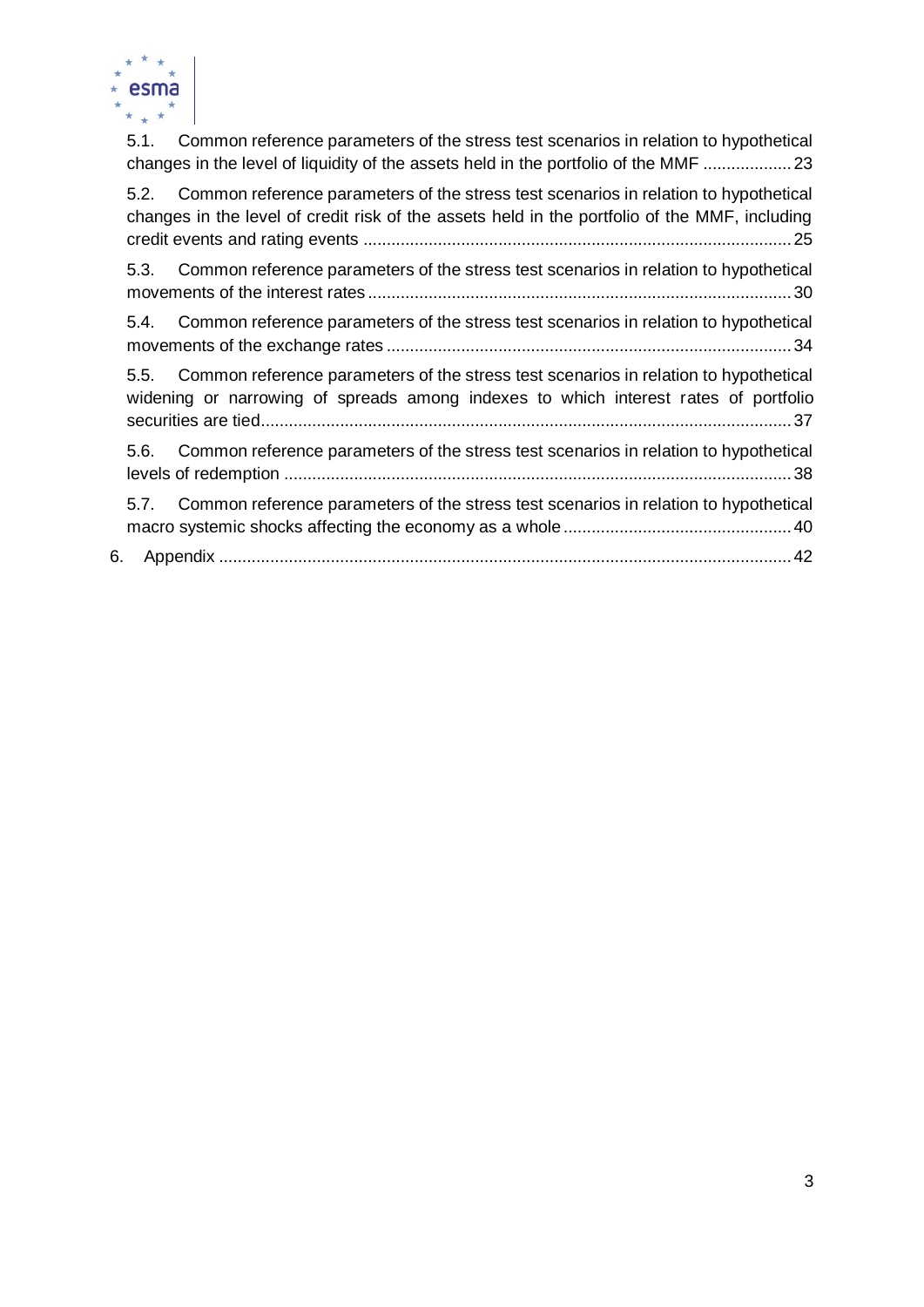

## <span id="page-3-0"></span>**1. Scope**

#### **Who?**

1. These guidelines apply to competent authorities, money market funds and managers of money market funds as defined in the MMF Regulation**<sup>1</sup>** .

#### **What?**

2. These guidelines apply in relation to Article 28 of the MMF Regulation and establish common reference parameters for the stress test scenarios to be included in the stress tests conducted by MMFs or managers of MMFs in accordance with that Article.

#### **When?**

3. These guidelines apply from two months after the date of publication of the guidelines on ESMA's website in all EU official languages (with respect to parts in red – the other parts of the Guidelines already apply from the dates specified in Articles 44 and 47 of the MMF Regulation).

<sup>1</sup> Regulation (EU) 2017/1131 of the European Parliament and of the Council of 14 June 2017 on money market funds (OJ L 169, 30.06.2017, p. 8).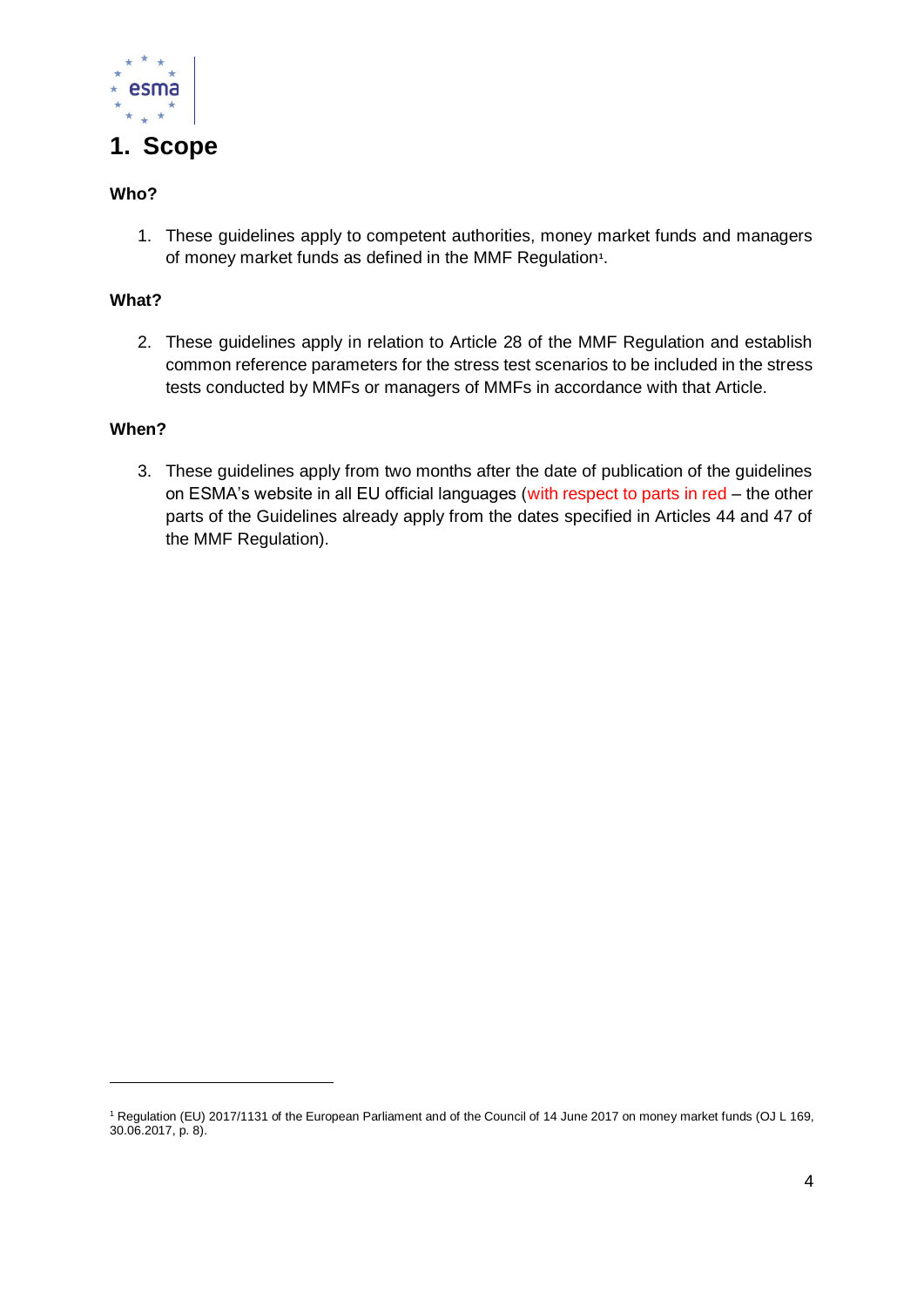

 $\overline{a}$ 

## <span id="page-4-0"></span>**2. Purpose**

4. The purpose of these guidelines is to ensure common, uniform and consistent application of the provisions in Article 28 of the MMF Regulation. In particular, and as specified in Article 28(7) of the MMF Regulation, they establish common reference parameters of the stress test scenarios to be included in the stress tests taking into account the following factors specified in Article 28(1) of the MMF Regulation:

a) hypothetical changes in the level of liquidity of the assets held in the portfolio of the MMF;

b) hypothetical changes in the level of credit risk of the assets held in the portfolio of the MMF, including credit events and rating events;

c) hypothetical movements of the interest rates and exchange rates;

d) hypothetical levels of redemption;

e) hypothetical widening or narrowing of spreads among indexes to which interest rates of portfolio securities are tied;

f) hypothetical macro systemic shocks affecting the economy as a whole.

5. In accordance with Article 28(7) MMF Regulation, these guidelines will be updated at least every year taking into account the latest market developments. In 2021, section 5 of these guidelines was in particular updated so that managers of MMFs have the information needed to fill in the corresponding fields in the reporting template referred to in Article 37 of the MMF Regulation, as specified by Commission Implementing Regulation (EU) 2018/708**<sup>2</sup>** . This information includes specifications on the types of stress tests mentioned in section 5 and their calibration.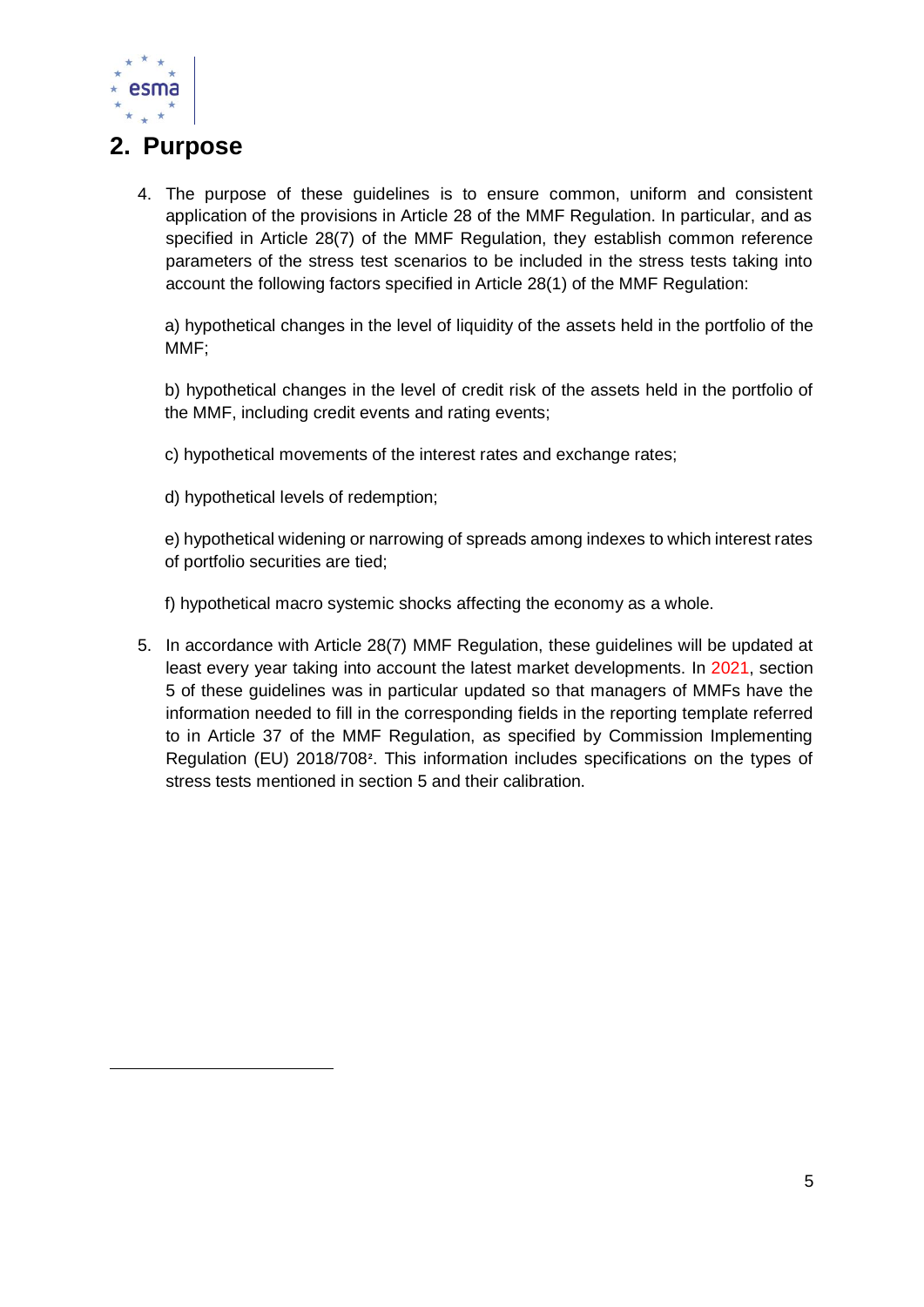

## <span id="page-5-0"></span>**3. Compliance and reporting obligations**

### <span id="page-5-1"></span>3.1 Status of the guidelines

- 6. In accordance with Article 16(3) of the ESMA Regulation, competent authorities and financial market participants must make every effort to comply with these guidelines.
- 7. Competent authorities to which these guidelines apply should comply by incorporating them into their national legal and/or supervisory frameworks as appropriate, including where particular guidelines are directed primarily at financial market participants. In this case, competent authorities should ensure through their supervision that financial market participants comply with the guidelines.

#### <span id="page-5-2"></span>3.2 Reporting requirements

- 8. Within two months of the date of publication of the guidelines on ESMA's website in all EU official languages, competent authorities to which these guidelines apply must notify ESMA whether they (i) comply, (ii) do not comply, but intend to comply, or (iii) do not comply and do not intend to comply with the guidelines.
- 9. In case of non-compliance, competent authorities must also notify ESMA within two months of the date of publication of the guidelines on ESMA's website in all EU official languages of their reasons for not complying with the guidelines.
- 10. A template for notifications is available on ESMA's website. Once the template has been filled in, it shall be transmitted to ESMA.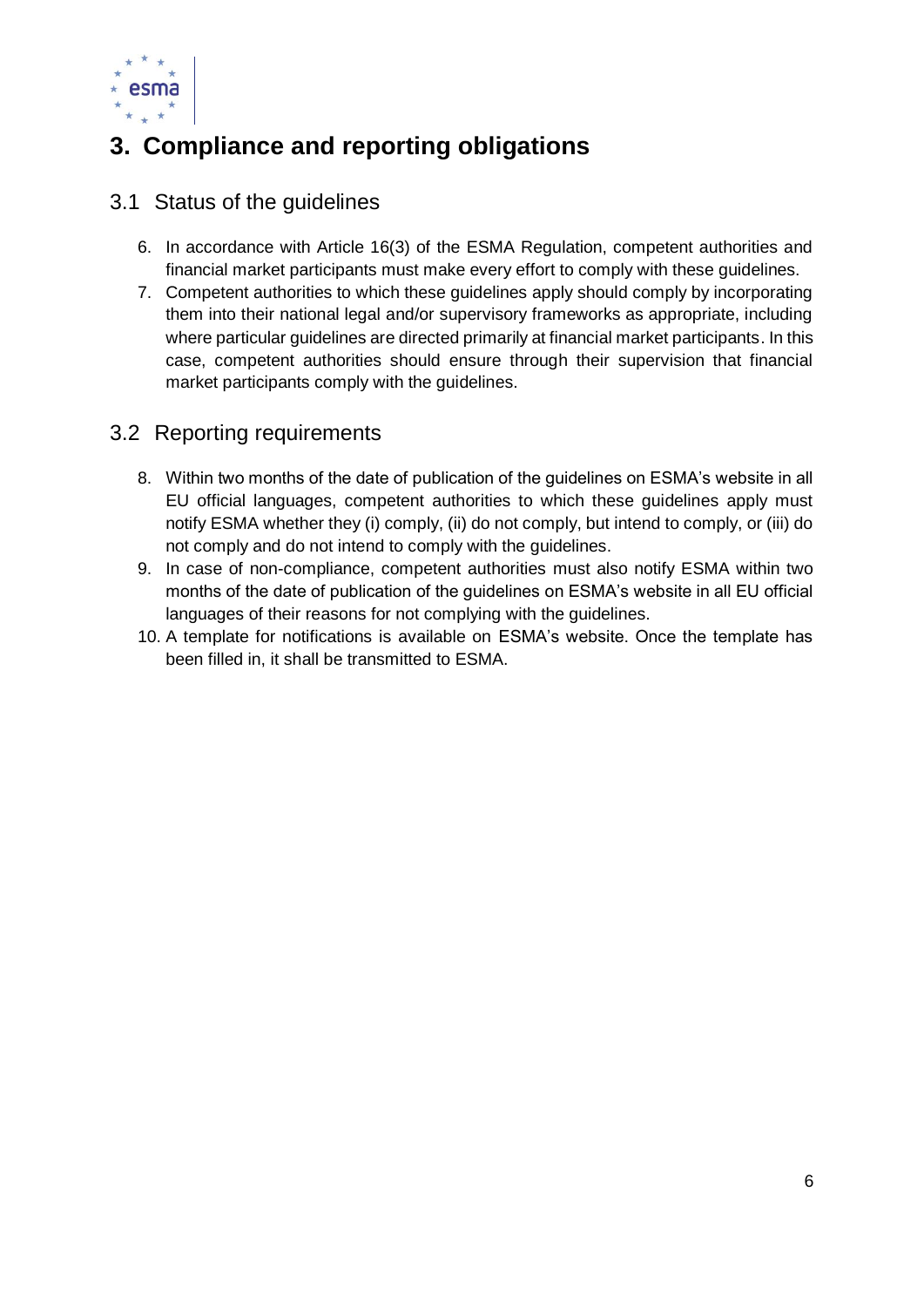

## <span id="page-6-0"></span>**4. Guidelines on stress test scenarios under Article 28 of the MMF Regulation (Financial market participants are not required to report results of stress tests referred to in sections 4.1 to 4.7 below)**

<span id="page-6-1"></span>4.1 Guidelines on certain general features of the stress test scenarios of MMF

Scope of the effects on the MMF of the proposed stress test scenarios

- 11. Article 28(1) of the MMF Regulation requires MMFs to put in place "sound stress testing processes that identify possible events or future changes in economic conditions which could have unfavourable effects on the MMF".
- 12. This leaves room for interpretation on the exact meaning of the "effects on the MMF", such as:
	- impact on the portfolio or net asset value of the MMF,
	- impact on the minimum amount of liquid assets that mature daily or weekly as referred to in Article 24(c) to 24(h) and Article 25(c) to 25(e) of the MMF Regulation,
	- impact on the ability of the manager of the MMF to meet investors' redemption requests,
	- impact on the difference between the constant NAV per unit or share and the NAV per unit or share (as explicitly mentioned in Article 28(2) of the MMF Regulation in the case of CNAV and LVNAV MMFs),
	- impact on the ability of the manager to comply with the different diversification rules as specified in Article 17 of the MMF Regulation.
- 13. The wording of Article 28(1) of the MMF Regulation should include various possible definitions. In particular, the stress test scenarios referred to in Article 28 of the MMF Regulation should test the impact of the various factors listed in Article 28(1) of the MMF Regulation on both i) the portfolio or net asset value of the MMF and ii) the liquidity bucket(s) of the MMF and/or the ability of the manager of the MMF to meet investors' redemption requests. This broad interpretation is in line with the stress-testing framework of the AIFMD, which includes both meanings in its Articles 15(3)(b) and 16(1). The specifications included in the following sections 4.2 to 4.7 therefore apply to stress test scenarios on both aspects mentioned above.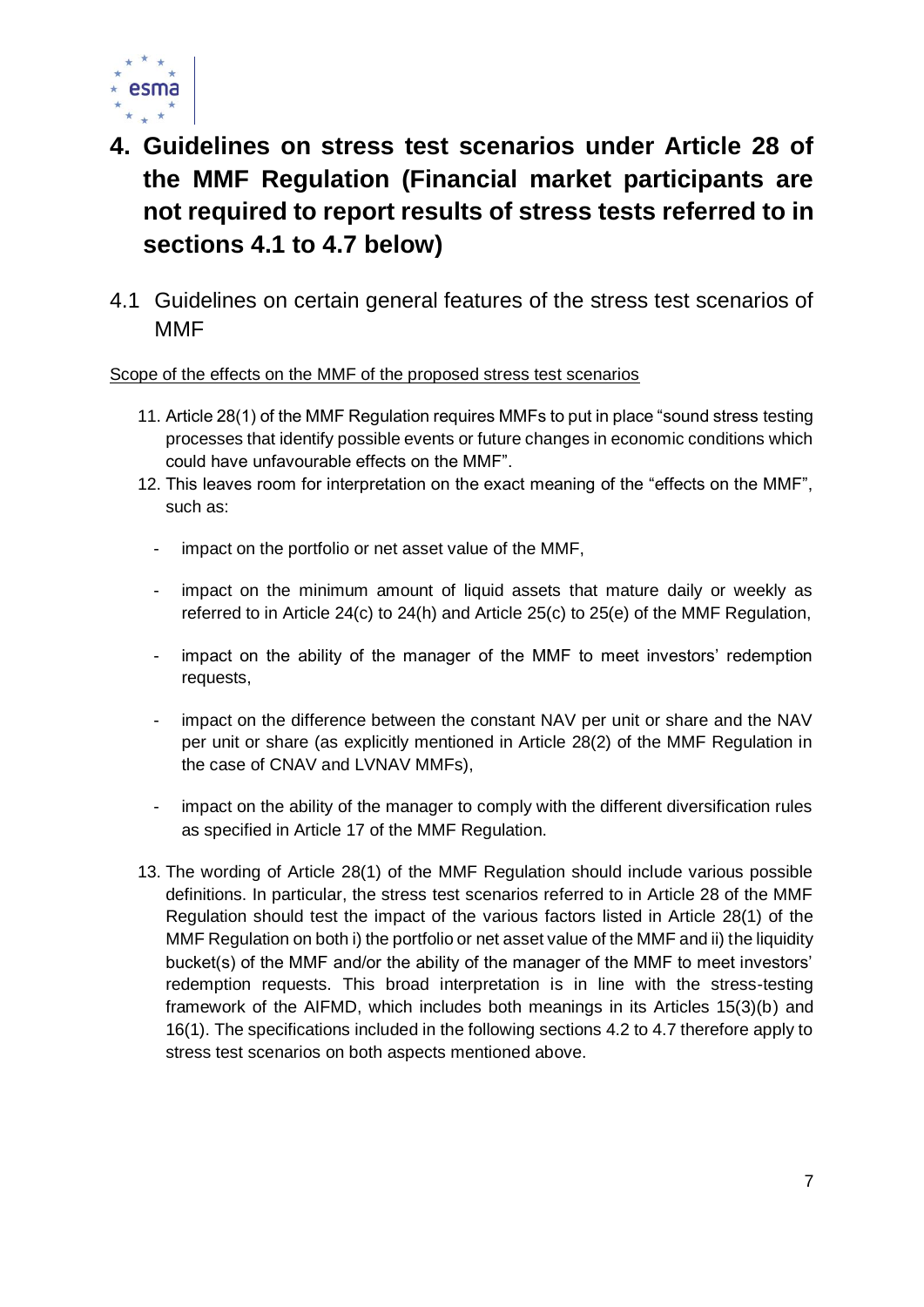

14. With respect to liquidity, it is to be noted that liquidity risk may result from: (i) significant redemptions; (ii) deterioration of the liquidity of assets; or (iii) a combination of the two.

#### Historical scenarios and hypothetical scenarios

- 15. With respect to both stress test scenarios on i) the portfolio or net asset value of the MMF and ii) the liquidity bucket(s) of the MMF and/or the ability of the manager of the MMF to meet investors' redemption requests, managers could use the factors specified in sections 4.2 to 4.7 using historical and hypothetical scenarios.
- 16. Historical scenarios reproduce the parameters of previous event or crises and extrapolate the impact they would have had on the present portfolio of the MMF.
- 17. While using historical scenarios, managers should vary the time windows in order to process several scenarios and avoid getting stress test results that depend overly on an arbitrary time window (e.g. one period with low interest rates and another with higher rates). By way of example, some commonly used scenarios refer to junk bonds in 2001, subprime mortgages in 2007, the Greek crisis in 2009 and the Chinese stock market crash in 2015. These scenarios may include independent or correlated shocks depending on the model.
- 18. Hypothetical scenarios are aimed at anticipating a specific event or crisis by setting its parameters and predicting its impact on the MMF. Examples of hypothetical scenarios include those based on economic and financial shocks, country or business risk (e.g. bankruptcy of a sovereign state or crash in an industrial sector). This type of scenario may require the creation of a dashboard of all changed risk factors, a correlation matrix and a choice of financial behaviour model. It also includes probabilistic scenarios based on implied volatility.
- 19. Such scenarios may be single-factor or multi-factor scenarios. Factors can be uncorrelated (fixed income, equity, counterparty, forex, volatility, correlation, etc.) or correlated: a particular shock may spread to all risk factors, depending on the correlation table used.

#### Aggregation of stress tests

20. In certain circumstances, in addition, managers could use aggregate stress test scenarios on a range of MMFs or even on all the MMFs managed by the manager. Aggregating results would provide an overview and could show, for example, the total volume of assets held by all the MMFs of the manager in a particular position, and the potential impact of several portfolios selling out of that position at the same time during a liquidity crisis.

#### Reverse stress testing

21. In addition to the stress test scenarios discussed in this section, the inclusion of reverse stress testing may also be of benefit. The intention behind a reverse stress test is to subject the MMF to stress testing scenarios to the point of failure, including the point where the regulatory thresholds set up in the MMF Regulation, such as those included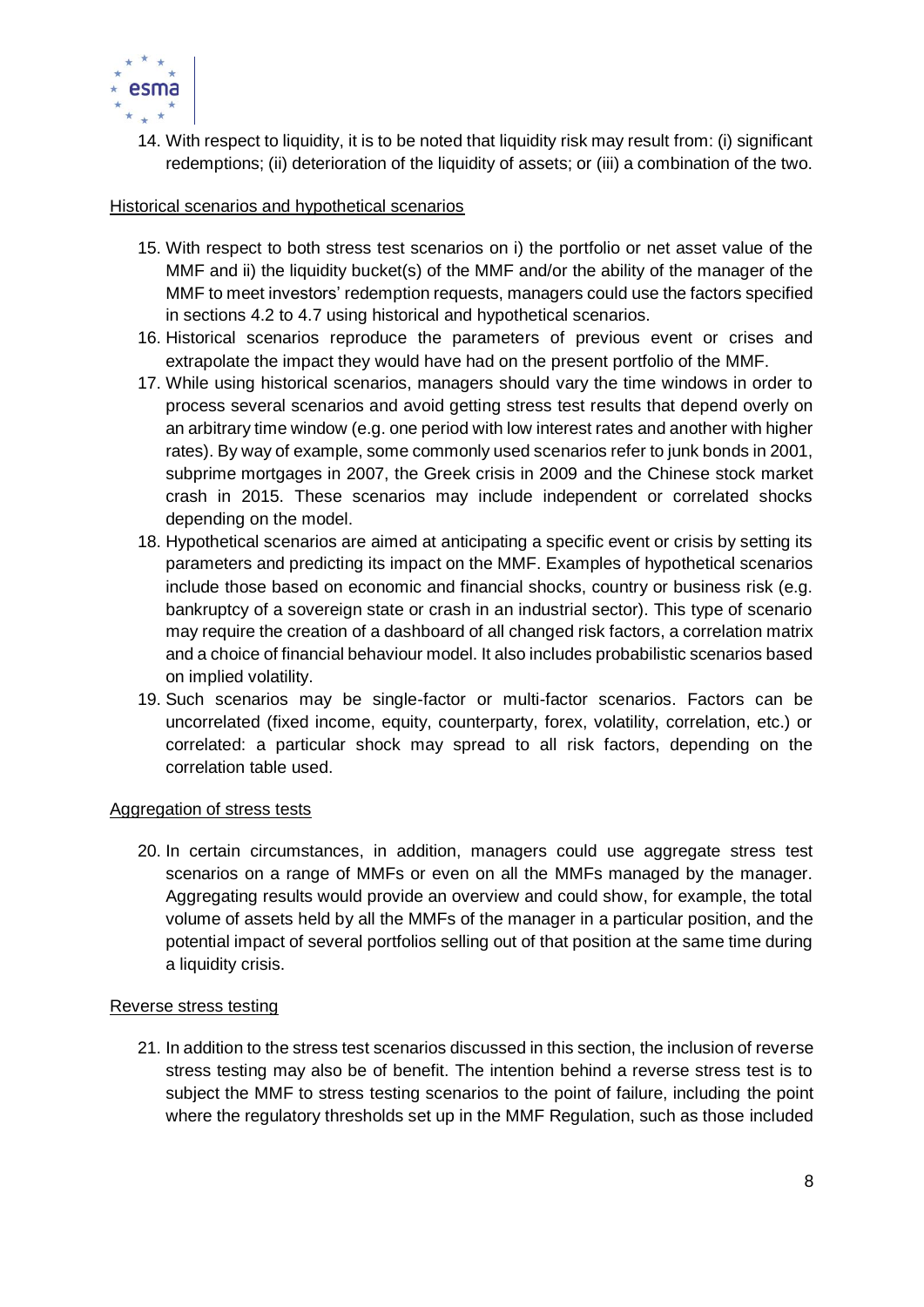

in its Article 37(3)(a) would be breached. This would allow the manager of a MMF to have another tool to explore any vulnerabilities, pre-empt, and resolve such risks.

Combination of the various factors mentioned in the following sections 4.2 to 4.7 with investors' redemption requests

- 22. All factors mentioned in the following sections 4.2 to 4.7 should be tested against several levels of redemption. This is not to say that at first, managers should not also test them separately (without combining them with tests against levels of redemption), in order to be able to identify the corresponding respective impacts. The way this combination of the various factors mentioned in the following sections 4.2 to 4.7 with investors' redemption requests could be carried out is further specified in each of these sections.
- 23. In that context, some hypothesis on the behaviour of the manager with regard to honouring the redemption requests could be required.
- 24. A practical example of one possible implementation is given in Appendix.

#### Stress tests in the case of CNAV and LVNAV MMFs

25. Article 28(2) of the MMF Regulation indicates that in addition to the stress test criteria as set out in Article 28(1), CNAV and LVNAV MMFs shall estimate for different scenarios, the difference between the constant NAV per unit or share and the NAV per unit or share. While estimating this difference, and if the manager of the MMF is of the view that this would be useful additional information, it may also be relevant to estimate the impact of the relevant factors included in sections 4.2 to 4.7 on the volatility of the portfolio or on the volatility of the net asset value of the fund.

#### Non-exhaustiveness of the factors mentioned in the following sections 4.2 to 4.7

- 26. The factors set out in the following sections 4.2 to 4.7 are minimum requirements. The manager would be expected to tailor the approach to the specificities of its MMFs and add any factors or requirements that it would deem useful to the stress test exercise. Examples of other factors that could be taken into account include the repo rate considering MMFs are a significant player in that market.
- 27. More generally the manager should build a number of scenarios, with different levels of severity, which would combine all the relevant factors (which is to say that there should not just be separate stress tests for each factor – please also refer to the following sections 4.2 to 4.7).
- <span id="page-8-0"></span>4.2 Guidelines on stress test scenarios in relation to hypothetical changes in the level of liquidity of the assets held in the portfolio of the MMF
	- 28. With respect to the level of changes of liquidity of the assets mentioned in Article 28(1)(a) of the MMF Regulation, managers could consider such parameters as: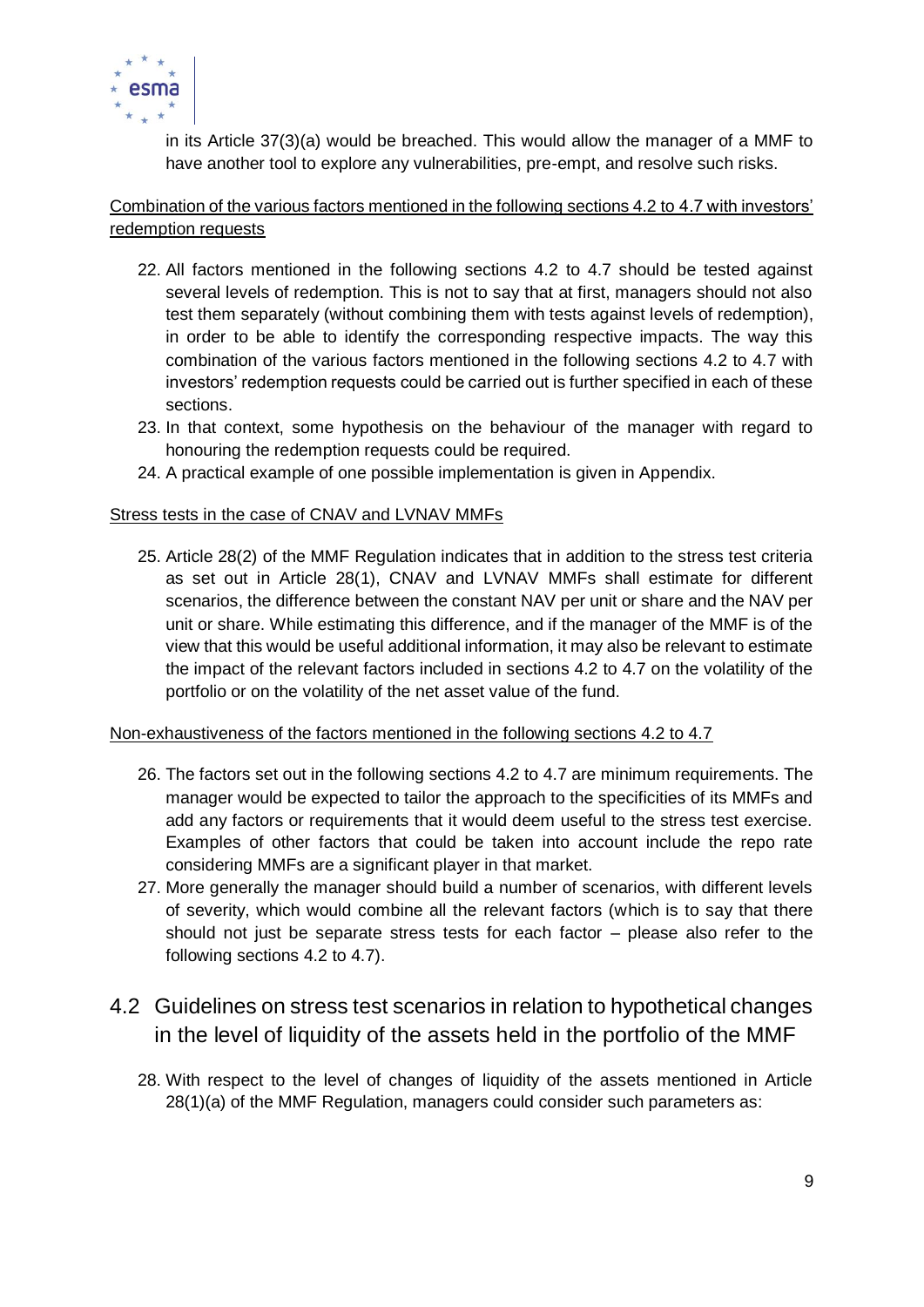

- the gap between the bid and ask prices;
- the trading volumes:
- the maturity profile of assets;
- the number of counterparties active in the secondary market. This would reflect the fact that lack of liquidity of assets may result from secondary markets related issues, but may also be related to the maturity of the asset.
- 29. The manager could also consider a stress test scenario that would reflect an extreme event of liquidity shortfall due to dramatic redemptions, by combining the liquidity stress test with a bid - ask spread multiplied by a certain factor while assuming a certain redemption rate of the NAV
- <span id="page-9-0"></span>4.3 Guidelines on stress test scenarios in relation to hypothetical changes in the level of credit risk of the assets held in the portfolio of the MMF, including credit events and rating events
	- 30. With respect to the levels of changes in credit risk of the asset mentioned in Article 28(1)(b), guidance on this factor should not be too prescriptive because the widening or narrowing of credit spreads is usually based on quickly evolving market conditions.
	- 31. However, managers could, for example, consider:
		- the downgrade or default of particular portfolio security positions, each representing relevant exposures in the MMF's portfolio;
		- the default of the biggest position of the portfolio combined with a downgrade of the ratings of assets within the portfolio;
		- parallels shifts of the credit spreads of a certain level for all assets held in the portfolio.
	- 32. With respect to such stress tests involving the levels of changes of credit risk of the asset, it would also be relevant to consider the impact of such stress tests on the credit quality assessment of the corresponding asset in the context of the methodology described in Article 19 of the MMF Regulation.
	- 33. The manager should, for the purpose of combining different factors, combine changes to the level of credit risk of the assets held in the portfolio of the MMF with given levels of redemptions. The manager could consider a stress test scenario that would reflect an extreme event of stress due to uncertainty about the solvency of market participants, which would lead to increased risk premia and a flight to quality. This stress test scenario would combine the default of a certain percentage of the portfolio with spreads going up together while assuming a certain redemption rate of the NAV.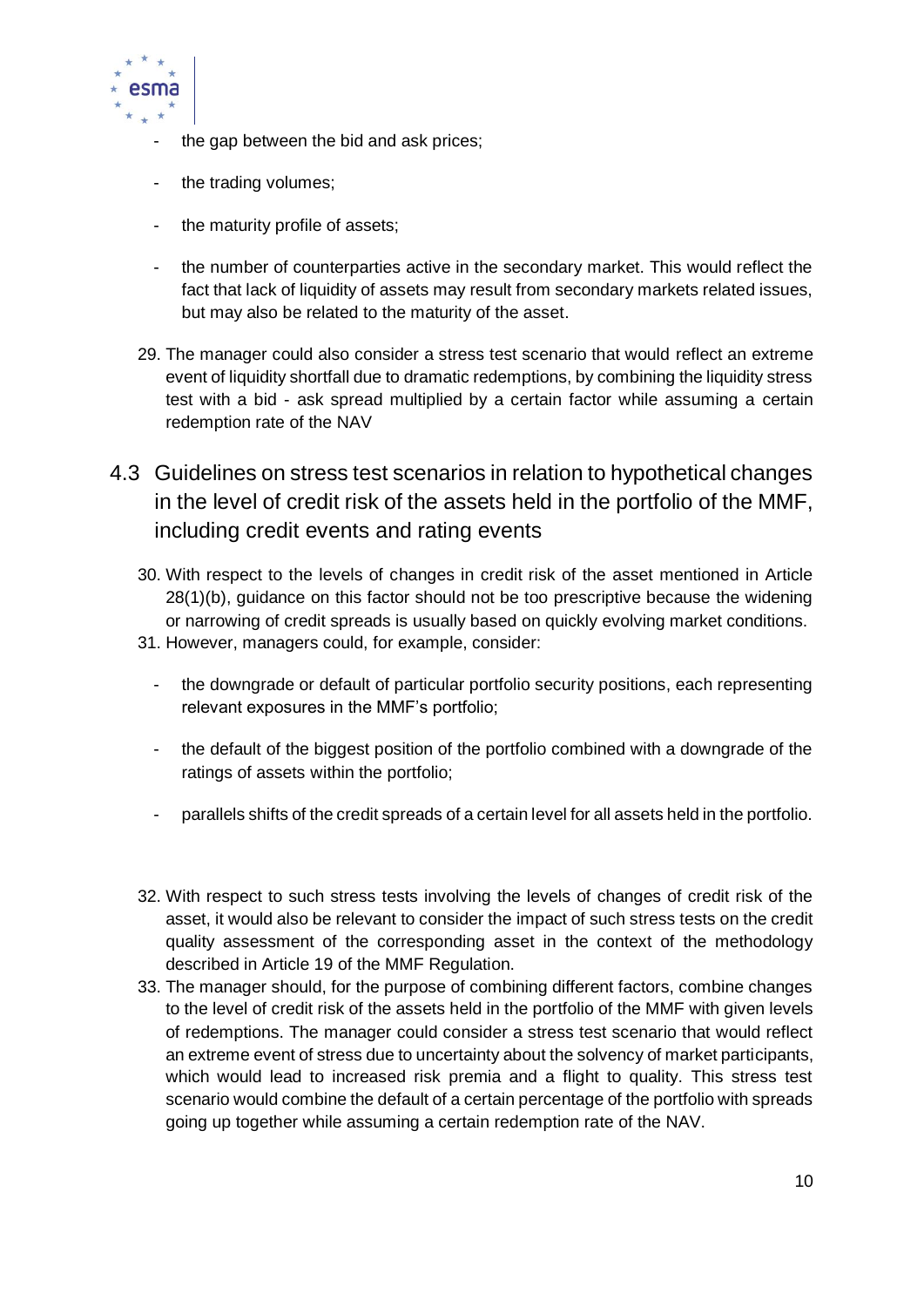

34. The manager could also consider a stress test scenario that would combine a default of a certain percentage of the value of the portfolio with an increase in short term interest rates and a certain redemption rate of the NAV

## <span id="page-10-0"></span>4.4 Guidelines on stress test scenarios in relation to hypothetical movements of the interest rates and exchange rates

- 35. With respect to the levels of change of the interest rates and exchange rates mentioned in Article 28(1)(c) of the MMF Regulation, managers could consider stress testing of parallel shifts of a certain level. More specifically, managers could consider depending on the specific nature of their strategy:
- an increase in the level of short term interest rates with 1-month and 3-month treasury rates going up simultaneously while assuming a certain redemption rate;
- a gradual increase in the long term interest rates for sovereign bonds;
- a parallel and/or non parallel shift in the interest rate curve that would change short, medium and long interest rate;
- movements of the FX rate (base currency vs other currencies).
- 36. The manager could also consider a stress test scenario that would reflect an extreme event of increased interest rates that would combine an increase in short-term interest rates with a certain redemption rate. The manager could also consider a matrix of interest rates / credit spreads.

## <span id="page-10-1"></span>4.5 Guidelines on stress test scenarios in relation to hypothetical levels of redemption

- 37. With respect to the levels of redemption mentioned in Article 28(1)(d) of the MMF Regulation, managers could consider redemption stress tests following from historical or hypothetical redemption levels or with the redemption being the maximum of either a certain percentage of the NAV or an opt-out redemption option exercised by the most important investors.
- 38. Stress tests on redemptions should include the specific measures which the MMF has the constitutional power to activate (for instance, gates and redemption notice).
- 39. The simulation of redemptions should be calibrated based on stability analysis of the liabilities (i.e. the capital), which itself depends on the type of investor (institutional, retail, private bank, etc.) and the concentration of the liabilities. The particular characteristics of the liabilities and any cyclical changes to redemptions would need to be taken into account when establishing redemption scenarios. However, there are many ways to test liabilities and redemptions. Examples of significant redemption scenarios include i) redemptions of a percentage of the liabilities ii) redemptions equal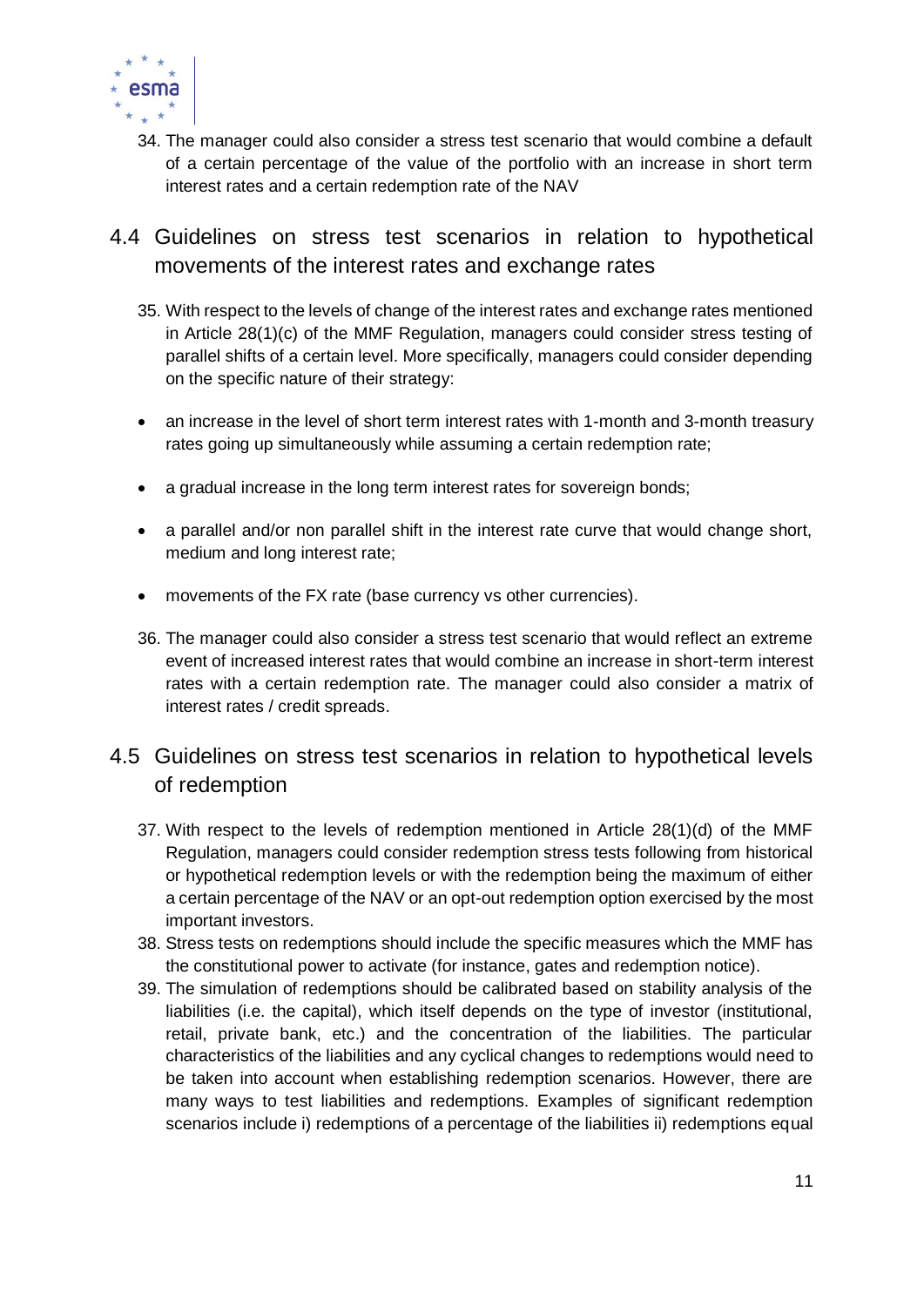

to the largest redemptions ever seen iii) redemptions based on an investor behaviour model.

- 40. Redemptions of a percentage of the liabilities could be defined based on the frequency of calculating the net asset value, any redemption notice period and the type of investors.
- 41. It is to be noted that liquidating positions without distorting portfolio allocation requires a technique known as slicing, whereby the same percentage of each asset type (or each liquidity class if the assets are categorised according to their liquidity, also known as bucketing) is sold, rather than selling the most liquid assets first. The design and execution of the stress test should take into account and specify whether to apply a slicing approach or by contrast a waterfall approach (i.e. selling the most liquid assets first).
- 42. In the case of redemption of units by the largest investor(s), rather than defining an arbitrary redemption percentage as in the previous case, managers could use information about the investor base of the MMF to refine the stress test. Specifically, the scenario involving redemption of units by the largest investors should be calibrated based on the concentration of the fund's liabilities and the relationships between the manager and the principal investors of the MMF (and the extent to which investors' behaviour is deemed volatile).
- 43. Managers could also stress test scenarios involving redemptions equal to the largest redemptions ever seen in a group of similar (geographically or in terms of fund type) MMFs or across all the funds managed by the manager. However, the largest redemptions witnessed in the past are not necessarily a reliable indicator of the worst redemptions that may occur in the future.
- 44. A practical example of one possible implementation is given in Appendix.
- <span id="page-11-0"></span>4.6 Guidelines on stress test scenarios in relation to hypothetical widening or narrowing of spreads among indexes to which interest rates of portfolio securities are tied
	- 45. With respect to the extent of a widening or narrowing of spreads among indexes to which interest rates of portfolio securities are tied as mentioned in Article 28(1)(e) of the MMF Regulation, managers could consider the widening of spreads in various sectors to which the portfolio of the MMF is exposed, in combination with various increase in shareholder redemptions. Managers could in particular consider a widening of spreads going up.

## <span id="page-11-1"></span>4.7 Guidelines on stress test scenarios in relation to hypothetical macro systemic shocks affecting the economy as a whole

46. With respect to the identification of macro-systemic shocks affecting the economy as a whole mentioned in Article 28(1)(f) of the MMF Regulation, guidance on this item should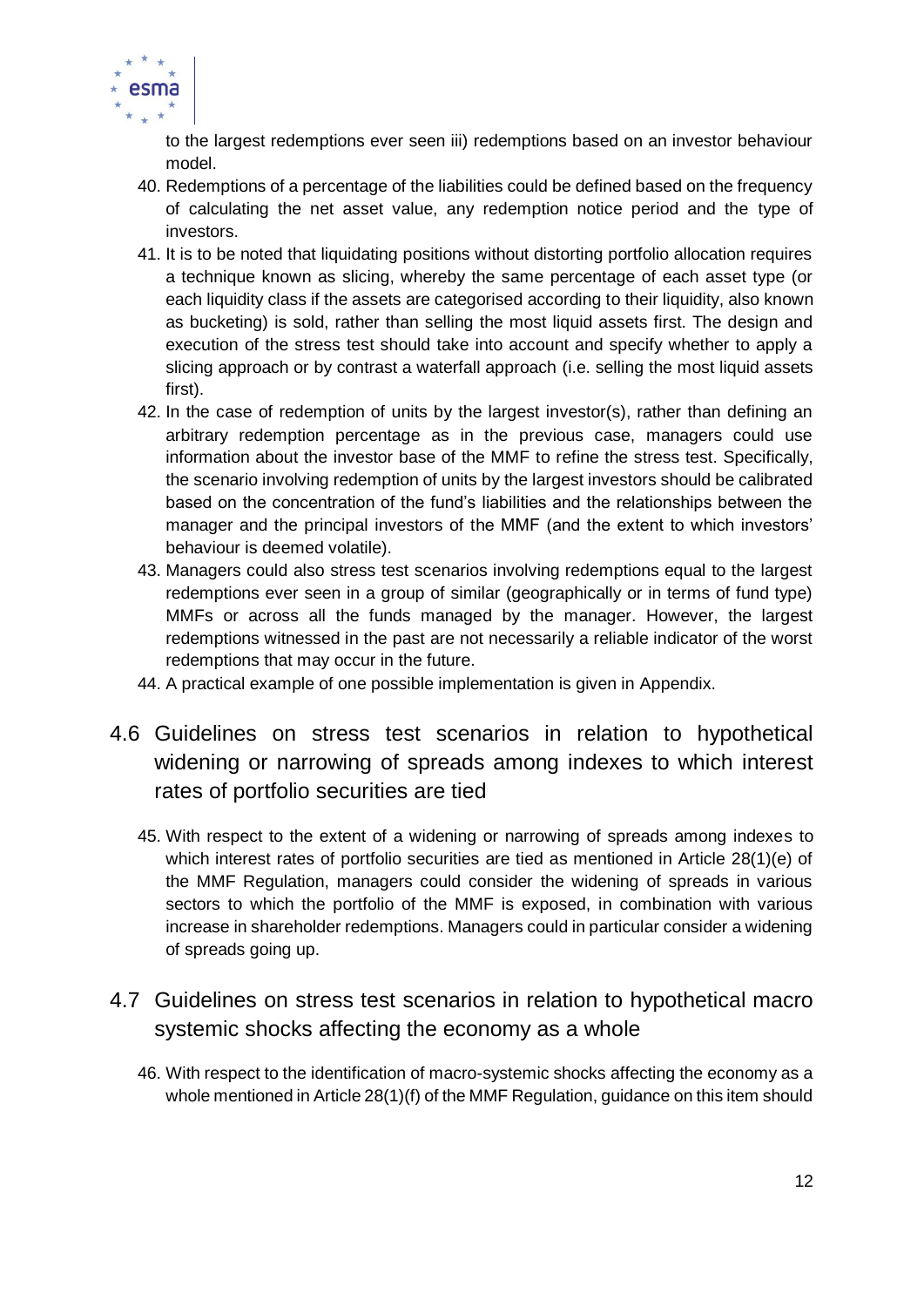

not be prescriptive because the choice of hypothetical macro systemic shocks will depend to a large extent on the latest developments in the market.

- 47. However, ESMA is of the view that managers could use an adverse scenario in relation to the GDP. Managers could also replicate macro systemic shocks that affected the economy as a whole in the past.
- 48. Examples of such global stress test scenarios that the manager could consider are provided in Appendix.
- <span id="page-12-0"></span>4.8 Guidelines on the establishment of additional common reference stress test scenarios (the results of which should be included in the reporting template mentioned in Article 37(4) of the MMF Regulation)
	- 49. In addition to the stress tests managers of MMFs conduct taking into account sections 4.1 to 4.7 of these guidelines, managers of MMFs should conduct the following common reference stress test scenarios. the results of which should be included in the reporting template mentioned in Article 37(4) of the MMF Regulation.

#### <span id="page-12-1"></span>**4.8.1 Level of changes of liquidity**

- 50. With respect to the level of changes of liquidity of the assets mentioned in Article 28(1)(a) of the MMF Regulation:
- Managers of MMFs should apply the discount factors specified in section 5 of the guidelines<sup>3</sup> to reflect the increase in liquidity premia due to deterioration of market liquidity conditions in a stress scenario.
- For each relevant transferable security, the discount factors should be applied to the price used for the valuation of the fund at the time of the reporting (VPrice) in accordance with Article 29(3)(a), according to their type and maturity, to derive an adjusted price ( $VP$ rice $_{\text{adi}}$ ):

#### $VPrice_{adi} = (1 - liquidity discount) * VPrice$

• The impact of the liquidity discount should be evaluated for the following assets: Sovereign Bonds, Corporate Bonds, Commercial Papers, ABCPs and eligible securitisations.

<sup>&</sup>lt;sup>3</sup> The discount factor is calibrated on bid-ask spreads.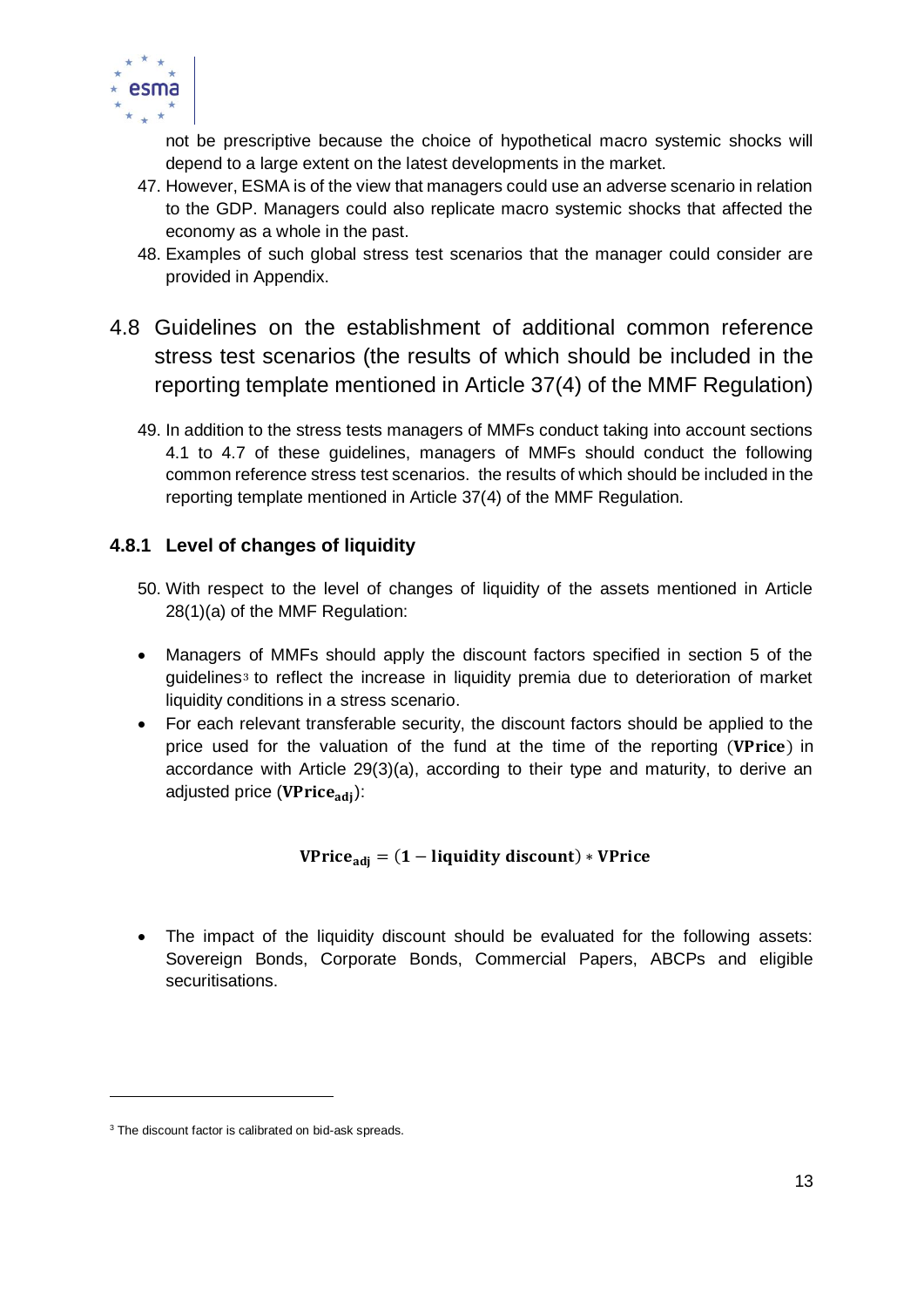

The manager of the MMF should estimate the impact of the potential losses by valuing the investment portfolio at the derived adjusted price,  $VPrice_{\text{add}}$ , to determine the stressed NAV and calculate the impact as a percentage of the reporting NAV:

Asset liquidity risk impact  $(\%) = \frac{\text{Reporting NAV} - \text{Stressed NAV}}{\text{Dscusties MAX}}$ **Reporting NAV** 

#### Notes:

The following assets should be stressed:

- Sovereign bonds, with a break down at country level;
- Corporate bonds, distinguishing at least between investment grade and high yield instruments;
- Commercial Papers, ABCPs and eligible securitisations, using the corporate bond parameters.

The calibration is available in section 5 of the Guidelines.

#### <span id="page-13-0"></span>**4.8.2 Level of change of credit risk**

51. With respect to the levels of change of credit risk of the assets held in the portfolio of the MMF, including credit events and rating events, in accordance with Article 28(1)(b) of the MMF Regulation:

#### 1) Credit spread stress test

- 52. Managers of MMFs should measure the impact of an increase in credit spread, according to the following specifications:
- For each security, the increase in spread specified in section 5 of the guidelines should be applied.
- For each security, the corresponding change in spread should be translated into a haircut.
- The impact of the cumulated haircuts in percentage of reporting NAV should be calculated.
- 1) Credit risk impact  $(\%) = \frac{\text{Reporting NAV-Stressed NAV}}{\text{Rorentz May}}$ **Reporting NAV**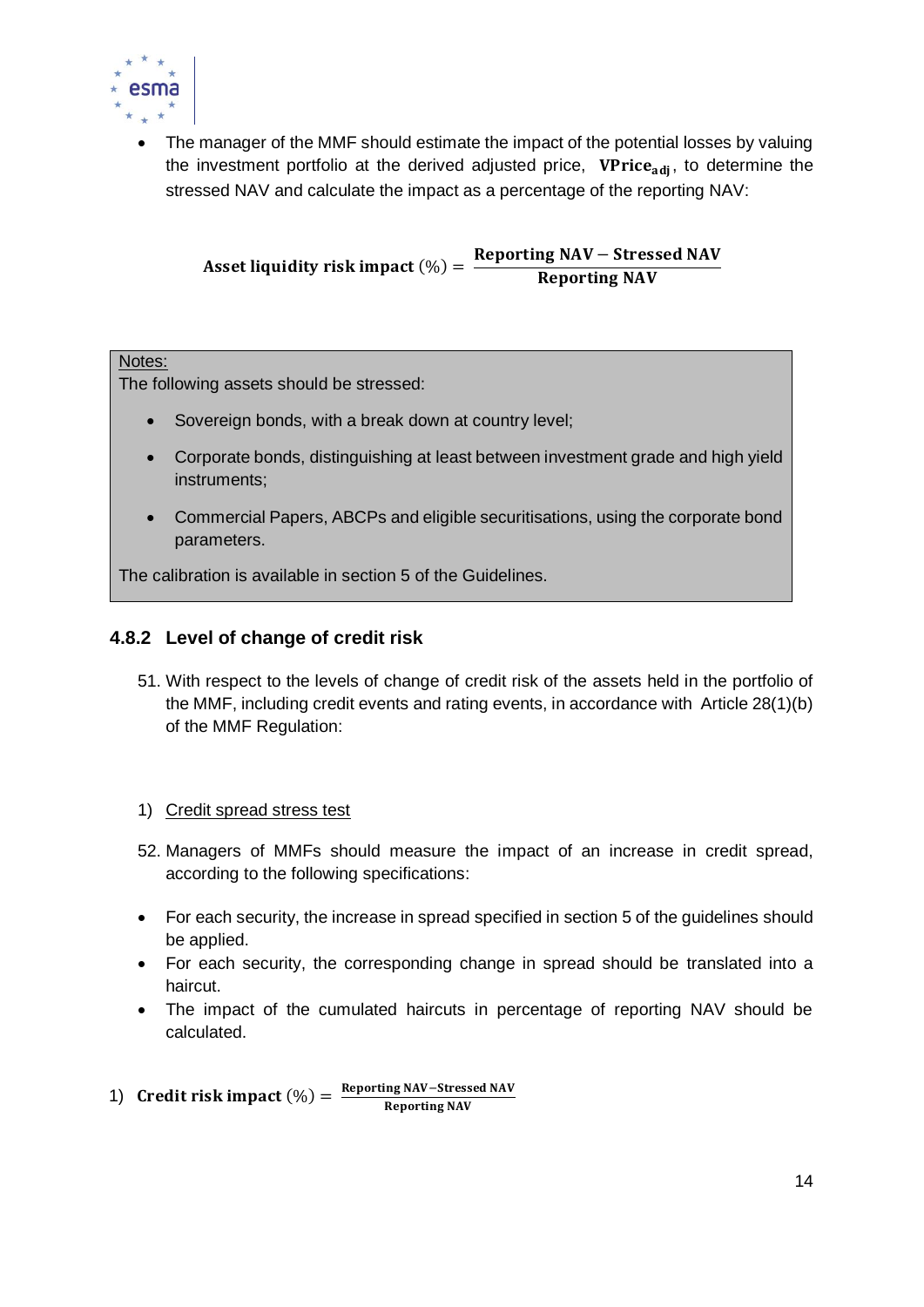

#### 2) Concentration stress test

53. Managers of MMFs should also simulate the default of their two main exposures. The resulting impact on NAV should then be calculated, expressed as a percentage:

#### 2) Concentration risk impact  $(\% )$  = Reporting NAV-Stressed NAV **Reporting NAV**

#### Notes:

The concentration risk scenario depends on the characteristics of the exposure. The collateral (or any other mitigant, e.g. credit derivatives) received should be considered. If there is no collateral, or if the collateral is insufficient to cover the exposure, the following loss given default should apply:

- Senior exposures: 45 %;
- Subordinated exposures: 75 %.

The calibration is available in section 5 of the Guidelines.

#### <span id="page-14-0"></span>**4.8.3 Levels of change of the interest rates and exchange rates and levels of widening or narrowing of spreads among indices to which interest rates of portfolio securities are tied**

- 54. With respect to the levels of change of the interest rates and exchange rates referred to in Article 28(1)(c) of the MMF Regulation, managers of MMFs should apply the following stressed market parameters using the parameters specified in section 5 of the guidelines in respect of (a) interest rate yield shocks which correspond to movements of the interest rates; and (b)FX shocks which corresponds to movements of the exchange rates.
- 1) Levels of change of the interest rates
- 55. With respect to the levels of change of the interest rates, managers of MMFs should use the same reference rate curve for all instruments denominated in a given currency and the reference rate tenor should align with the residual maturity of the instrument. For floating rate instruments, instruments may be contractually linked to a particular reference rate, in which case this rate is considered moving in parallel with the reference rate curve. If the table does not provide the tenor corresponding to the residual maturity of the instrument, managers of MMFs should use the most appropriate parameter in the table (e.g. the closest).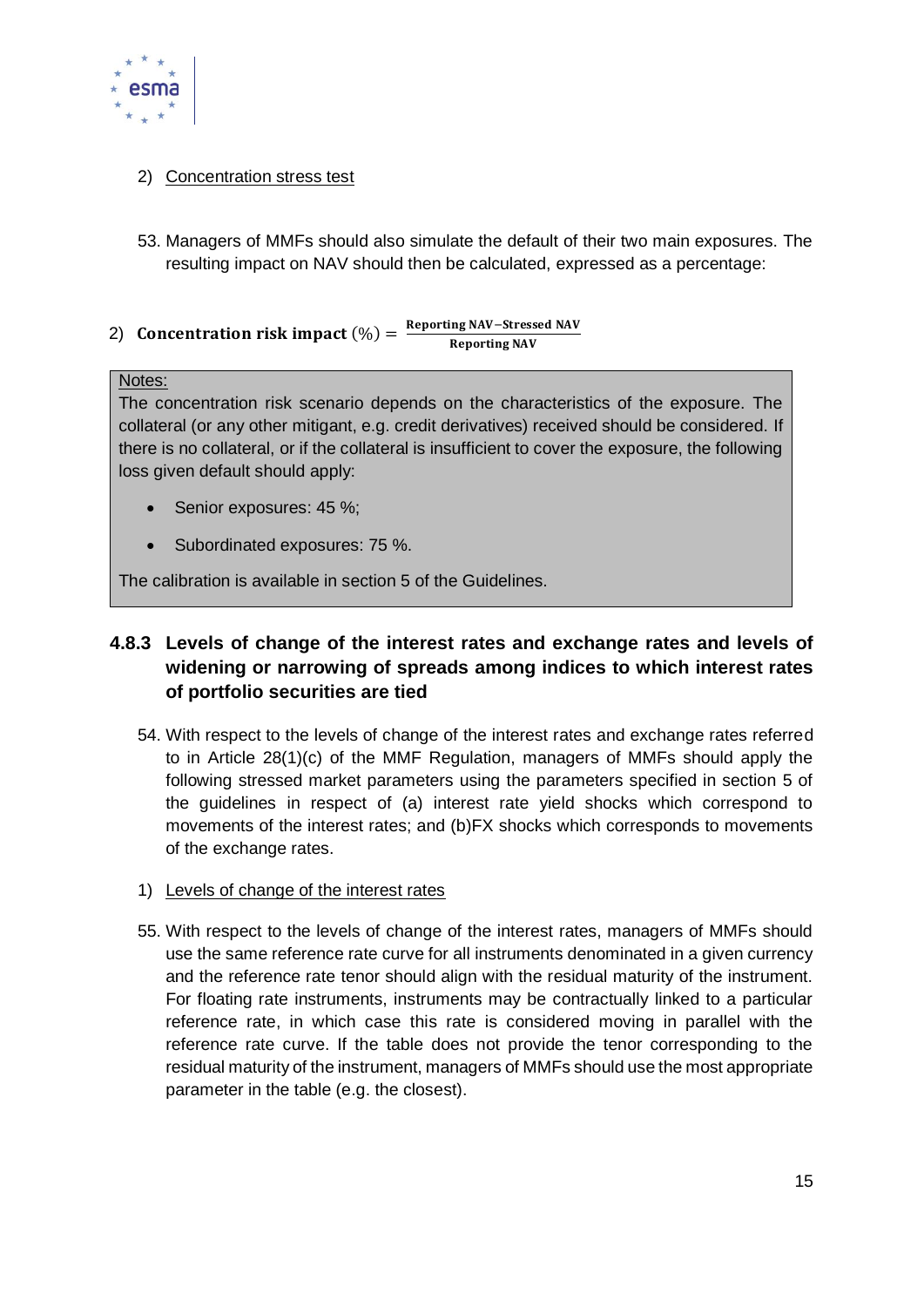

- 2) Levels of change of the exchange rates
- 56. With respect to the levels of change of the exchange rates, two scenarios should be used in the calculations: appreciation of the EUR against the USD; depreciation of the EUR against the USD.
- 3) Levels of widening or narrowing of spreads among indices to which interest rates of portfolio securities are tied
- 57. With respect to the levels of widening or narrowing of spreads among indices to which interest rates of portfolio securities are tied referred to in Article 28(1)(e) of the MMF Regulation, managers of MMFs should apply stressed market parameters, according to the following specifications:
- Managers of MMFs should use the parameters specified in section 5 of the guidelines.
- For instruments not tied to a specific index, managers of MMFs shall use the reference rate curve provided for the change of the interest rates scenario.
- If the table does not provide the tenor corresponding to the residual maturity of the instrument, managers of MMFs should use the most appropriate parameter in the table (e.g. the closest).
- 4) Results
- 58. Managers of MMFs should revaluate their portfolio considering the new parameters separately: interest rates, exchange rates, benchmark rates. They should express the impact of each risk factor as a percentage of NAV by calculating the following:

Risk factor impact  $(\%) = \frac{\text{Reporting NAV} - \text{Stressed NAV}}{\text{Denseutise MAX}}$ **Reporting NAV** 

Notes:

The calibration is available in section 5 of the Guidelines.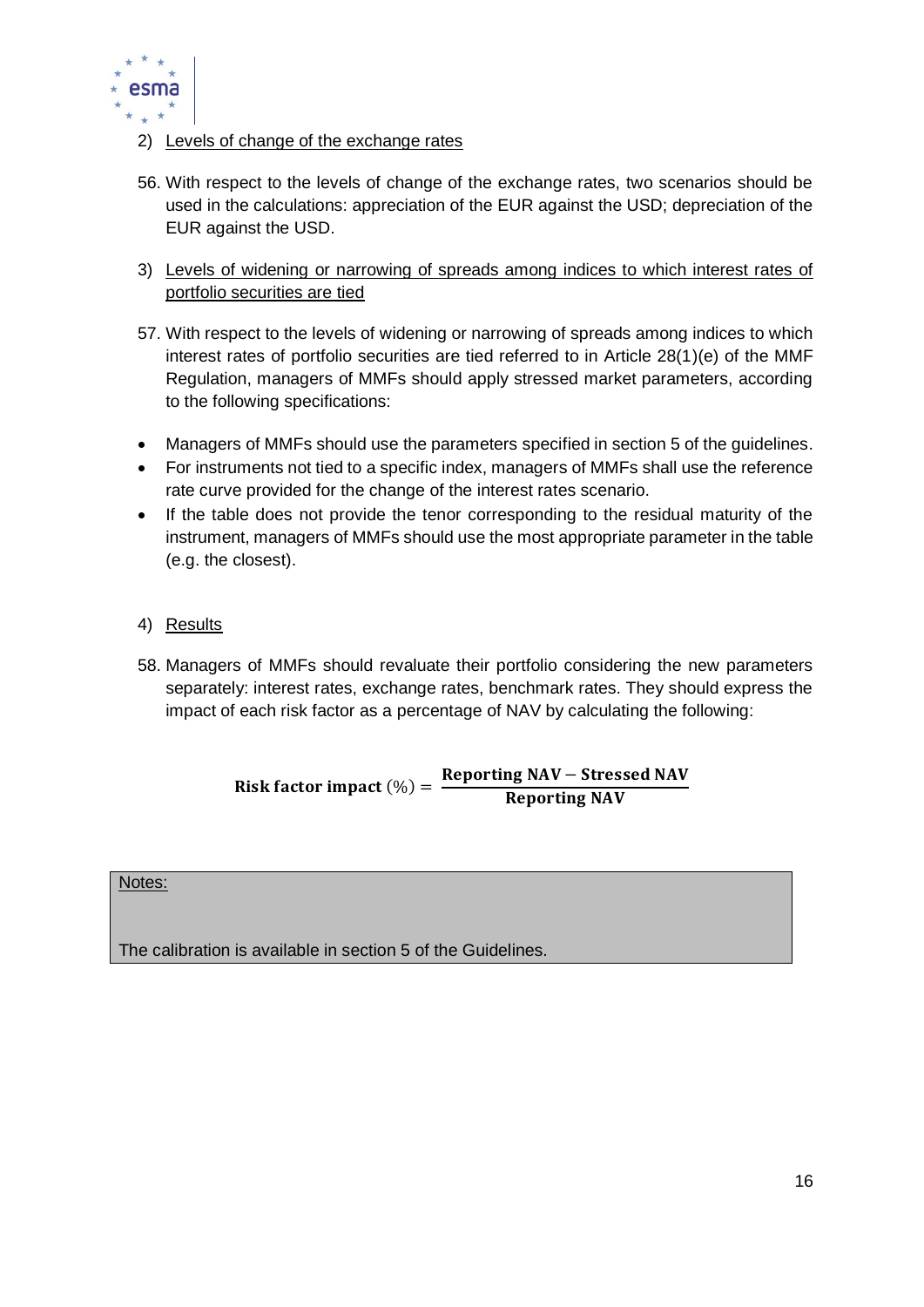

#### <span id="page-16-0"></span>**4.8.4 Levels of redemption**

59. With respect to the levels of redemption referred to in Article 28(1)(d) of the MMF Regulation, managers of MMFs should apply the following stressed redemption scenarios: a reverse liquidity stress test, a weekly liquidity stress test and a concentration stress test.

#### 1) Reverse liquidity stress test

60. The reverse liquidity stress test comprises the following steps:

- For each asset, managers of MMFs should measure the weekly tradable amount (including maturing assets).
- Managers of MMFs should measure the maximum weekly tradable amount that can be liquidated with the portfolio allocation still being in line with all regulatory requirements of the MMF without distorting the portfolio allocation.

#### **Result**  $(\% )$  = Maximum weekly tradable amount that can be liquidated without distorting the portfolio allocation **NAV**

#### Notes:

- For each asset, the weekly tradable amount shall be based on the manager's assessment of the fund's portfolio that is capable of being liquidated within one week. Such assignment should be based on the shortest period during which such a position could reasonably be liquidated at or near its carrying value<sup>4</sup>.
- The maximum size of outflows the fund can face in one week without distorting the portfolio allocation is determined by (1) the sum of the weekly tradable amounts; and (2) the fund's capacity to comply with the regulatory requirements.
- For these purposes, the regulatory requirements are not limited to but should include at least:
	- o Diversification (Article 17 of the MMF Regulation);
	- o Concentration (Article 18 of the MMF Regulation);
	- o Portfolio rules for short-term MMFs (Article 24 of the MMF Regulation) and for standard MMFs (Article 25 of the MMF Regulation), in particular, Maximum weighted average maturity (WAM); Maximum weighted average life (WAL), daily maturing assets; and weekly maturing assets.

<sup>4</sup> For its definition, see the [Guidelines on reporting obligations under Articles 3\(3\)\(d\) and 24\(1\), \(2\) and \(4\) of the AIFMD](https://www.esma.europa.eu/system/files_force/library/2015/11/2014-869.pdf?download=1)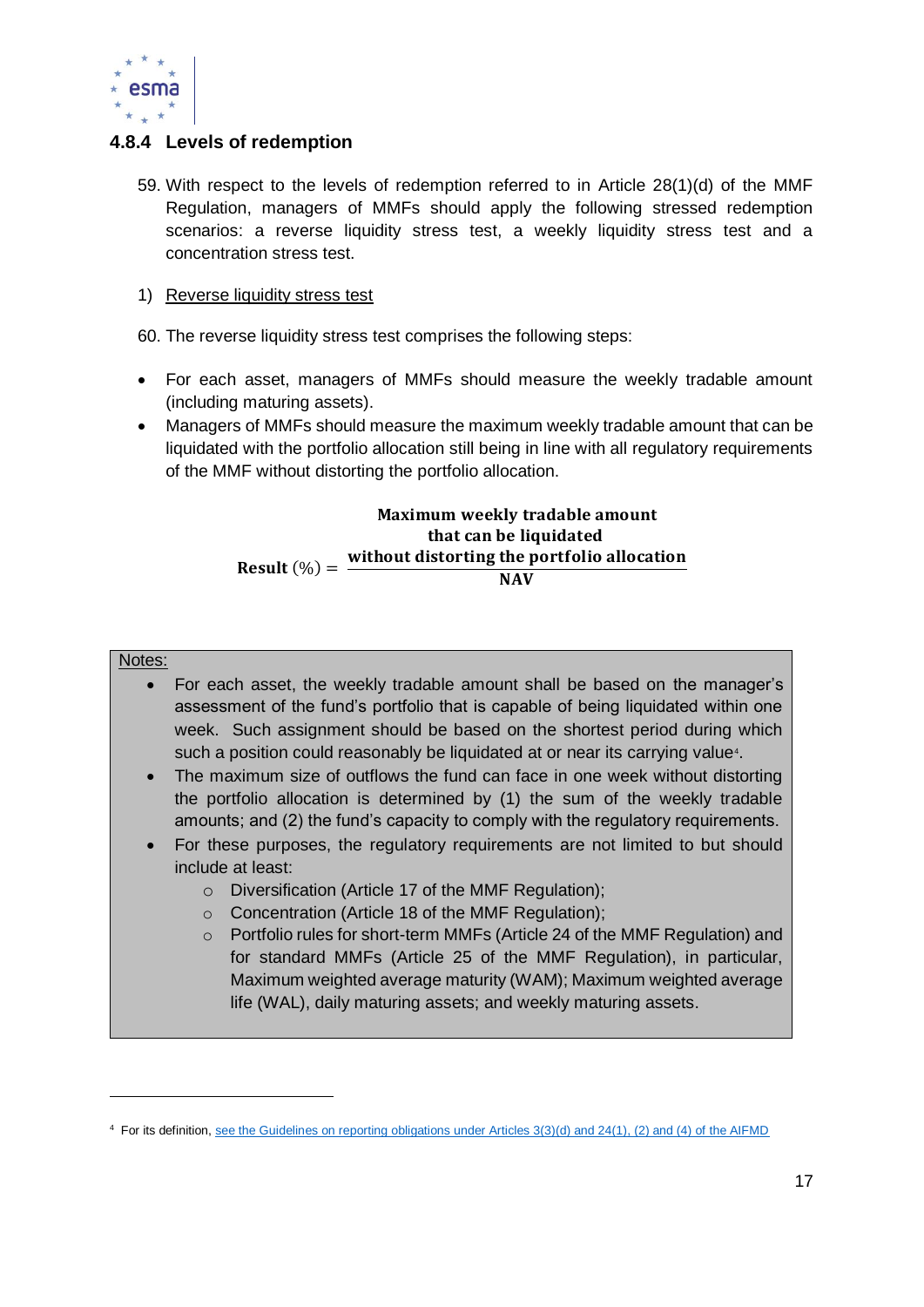

• For example, if 50% of a LVNAV MMF assets are tradable within a week but its WAM becomes higher than 60 days after selling 30%, the manager should report 30%.

The calibration is available in section 5 of the Guidelines.

- 2) Weekly liquidity stress test:
- 61. The weekly liquidity stress test assesses the fund's capacity to meet outflows with available weekly liquid assets, considered as the sum of highly liquid assets and weekly maturing assets and comprises the following steps:
- managers of MMFs should apply a stressed redemption scenario where the fund receives net weekly redemption requests from 40% of the professional investors and 30% of the retail investors.
- managers of MMFs should measure available weekly liquid assets to meet the redemption requests according to the following table:

| <b>Assets</b>                                                                                                                                                                                               | <b>Article</b>  | CQS |
|-------------------------------------------------------------------------------------------------------------------------------------------------------------------------------------------------------------|-----------------|-----|
| Assets referred to in Article 17(7) <sup>5</sup> of the MMF Regulation which are<br>highly liquid and can be redeemed and settled within one working<br>day and have a residual maturity of up to 190 days. | 24(e)           |     |
| Cash which is able to be withdrawn by giving prior notice of five<br>working days without penalty.                                                                                                          | 24(e)<br>25(d)  |     |
| Weekly maturing assets                                                                                                                                                                                      | 24(e)<br>25(d)  |     |
| Reverse repurchase agreements which are able to be terminated by<br>giving prior notice of five working days                                                                                                | 24(e)<br>25(d)  |     |
| x100% = Weekly liquid assets (bucket 1)                                                                                                                                                                     |                 |     |
| Assets referred to in Article 17(7) of the MMF Regulation which can<br>be redeemed and settled within one working week.                                                                                     | 17(7)           | 1,2 |
| Money market instruments or units or shares of other MMFs which<br>they are able to be redeemed and settled within five working days.                                                                       | 24 (e)<br>25(e) | 1,2 |
| <b>Eligible</b><br>securitisations and asset-backed commercial<br>paper<br>(ABCPs).                                                                                                                         | 9(1)(b)         |     |
| x85% = Weekly liquid assets (bucket 2)                                                                                                                                                                      |                 |     |

<sup>5</sup> Money market instruments issued or guaranteed separately or jointly by the Union, the national, regional and local administrations of the Member States or their central banks, the European Central Bank, the European Investment Bank, the European Investment Fund, the European Stability Mechanism, the European Financial Stability Facility, a central authority or central bank of a third country, the International Monetary Fund, the International Bank for Reconstruction and Development, the Council of Europe Development Bank, the European Bank for Reconstruction and Development, the Bank for International Settlements, or any other relevant international financial institution or organisation to which one or more Member States belong.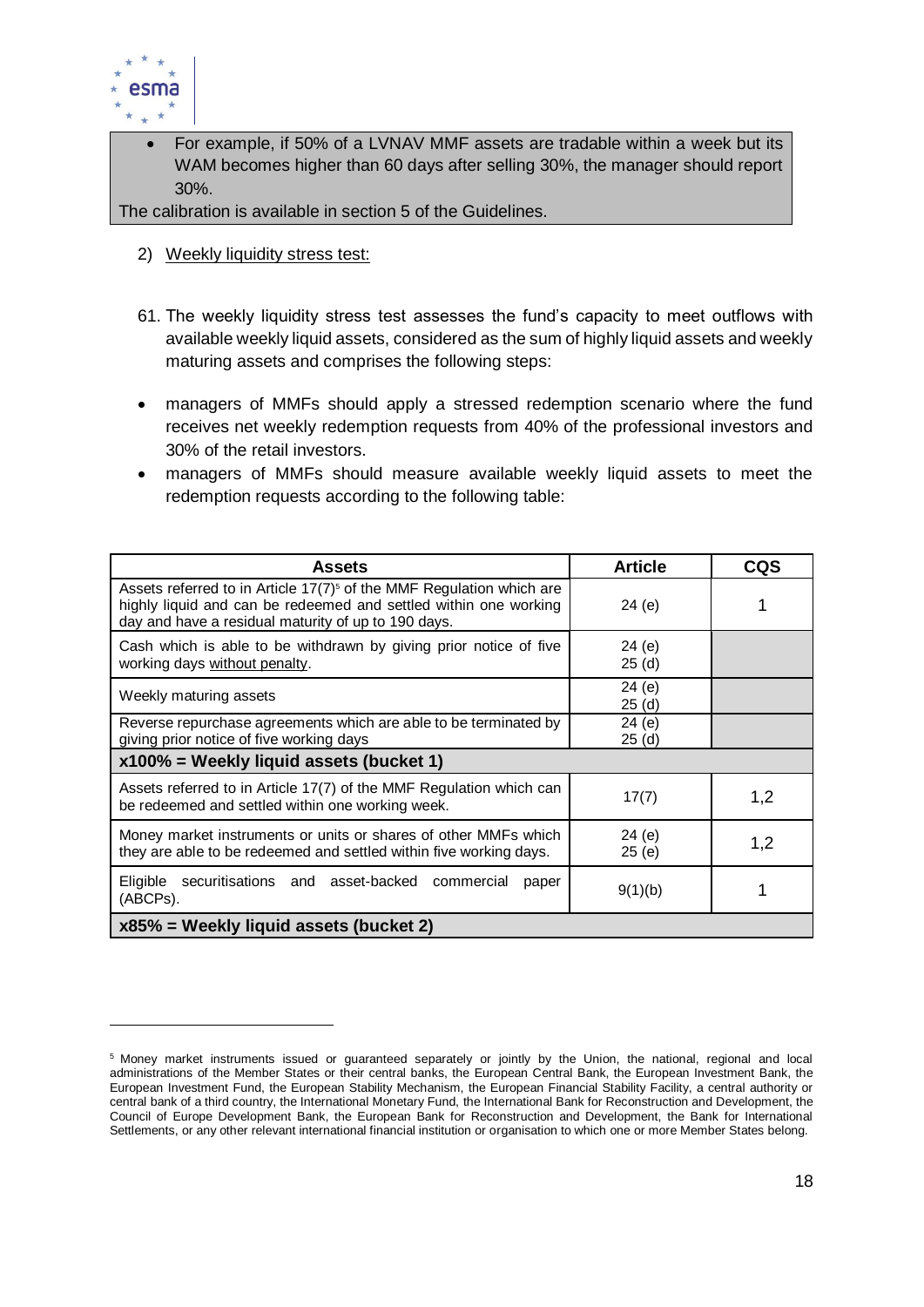

• Managers of MMFs should calculate the coverage of outflows by weekly liquid assets as a percentage in the following way:

#### Result  $(\%) =$  Weekly liquid assets **Weekly outflows**

#### Notes:

- Weekly liquid assets are classified in two buckets (bucket 1 and 2) according to their category and credit quality. CQS refers to "Credit Quality Steps", within the meaning of the COMMISSION IMPLEMENTING REGULATION (EU) 2016/1799<sup>6</sup>.
- The sum of the weighted weekly liquid assets will be expressed in percentage of the redemption shock. For example, if a fund meets a redemption shock of 30% with 20% of bucket 1 liquid assets and 45% of total weekly liquid assets (buckets 1 and 2), the manager should report the ratio (Weekly liquid assets)/(Weekly outflows) as a result:
	- $\degree$  20%/30% = 67% (bucket 1); and
	- $\circ$  45%/30% = 150% (bucket 1 and 2).
- It is important to note that the liquidity of any asset classes should always be checked in an appropriate manner. If there is any doubt regarding the liquidity of a security, managers of MMFs should not include it in the weekly liquid assets.

The calibration is available in section 5 of the Guidelines.

- 3) Concentration stress test
- 62. The concentration stress test is a scenario where the MMF faces redemption requests from its two main investors. The impact of the stress test should be assessed according to weekly liquidity stress test methodology.

#### Result  $(\%) = \frac{100 \text{ m} \cdot \text{s}^2}{\text{Invested amount of the two main investors}}$ **Weekly liquid assets**

Note: The calibration is available in section 5 of the Guidelines.

6https://eur-lex.europa.eu/legalcontent/EN/TXT/?toc=OJ%3AL%3A2016%3A275%3ATOC&uri=uriserv%3AOJ.L\_.2016.275.01.0003.01.ENG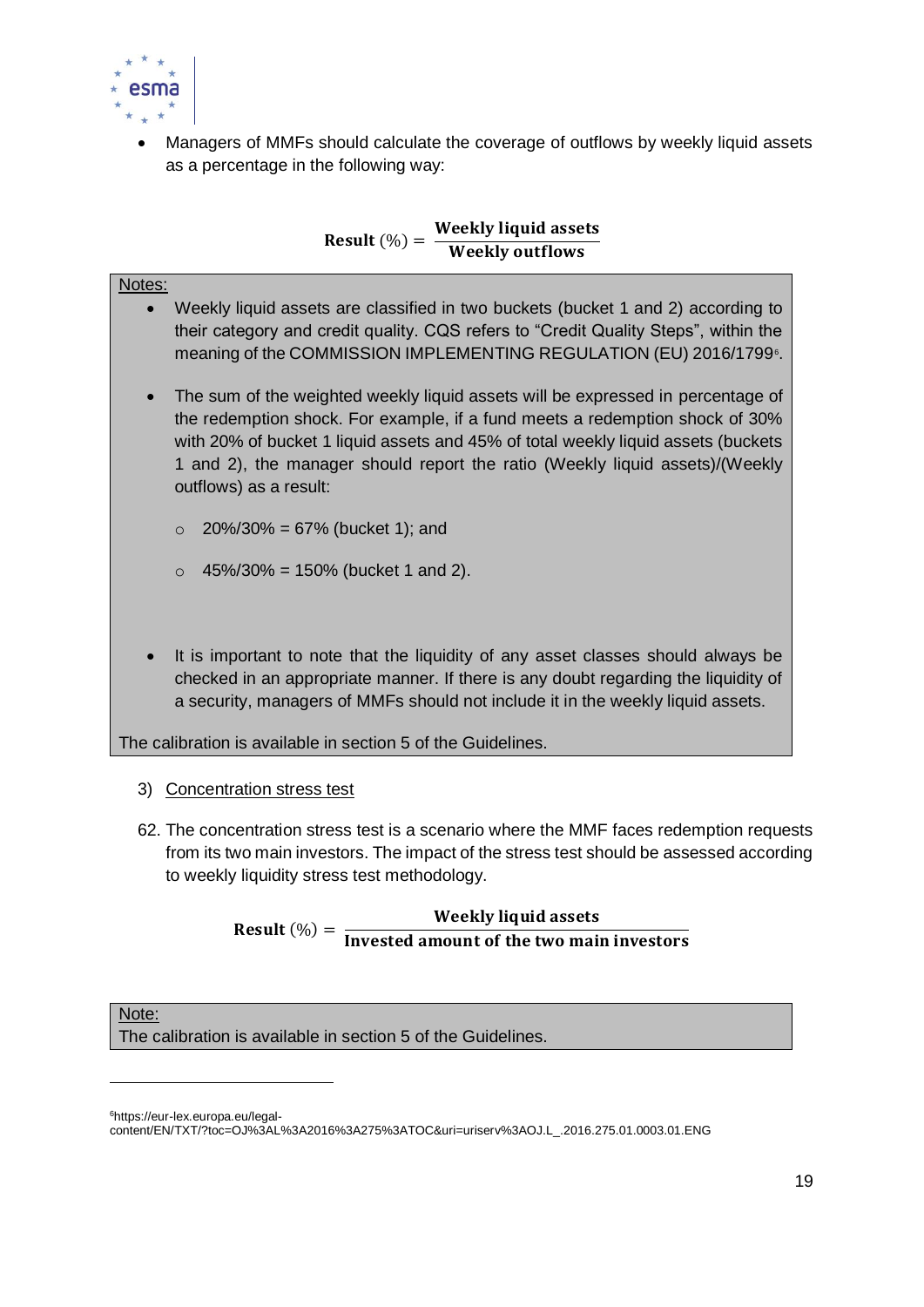

#### <span id="page-19-0"></span>**4.8.5 Macro-systemic shocks affecting the economy as a whole**

- 63. With respect to the identification of macro-systemic shocks affecting the economy as a whole referred to in Article 28(1)(f) of the MMF Regulation, managers of MMFs should take the following steps:
- measure the impact of a market shock combining different risk parameters in accordance with the table below;
- assess the impact of a redemption shock following the market shock. Assets sold in response to the redemption shock will result in additional losses, as defined in the liquidity stress test;
- calculate the result as a percentage of NAV;
- calculate the value of weekly liquid assets after market shock as a percentage of outflows. ;

|                            | <b>Risk factors</b>                                                                          | Parameters used for the calibration       |
|----------------------------|----------------------------------------------------------------------------------------------|-------------------------------------------|
|                            | <b>FX Rate</b><br>$\bullet$                                                                  | EUR/USD etc.                              |
| <b>Market</b>              | Interest Rate<br>$\bullet$                                                                   | Swap rate                                 |
| shock                      | Credit                                                                                       | Gov. bond yields/ spreads                 |
|                            | Spread among indices to which<br>portfolio<br>interest<br>rates<br>of<br>securities are tied | Corp. bond yields/spreads                 |
|                            | Level of Redemption                                                                          | % outflows                                |
| <b>Redemption</b><br>shock | Asset liquidity                                                                              | Bid/ask<br>(discount<br>spread<br>factor) |
|                            | % NAV                                                                                        |                                           |
| <b>Results</b>             | Weekly liquid assets/ outflows                                                               |                                           |
| <b>Memo</b>                | % outflows                                                                                   |                                           |

#### Notes:

The scenario envisages the following circumstances:

The MMF is affected by a shock combining an adverse FX shock and an increase in interest rates including swap rate, government bond yields and corporate bond yields. The credit risk is included in the yield shock. Managers of MMFs should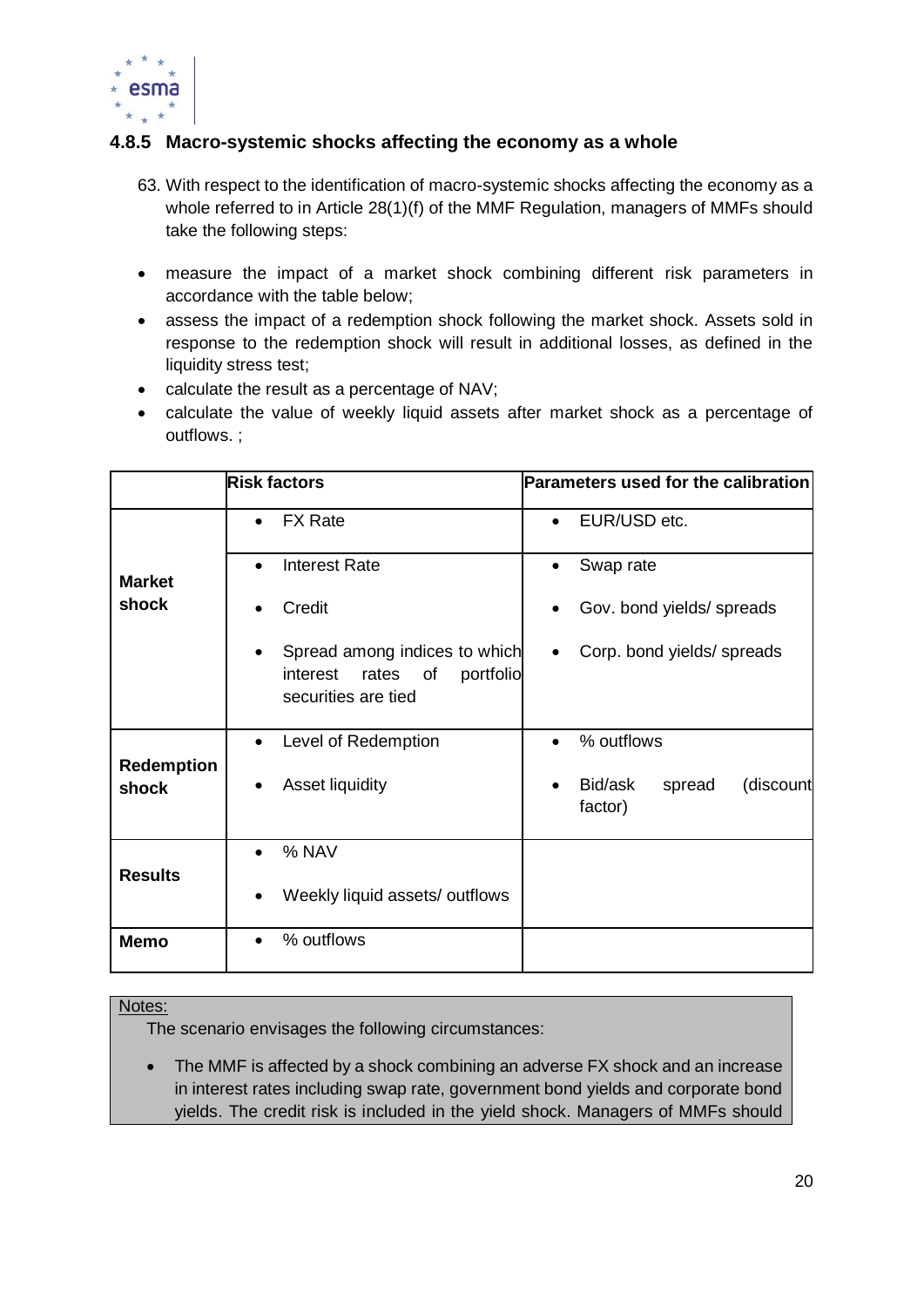

use their internal models to measure the combined impact. The calibration of the shock is based on a macro scenario provided by ESMA and the ESRB and combining shocks from the other scenarios.

- In the wake of the market shock, investors ask for redemption. Outflows are calculated similarly to the redemption scenario by differentiating professional and retail investors, i.e. 30% from retail investors and 40% from professional investors.
- To meet the redemption requests, the fund sells assets in a stressed environment characterized by a widening of bid-ask spread as characterized in the liquidity stress test. For the purposes of the stress test, the loss is entirely borne by remaining investors (and not by redeeming investors).
- The impact on the NAV is the result of the market shock, the outflows and the liquidity shock.
- The impact on liquidity is calculated using the weekly liquidity stress test methodology.

The calibration is available in section 5 of the Guidelines.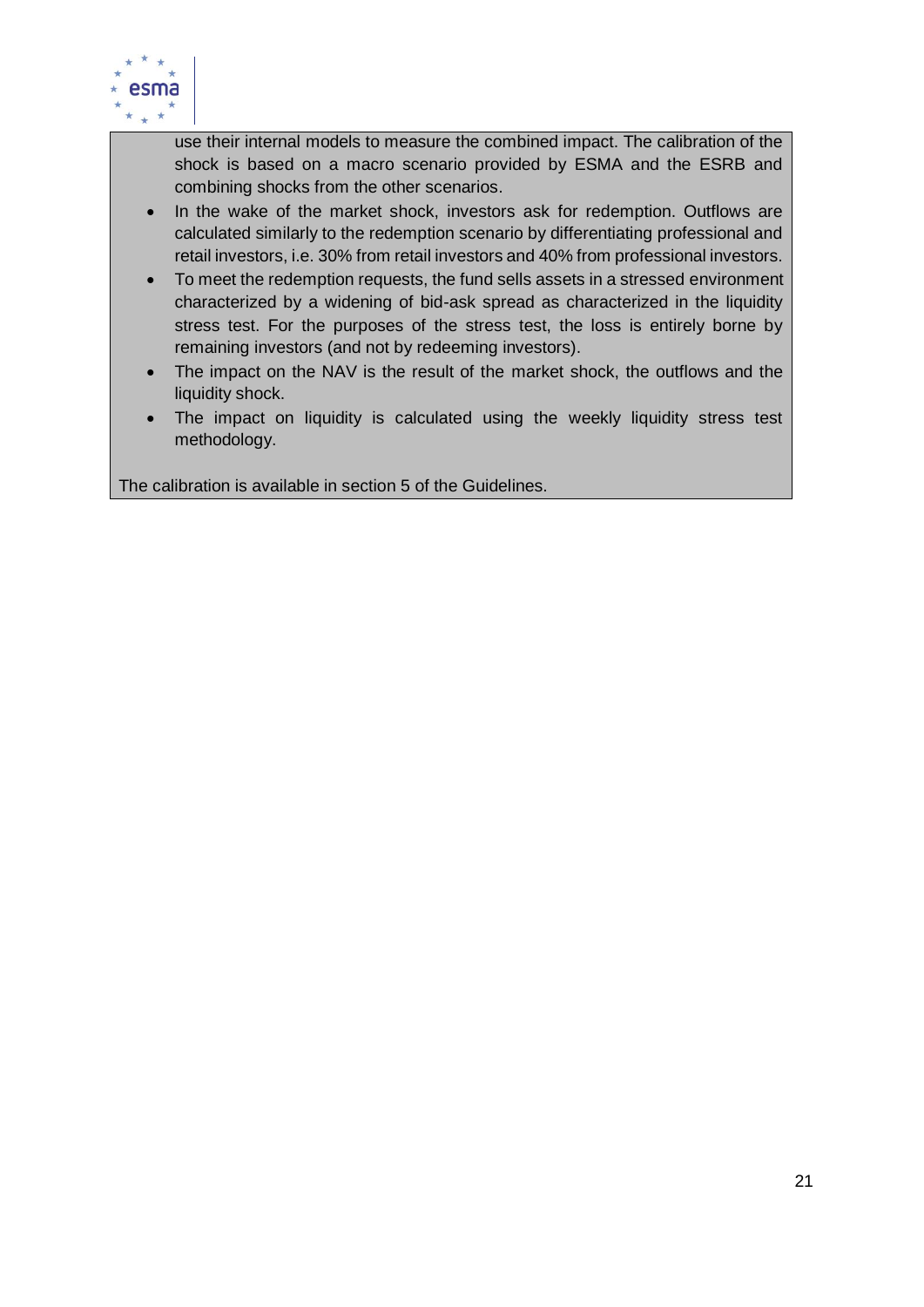

## <span id="page-21-0"></span>**5. Calibration**

- 64. The following section includes the calibration for the MMF stress tests the results of which have to be reported in accordance with Article 37 of the MMF Regulation, and which are detailed in section 4.8 above.
- 65. If managers need a parameter that is not indicated in this section, they may consult the adverse scenario on the ESRB website<sup>7</sup> .

<sup>7</sup><https://www.esrb.europa.eu/mppa/stress/html/index.en.html>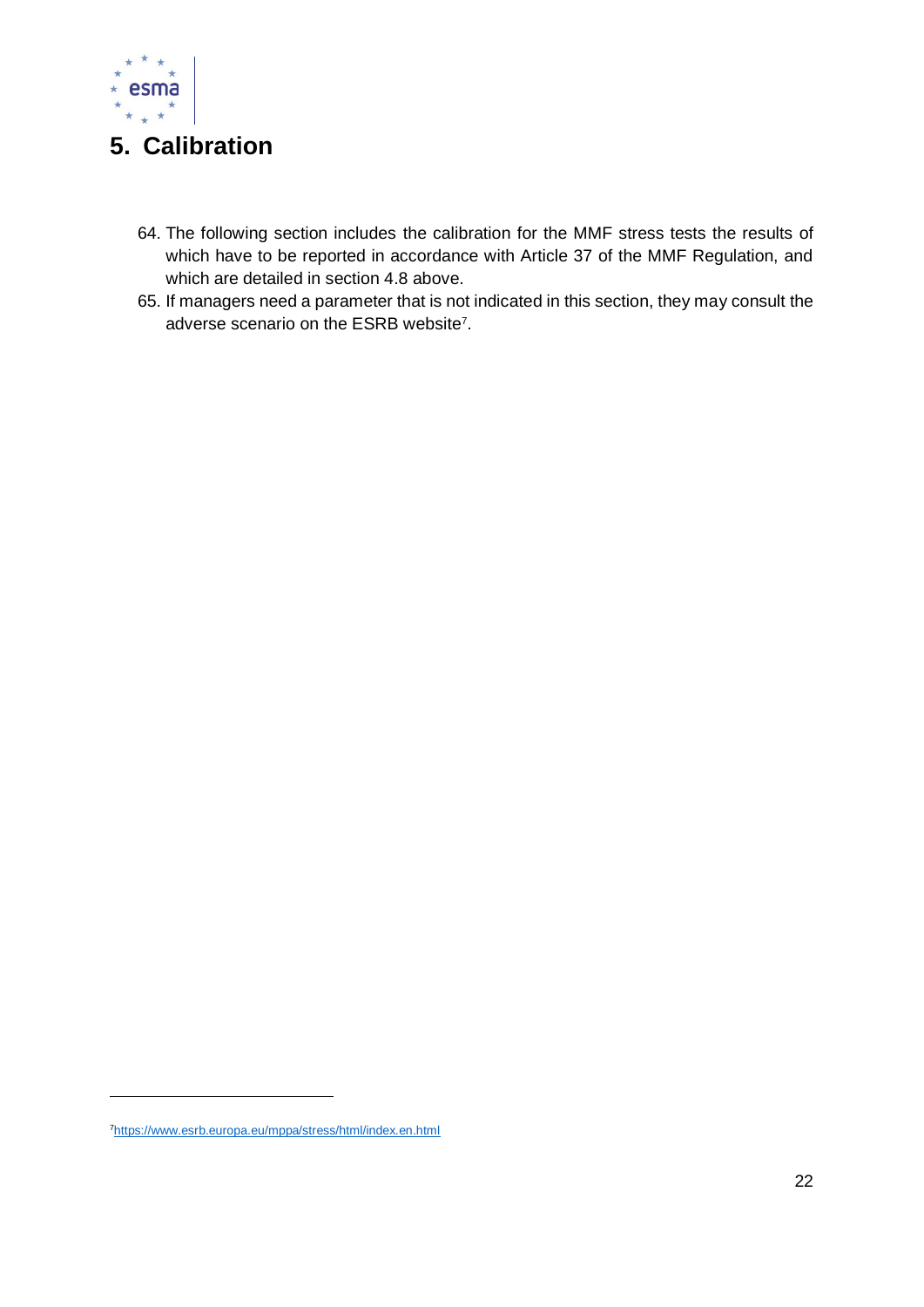

## **5.1. Common reference parameters of the stress test scenarios in relation to hypothetical changes in the level of liquidity of the assets held in the portfolio of the MMF**

<span id="page-22-0"></span>

| <b>MMFR</b>                                   |                                                                     | Liquidity       |                                                                      |  |
|-----------------------------------------------|---------------------------------------------------------------------|-----------------|----------------------------------------------------------------------|--|
| <b>Eligible assets</b>                        | <b>Typical assets</b>                                               | <b>Stressed</b> | <b>Parameters</b>                                                    |  |
|                                               | -Certificate of deposit (CD)                                        | <b>Yes</b>      | Table 3                                                              |  |
|                                               | -Commercial Paper (CP)                                              | <b>Yes</b>      | Table 3                                                              |  |
| (a) money market instruments                  | -Government bonds, treasury and local authority bills               | Yes             | Table 1,2                                                            |  |
|                                               | -Corporate bonds                                                    | Yes             | Table 3                                                              |  |
| (b) eligible securitisations and asset-backed | -Eligible securitisations                                           | Yes             | Table 3                                                              |  |
| commercial paper (ABCPs)                      | -ABCPs                                                              | Yes             | Table 3                                                              |  |
| (c) deposits with credit institutions         | -Deposits, of which time deposits                                   | No              |                                                                      |  |
| (d) financial derivative instruments          | -Financial derivative instruments dealt in on a regulated<br>market | No              |                                                                      |  |
|                                               | -Financial derivative instruments dealt OTC                         | <b>No</b>       |                                                                      |  |
| (e) repurchase agreements                     | -Repos                                                              | No              |                                                                      |  |
| (f) reverse repurchase agreements             | -Reverse repos                                                      | No              |                                                                      |  |
| (g) units or shares of other MMFs             | -Shares issued by other MMFs                                        | Yes             | Extrapolation of<br>the results to<br>shares issued by<br>other MMFs |  |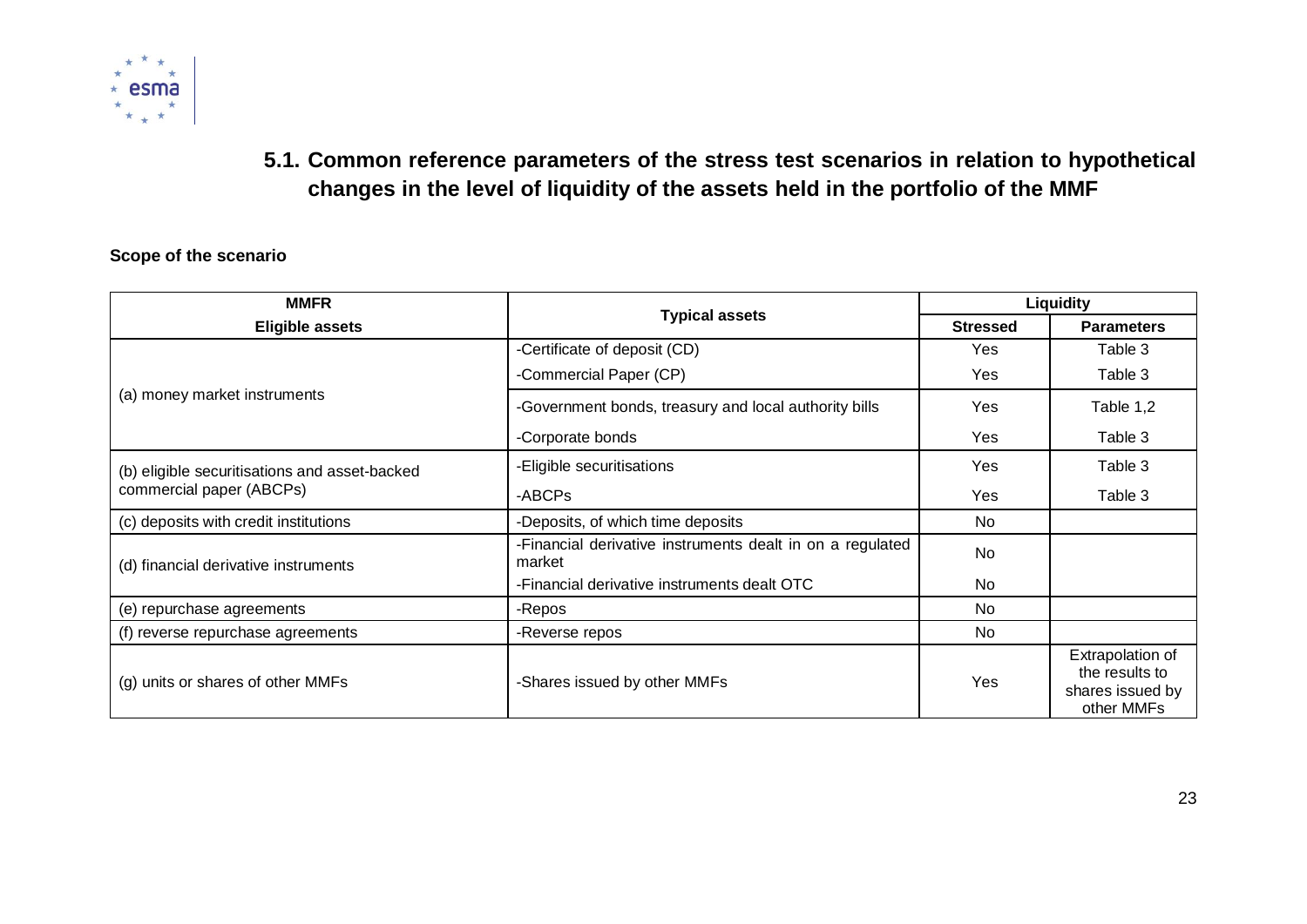

| Table 1   |      |      |           |                                                                                                  |      | Table 2                                                           |      |                 |              |             |             |
|-----------|------|------|-----------|--------------------------------------------------------------------------------------------------|------|-------------------------------------------------------------------|------|-----------------|--------------|-------------|-------------|
|           |      |      |           | Liquidity discount factor - Sovereign bonds by residual<br>maturity - Reference countries (in %) |      | Liquidity discount factor - Sovereign bonds by rating and residua |      | maturity (in %) |              |             |             |
|           | 3M   | 6M   | <b>1Y</b> | 1.5Y                                                                                             | 2Y   |                                                                   | 3M   | 6M              | 1Y           | 1.5Y        | 2Y          |
| DE        | 0.13 | 0.14 | 0.35      | 0.48                                                                                             | 0.61 | <b>AAA</b>                                                        | 0.13 | 0.14            | 0.35         | 0.48        | 0.62        |
| ES        | 0.82 | 1.02 | 1.61      | <u>1.63</u>                                                                                      | 1.64 | AA                                                                | 0.17 | 0.22            | 0.85         | 0.96        | <u>1.07</u> |
| <b>FR</b> | 0.17 | 0.22 | 0.85      | 0.96                                                                                             | 1.07 | A                                                                 | 0.82 | <u>1.02</u>     | <u>1.61</u>  | 1.63        | <u>1.64</u> |
| IT        | 0.87 | 1.03 | 1.48      | 1.50                                                                                             | 1.51 | <b>BBB</b>                                                        | 0.87 | <u>1.03</u>     | <u> 1.61</u> | <u>1.63</u> | 1.64        |
| <b>NL</b> | 0.13 | 0.14 | 0.35      | 0.49                                                                                             | 0.62 | <b>Below BBB or unrated</b>                                       | 1.13 | 1.34            | 2.09         | 2.11        | 2.13        |

| avit 4                                                                                |      |      |      |      |      |  |  |  |  |
|---------------------------------------------------------------------------------------|------|------|------|------|------|--|--|--|--|
| Liquidity discount factor - Sovereign bonds by rating and residual<br>maturity (in %) |      |      |      |      |      |  |  |  |  |
|                                                                                       | 3M   | 6M   | 1Υ   | 1.5Y | 2Y   |  |  |  |  |
| ۱AA                                                                                   | 0.13 | 0.14 | 0.35 | 0.48 | 0.62 |  |  |  |  |

|           | 3M   | 6M   | <b>1Y</b> | 1.5Y        | 2Y   |                             | 3M   | 6M   | 4V          | 1.5Y | <b>2Y</b>    |
|-----------|------|------|-----------|-------------|------|-----------------------------|------|------|-------------|------|--------------|
| DE        | 0.13 | 0.14 | 0.35      | 0.48        | 0.61 | <b>AAA</b>                  | 0.13 | J.14 | 0.35        | 0.48 | 0.62         |
| ES        | 0.82 | .02  | 1.61      | 1.63        | 1.64 | AA                          | 0.17 | 0.22 | 0.85        | 0.96 | 1.07         |
| <b>FR</b> | 0.17 | 0.22 | 0.85      | 0.96        | 1.07 | A                           | 0.82 | 1.02 | 1.61        | 1.63 | 1.64         |
| ΙT        | 0.87 | .03  | 1.48      | <u>1.50</u> | 1.51 | <b>BBB</b>                  | 0.87 | 1.03 | <u>1.61</u> | 1.63 | <u> 1.64</u> |
| ΝL        | በ 13 | በ 14 | በ 35.     | በ 49        | በ 62 | <b>Below BBB or unrated</b> | -13  | -34  | 2.09        |      | 2.13         |

#### **Table 3**

| Liquidity discount factor - Corporate bonds by rating and residual maturity<br>(in %) |      |      |             |      |      |  |  |  |  |  |  |
|---------------------------------------------------------------------------------------|------|------|-------------|------|------|--|--|--|--|--|--|
|                                                                                       | 3M   | 6M   | 1Υ          | 1.5Y | 2Y   |  |  |  |  |  |  |
| <b>AAA</b>                                                                            | 0.30 | 0.56 | 1.12        | 1.20 | 1.28 |  |  |  |  |  |  |
| AA                                                                                    | 0.46 | 1.12 | <u>2.04</u> | 2.70 | 3.38 |  |  |  |  |  |  |
| А                                                                                     | 0.86 | 1.58 | 4.48        | 4.64 | 4.80 |  |  |  |  |  |  |
| <b>BBB</b>                                                                            | 3.00 | 3.54 | 4.48        | 4.64 | 4.80 |  |  |  |  |  |  |
| <b>Below BBB or unrated</b>                                                           | 3.92 | 4.60 | 5.82        | 5.90 | 5.98 |  |  |  |  |  |  |
|                                                                                       |      |      |             |      |      |  |  |  |  |  |  |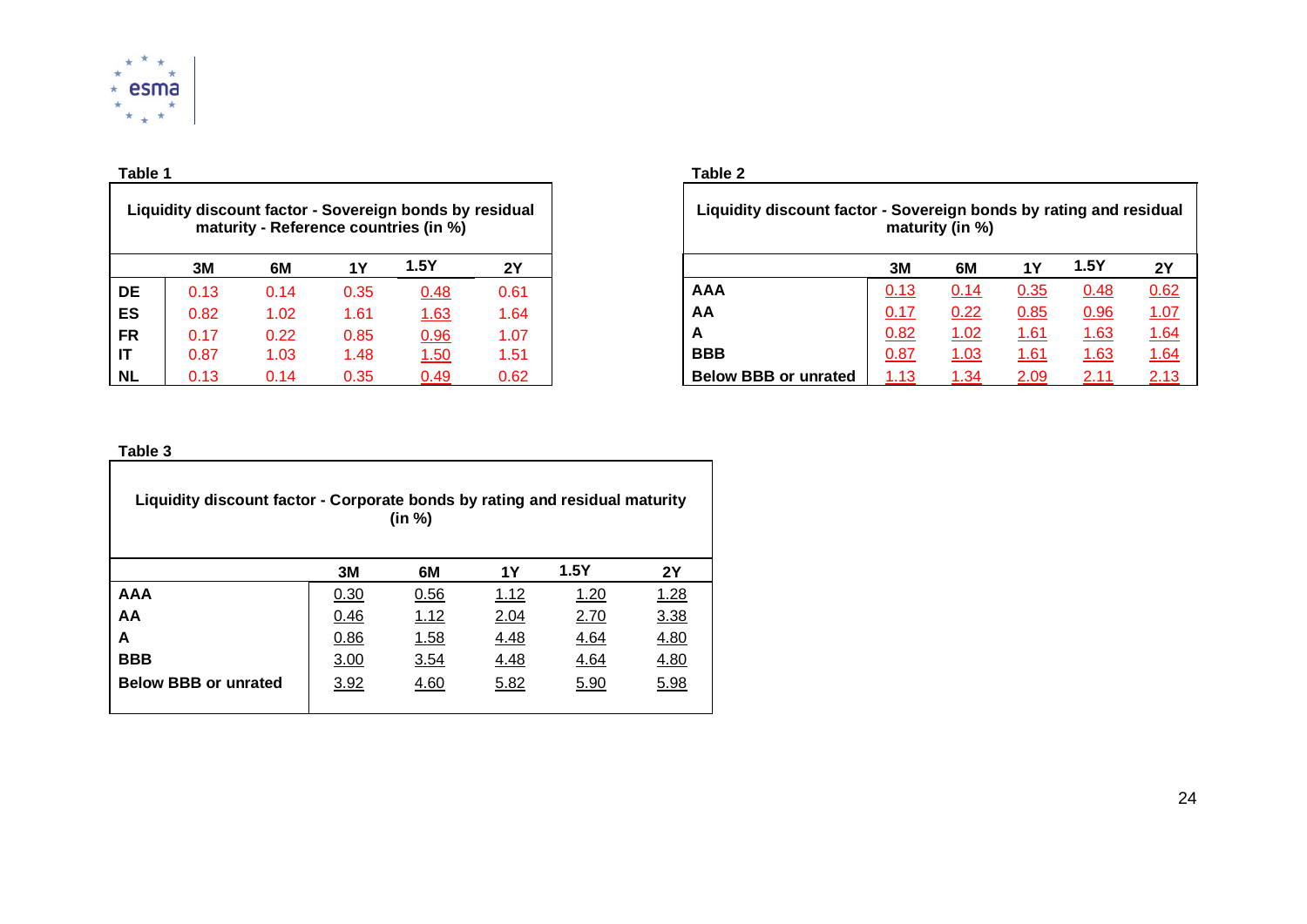

**5.2. Common reference parameters of the stress test scenarios in relation to hypothetical changes in the level of credit risk of the assets held in the portfolio of the MMF, including credit events and rating events**

| Scope of the scenario |  |  |  |  |
|-----------------------|--|--|--|--|
|-----------------------|--|--|--|--|

<span id="page-24-0"></span>

| <b>MMFR</b>                             |                                                                     |                 | <b>Credit</b>                                   | <b>Credit</b>           |                                              |  |
|-----------------------------------------|---------------------------------------------------------------------|-----------------|-------------------------------------------------|-------------------------|----------------------------------------------|--|
|                                         | <b>Typical assets</b>                                               |                 | (credit spreads)                                | (2 main counterparties) |                                              |  |
| <b>Eligible assets</b>                  |                                                                     | <b>Stressed</b> | <b>Parameters</b>                               | <b>Stressed</b>         | <b>Parameters</b>                            |  |
|                                         | -Certificate of deposit (CD)                                        | Yes             | Table 5                                         | <b>Yes</b>              | Table 6                                      |  |
|                                         | -Commercial Paper (CP)                                              | Yes             | Table 5                                         | Yes                     | Table 6                                      |  |
| (a) money market instruments            | -Government bonds, treasury<br>local<br>and<br>authority bills      | Yes             | Table 4                                         | Yes                     | Table 6                                      |  |
|                                         | -Corporate bonds                                                    | Yes             | Table 5                                         | Yes                     | Table 6                                      |  |
| (b) eligible securitisations and asset- | -Eligible securitisations                                           | Yes             | Table 5                                         | Yes                     | Table 6                                      |  |
| backed commercial paper (ABCPs)         | -ABCPs                                                              | Yes             | Table 5                                         | Yes                     | Table 6                                      |  |
| (c) deposits with credit institutions   | -Deposits, of which time deposits                                   | No              |                                                 | No.                     |                                              |  |
| (d) financial derivative instruments    | -Financial derivative instruments dealt in on a<br>regulated market | <b>No</b>       |                                                 | <b>No</b>               |                                              |  |
|                                         | -Financial derivative instruments dealt OTC                         | <b>No</b>       |                                                 | No                      |                                              |  |
| (e) repurchase agreements               | -Repos                                                              | No              |                                                 | No                      |                                              |  |
| (f) reverse repurchase agreements       | -Reverse repos                                                      | No              |                                                 | No                      |                                              |  |
| (g) units or shares of other MMFs       | -Shares issued by other MMFs                                        | Yes             | Extrapolation<br>of the results<br>shares<br>to | Yes                     | Extrapolation<br>of the results<br>to shares |  |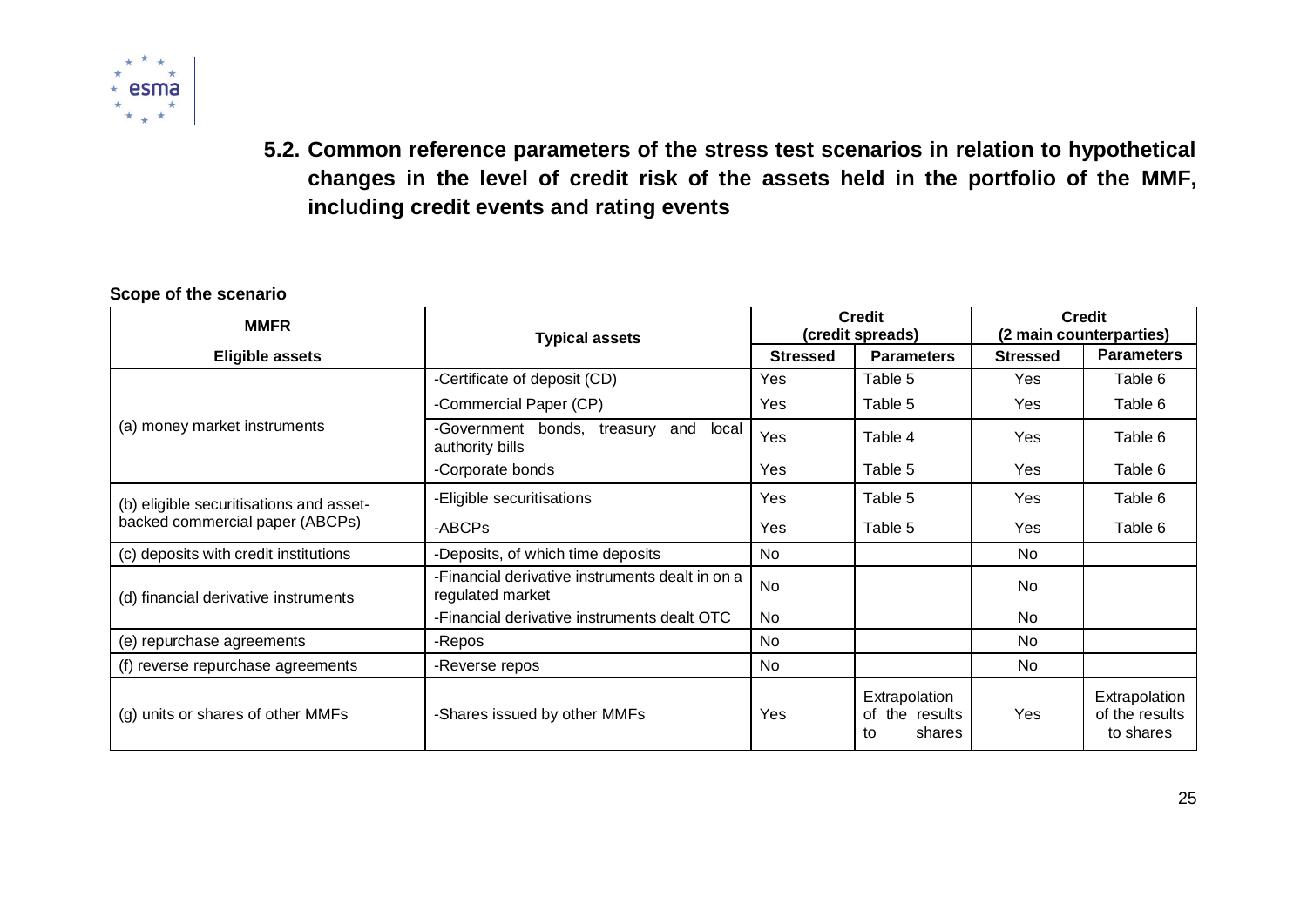

| $\sim$ |  | by<br>issued<br>other MMFs | issued by<br>other MMFs |
|--------|--|----------------------------|-------------------------|
|        |  |                            |                         |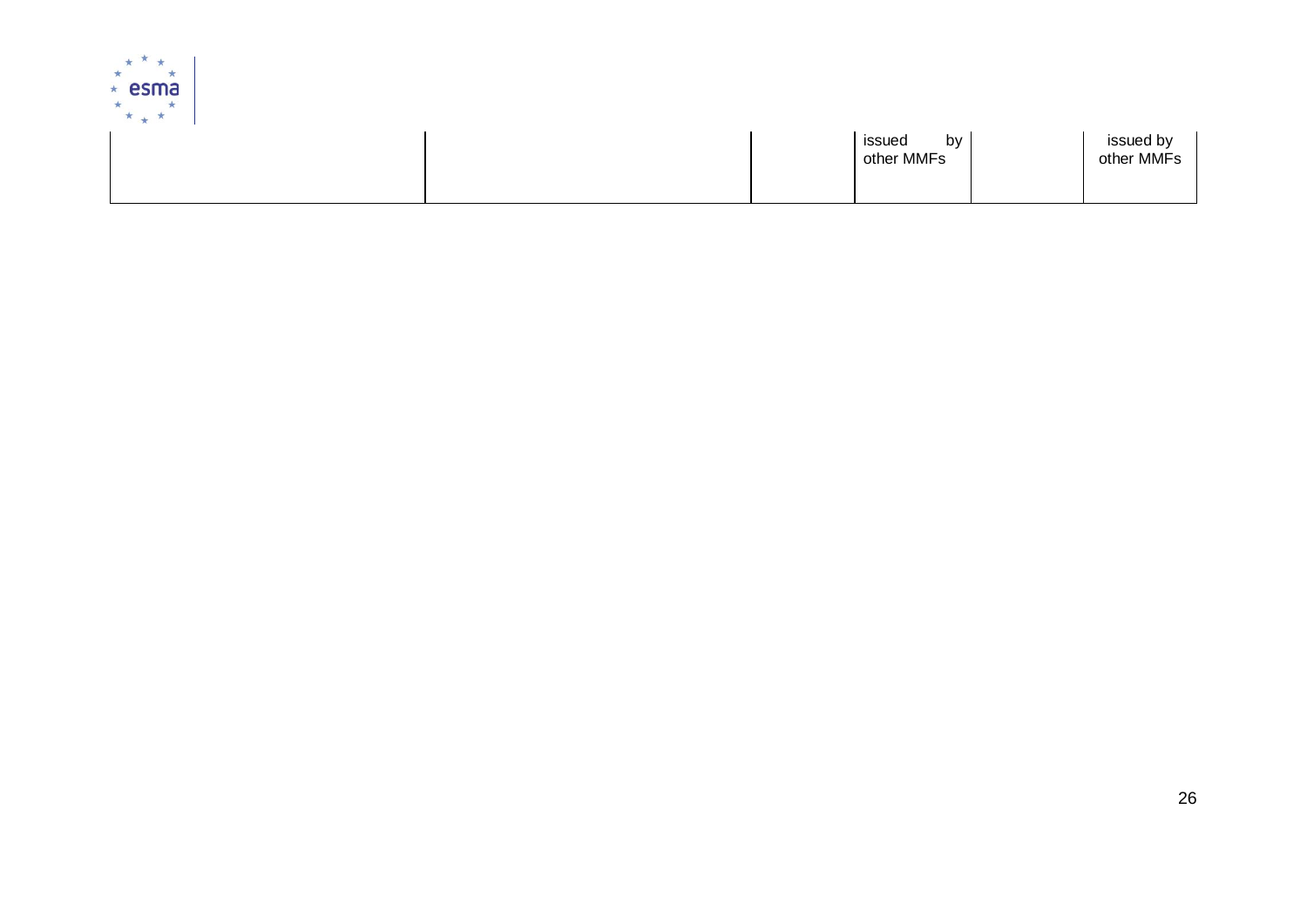

#### **Table 4: Shocks to government bond credit spreads**

| Credit Spread by residual maturity - Government bonds (absolute changes - basis points) |                                                |     |     |           |           |  |  |
|-----------------------------------------------------------------------------------------|------------------------------------------------|-----|-----|-----------|-----------|--|--|
|                                                                                         |                                                |     |     |           |           |  |  |
| Geographic Area                                                                         | Country                                        | 3M  | 6M  | <b>1Y</b> | <b>2Y</b> |  |  |
| EU                                                                                      | <b>Austria</b>                                 | 47  | 52  | 68        | 81        |  |  |
| EU                                                                                      | <b>Belgium</b>                                 | 49  | 55  | 72        | 72        |  |  |
| EU                                                                                      | <b>Bulgaria</b>                                | 17  | 18  | 22        | 86        |  |  |
| EU                                                                                      | <b>Croatia</b>                                 | 31  | 34  | 44        | 58        |  |  |
| EU                                                                                      | <b>Cyprus</b>                                  | 77  | 86  | 113       | 121       |  |  |
| EU                                                                                      | <b>Czech Republic</b>                          | 104 | 117 | 156       | 156       |  |  |
| EU                                                                                      | <b>Denmark</b>                                 | 54  | 61  | 79        | 84        |  |  |
| EU                                                                                      | <b>Finland</b>                                 | 39  | 43  | 47        | 64        |  |  |
| EU                                                                                      | <b>France</b>                                  | 36  | 40  | 52        | 56        |  |  |
| EU                                                                                      | Germany                                        | 5   | 5   | 5         | 14        |  |  |
| EU                                                                                      | Greece                                         | 52  | 58  | 75        | 130       |  |  |
| EU                                                                                      | <b>Hungary</b>                                 | 73  | 82  | 107       | 121       |  |  |
| EU                                                                                      | <b>Ireland</b>                                 | 52  | 58  | 75        | 79        |  |  |
| EU                                                                                      | <b>Italy</b>                                   | 85  | 95  | 125       | 138       |  |  |
| EU                                                                                      | Latvia                                         | 30  | 33  | 42        | 55        |  |  |
| EU                                                                                      | Lithuania                                      | 32  | 35  | 45        | 64        |  |  |
| EU                                                                                      | Luxembourg                                     | 6   | 6   | 6         | 12        |  |  |
| EU                                                                                      | <b>Malta</b>                                   | 45  | 50  | 65        | 76        |  |  |
| EU                                                                                      | <b>Netherlands</b>                             | 25  | 28  | 36        | 38        |  |  |
| EU                                                                                      | Poland                                         | 98  | 110 | 144       | 165       |  |  |
| EU                                                                                      | Portugal                                       | 61  | 68  | 89        | 92        |  |  |
| EU                                                                                      | Romania                                        | 66  | 72  | 95        | 95        |  |  |
| EU                                                                                      | <b>Slovakia</b>                                | 58  | 65  | 85        | 86        |  |  |
| EU                                                                                      | Slovenia                                       | 25  | 28  | 35        | 39        |  |  |
| EU                                                                                      | Spain                                          | 74  | 82  | 108       | 116       |  |  |
| EU                                                                                      | <b>Sweden</b>                                  | 51  | 57  | 74        | 79        |  |  |
| EA (weighted averages)                                                                  | <b>EA</b> (weighted averages)                  | 40  | 45  | 58        | 66        |  |  |
| EU (weighted averages)                                                                  | EU (weighted averages)                         | 48  | 53  | 70        | 77        |  |  |
| Advanced economies                                                                      | <b>United Kingdom</b>                          | 25  | 27  | 34        | 34        |  |  |
| Advanced economies                                                                      | <b>Switzerland</b>                             | 12  | 14  | 18        | 18        |  |  |
| Advanced economies                                                                      | <b>Norway</b>                                  | 51  | 57  | 69        | 70        |  |  |
| Advanced economies                                                                      | <b>Iceland</b>                                 | 20  | 22  | 30        | 30        |  |  |
| Advanced economies                                                                      | Liechtenstein                                  | 20  | 22  | 30        | 30        |  |  |
| Advanced economies                                                                      | <b>United States</b>                           | 42  | 47  | 63        | 64        |  |  |
| Advanced economies                                                                      | Japan                                          | 99  | 149 | 162       | 184       |  |  |
| Advanced economies                                                                      | <b>Advanced economies</b><br>non EU and non US | 32  | 44  | 51        | 53        |  |  |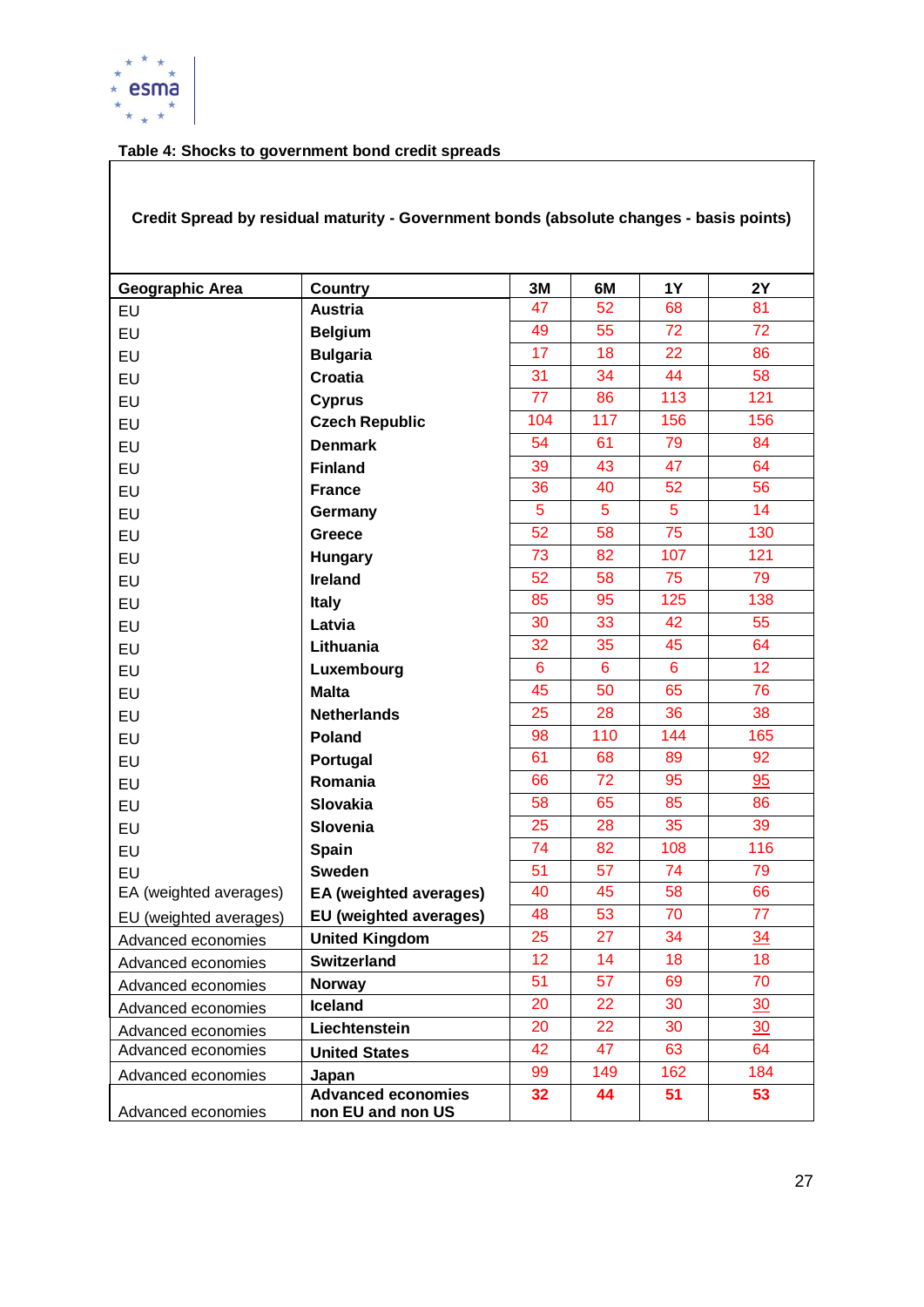

| $\sim$<br>--<br>$-0.10$<br>. .<br>-<br>7 I C<br>--<br>I K<br>ラレこ<br>-- |  |  |  |
|------------------------------------------------------------------------|--|--|--|
|                                                                        |  |  |  |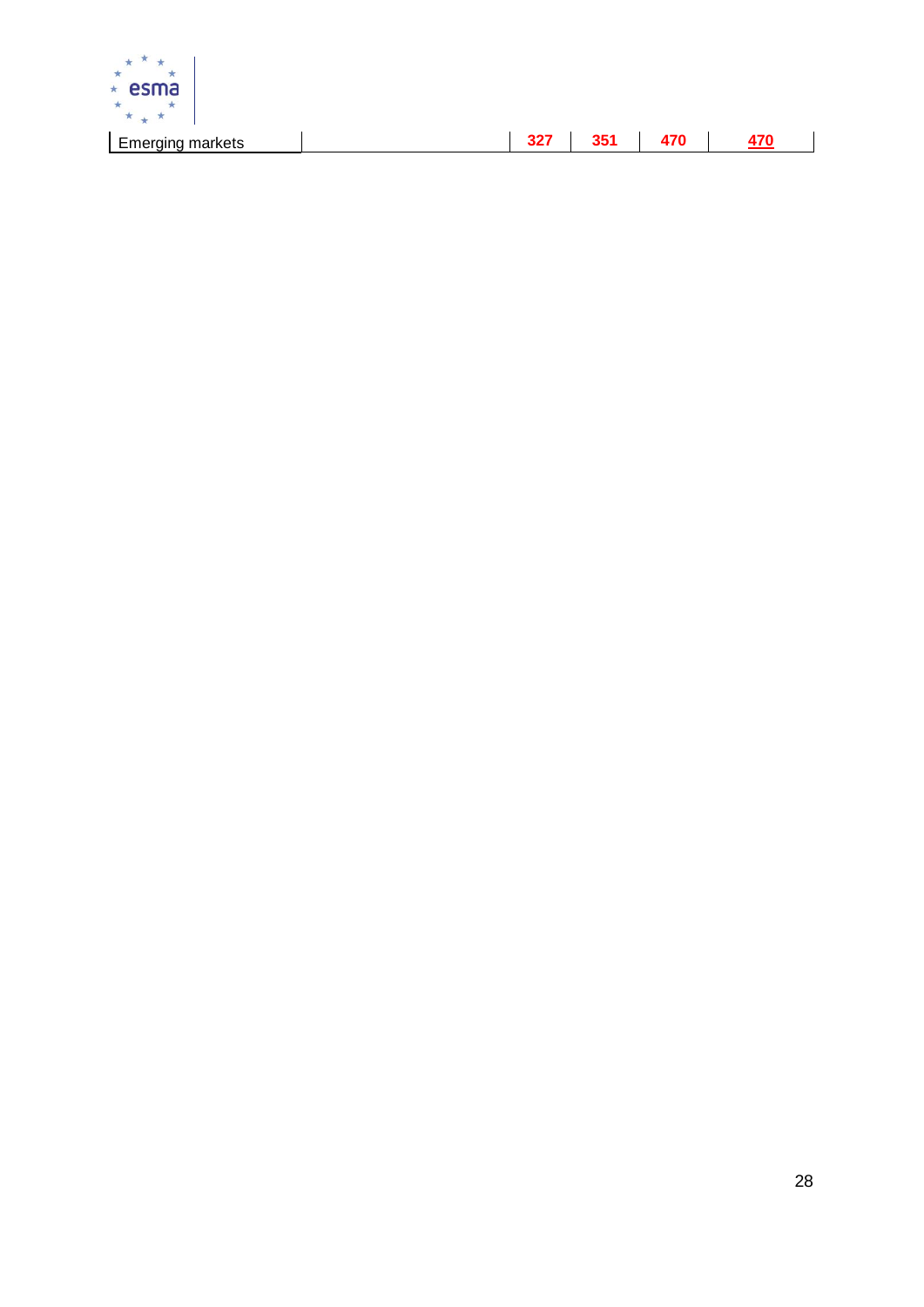

|                             | Corporate credit spreads (absolute changes - basis points) |                  |            |     |  |  |  |  |
|-----------------------------|------------------------------------------------------------|------------------|------------|-----|--|--|--|--|
| Rating                      | Non-financial                                              | <b>Financial</b> | <b>ABS</b> |     |  |  |  |  |
| <b>AAA</b>                  | 142                                                        | 165              | 188        | 206 |  |  |  |  |
| AA                          | 158                                                        | 188              | 219        | 247 |  |  |  |  |
| А                           | 179                                                        | 246              | 313        | 252 |  |  |  |  |
| <b>BBB</b>                  | 278                                                        | 322              | 377        | 296 |  |  |  |  |
| <b>Below BBB or unrated</b> | 336                                                        | 398              | 484        | 369 |  |  |  |  |

#### **Table 5: Shocks to corporate bond and ABS credit spreads (all maturities)**

#### **Table 6: Loss given default**

| Loss given default (%) |    |
|------------------------|----|
| Senior exposure        | 45 |
| Subordinated exposure  | 75 |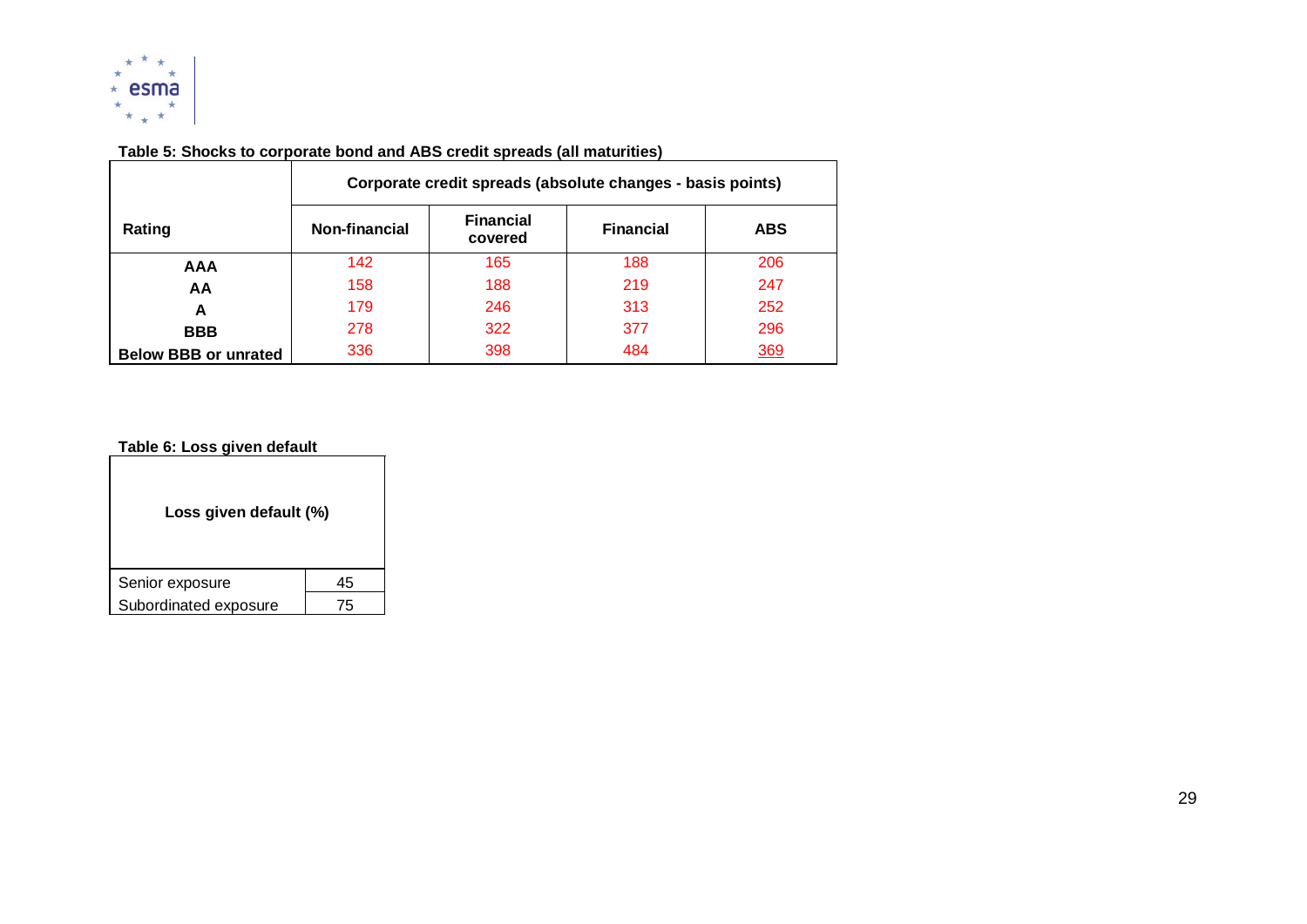

## **5.3. Common reference parameters of the stress test scenarios in relation to hypothetical movements of the interest rates**

<span id="page-29-0"></span>

| <b>MMFR</b>                                   |                                                                     | <b>IR</b>            |                                                                             |  |  |
|-----------------------------------------------|---------------------------------------------------------------------|----------------------|-----------------------------------------------------------------------------|--|--|
|                                               | <b>Typical assets</b>                                               | (Interest rate swap) |                                                                             |  |  |
| <b>Eligible assets</b>                        |                                                                     | <b>Stressed</b>      | <b>Parameters</b>                                                           |  |  |
|                                               | -Certificate of deposit (CD)                                        | <b>Yes</b>           | Table 6, 7                                                                  |  |  |
|                                               | -Commercial Paper (CP)                                              | <b>Yes</b>           | Table 6, 7                                                                  |  |  |
| (a) money market instruments                  | -Government bonds, treasury and local authority bills               | Yes                  | Table 6, 7                                                                  |  |  |
|                                               | -Corporate bonds                                                    | Yes                  | Table 6, 7                                                                  |  |  |
| (b) eligible securitisations and asset-backed | -Eligible securitisations                                           | <b>Yes</b>           | Table 6, 7                                                                  |  |  |
| commercial paper (ABCPs)                      | -ABCPs                                                              | Yes                  | Table 6, 7                                                                  |  |  |
| (c) deposits with credit institutions         | -Deposits, of which time deposits                                   | <b>Yes</b>           | Table 6, 7                                                                  |  |  |
| (d) financial derivative instruments          | -Financial derivative instruments dealt in on a regulated<br>market | Yes                  | Table 6, 7                                                                  |  |  |
|                                               | -Financial derivative instruments dealt OTC                         | <b>Yes</b>           | Table 6, 7                                                                  |  |  |
| (e) repurchase agreements                     | -Repos                                                              | No.                  |                                                                             |  |  |
| (f) reverse repurchase agreements             | -Reverse repos                                                      | <b>Yes</b>           | Table 6, 7                                                                  |  |  |
| (g) units or shares of other MMFs             | -Shares issued by other MMFs                                        | Yes                  | Extrapolation of the<br>results to shares<br>issued by other<br><b>MMFs</b> |  |  |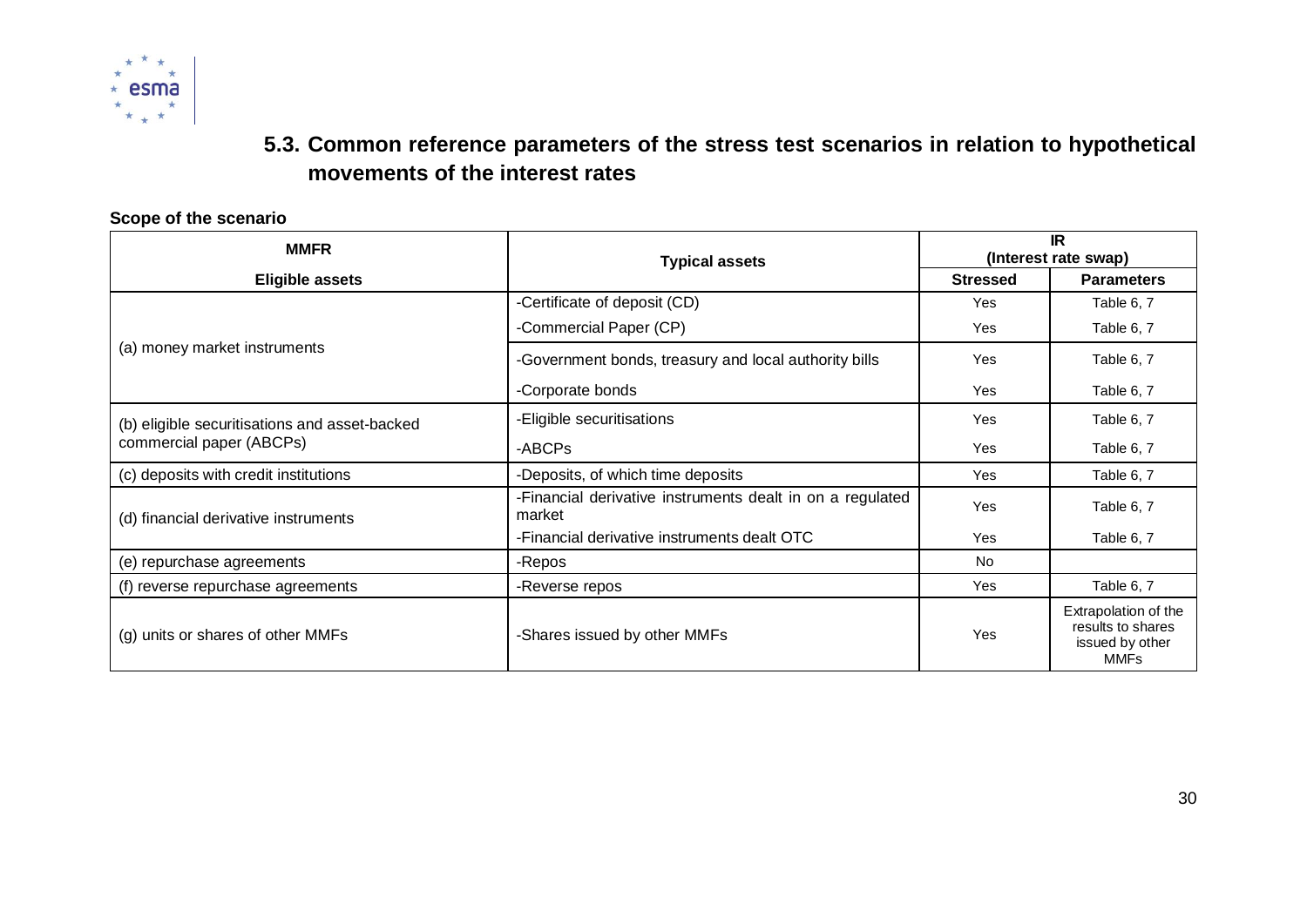

**Table 6: Shocks to swap rates**

| Interest rate yield shocks<br>absolute changes (basis points)                                |                       |                                                  |                |                |                |                 |    |  |  |
|----------------------------------------------------------------------------------------------|-----------------------|--------------------------------------------------|----------------|----------------|----------------|-----------------|----|--|--|
| <b>Description</b><br>1M<br>3M<br>6M<br><b>1Y</b><br><b>2Y</b><br>Geographic Area<br>Country |                       |                                                  |                |                |                |                 |    |  |  |
| EU                                                                                           | Euro area             | Interest rate swap on the EUR (euro)             | 31             | 33             | 37             | 50              | 50 |  |  |
| <b>EU</b>                                                                                    | <b>Bulgaria</b>       | Interest rate swap on the BGN (Bulgarian lev)    | 31             | 33             | 37             | 50              | 50 |  |  |
| EU                                                                                           | Croatia               | Interest rate swap on the HRK (Croatian kuna)    | 31             | 33             | 37             | 50              | 50 |  |  |
| EU                                                                                           | <b>Czech Republic</b> | Interest rate swap on the CZK (Czech koruna)     | 31             | 33             | 37             | 50              | 50 |  |  |
| EU                                                                                           | <b>Denmark</b>        | Interest rate swap on the DKK (Danish krone)     | 31             | 33             | 37             | 50              | 50 |  |  |
| EU                                                                                           | <b>Hungary</b>        | Interest rate swap on the HUF (Hungarian forint) | 54             | 54             | 61             | 81              | 81 |  |  |
| EU                                                                                           | <b>Poland</b>         | Interest rate swap on the PLN (Polish zloty)     | 31             | 33             | 37             | 50              | 50 |  |  |
| EU                                                                                           | Romania               | Interest rate swap on the RON (Romanian leu)     | 24             | 25             | 30             | 40              | 47 |  |  |
| EU                                                                                           | Sweden                | Interest rate swap on the SEK (Swedish krona)    | 12             | 12             | 14             | 19              | 25 |  |  |
| UK                                                                                           | <b>United Kingdom</b> | Interest rate swap on the GBP (British pound)    | 43             | 43             | 48             | 64              | 71 |  |  |
| <b>Rest of Europe</b>                                                                        | <b>Norway</b>         | Interest rate swap on the NOK (Norwegian krone)  | $\overline{7}$ | $\overline{7}$ | $\overline{7}$ | 10 <sup>°</sup> | 16 |  |  |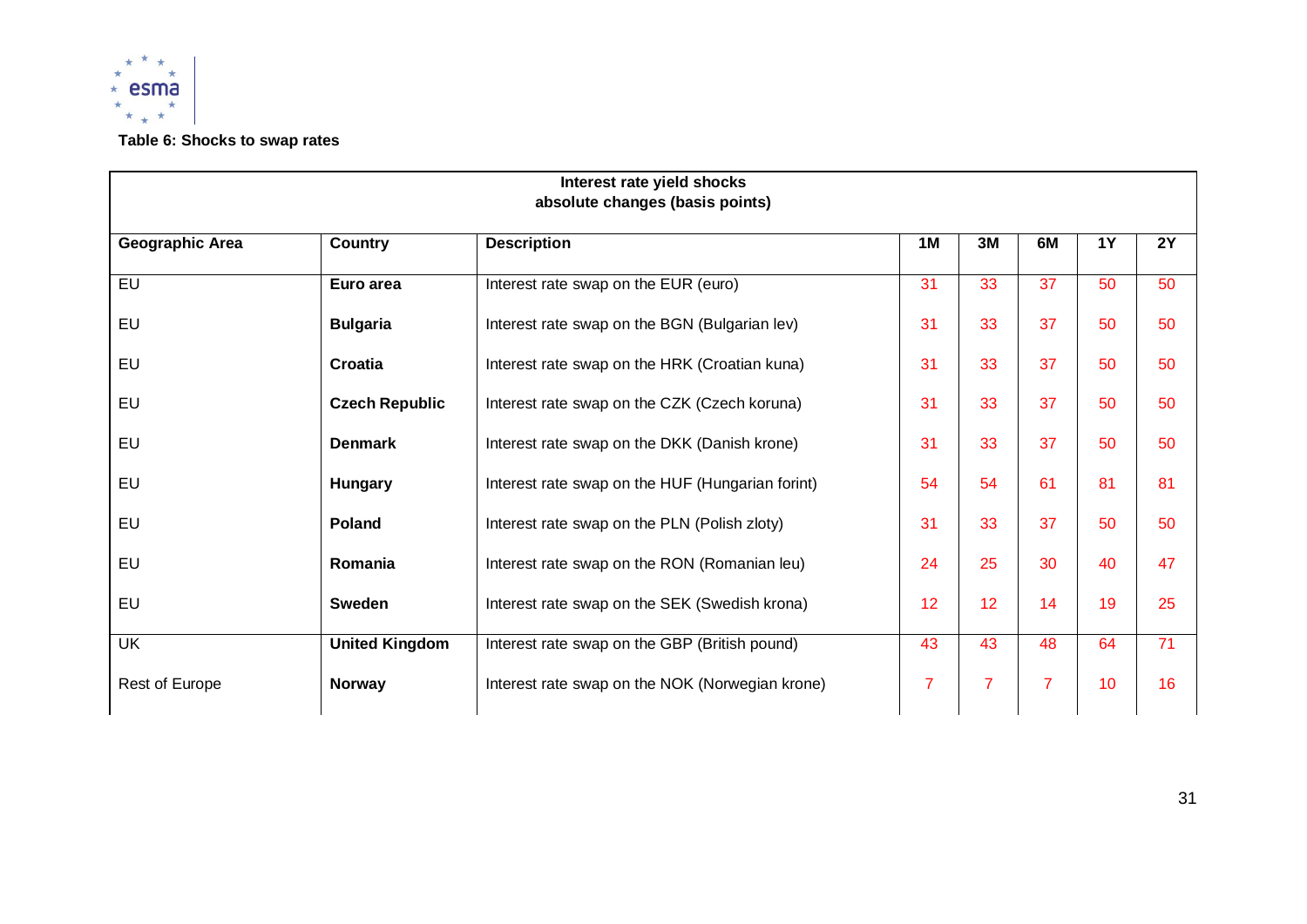

| <b>Rest of Europe</b>     | Russia               | Interest rate swap on the RUB (Russian ruble)     | 19             | 20             | 24             | 32 | 40  |
|---------------------------|----------------------|---------------------------------------------------|----------------|----------------|----------------|----|-----|
| <b>Rest of Europe</b>     | <b>Switzerland</b>   | Interest rate swap on the CHF (Swiss franc)       | 12             | 12             | 14             | 18 | 22  |
| <b>Rest of Europe</b>     | <b>Turkey</b>        | Interest rate swap on the TRY (Turkish lira)      | 30             | 32             | 39             | 51 | 66  |
| North America             | Canada               | Interest rate swap on the CAD (Canadian dollar)   | 20             | 20             | 22             | 29 | 38  |
| North America             | <b>United States</b> | Interest rate swap on the USD (US dollar)         | 35             | 35             | 39             | 52 | 61  |
| Australia and Pacific     | <b>Australia</b>     | Interest rate swap on the AUD (Australian dollar) | 19             | 19             | 22             | 29 | 38  |
| South and Central America | <b>Chile</b>         | Interest rate swap on the CLP (Chilean peso)      | 54             | 54             | 61             | 81 | 100 |
| South and Central America | Colombia             | Interest rate swap on the COP (Colombian peso)    | 31             | 31             | 35             | 47 | 60  |
| South and Central America | <b>Mexico</b>        | Interest rate swap on the MXN (Mexican peso)      | 45             | 45             | 51             | 68 | 70  |
| Asia                      | China                | Interest rate swap on the CNY (Chinese yuan)      | 6              | 6              | $\overline{7}$ | 9  | 9   |
| Asia                      | <b>Hong Kong</b>     | Interest rate swap on the HKD (Hong Kong dollar)  | 32             | 34             | 41             | 55 | 69  |
| Asia                      | India                | Interest rate swap on the INR (Indian rupee)      | 41             | 44             | 52             | 69 | 85  |
| Asia                      | Japan                | Interest rate swap on the JPY (Japanese yen)      | $\overline{2}$ | $\overline{2}$ | $\overline{2}$ | 3  | 5   |
| Asia                      | Korea                | Interest rate swap on the KRW (South Korean won)  | 21             | 22             | 27             | 35 | 45  |
| Asia                      | <b>Malaysia</b>      | Interest rate swap on the MYR (Malaysian ringgit) | 20             | 20             | 23             | 30 | 38  |
|                           |                      |                                                   |                |                |                |    |     |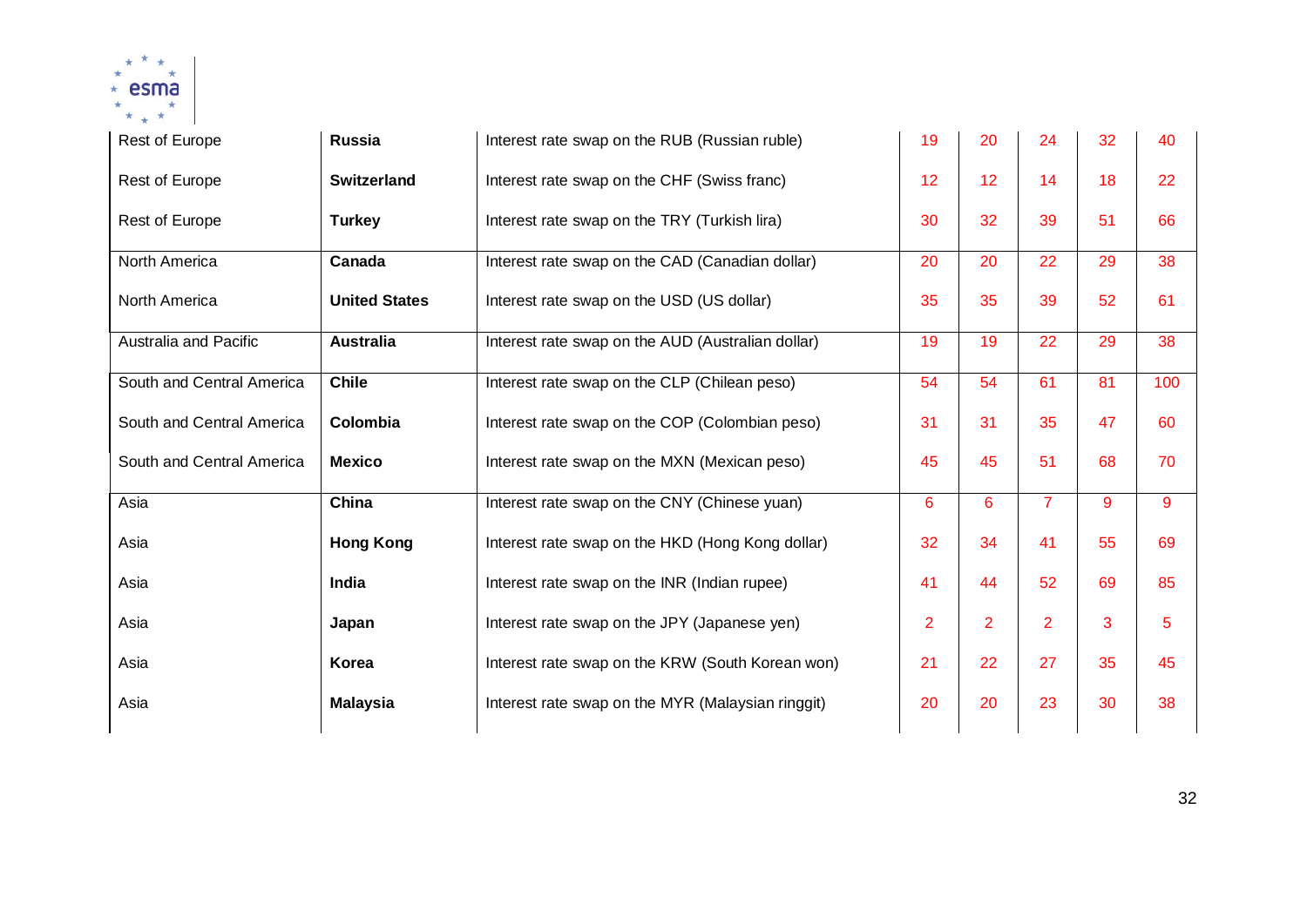| esma<br>$\star$ $\star$ |                     |                                                    |    |    |    |    |    |
|-------------------------|---------------------|----------------------------------------------------|----|----|----|----|----|
| Asia                    | Singapore           | Interest rate swap on the SGD (Singapore dollar)   | 35 | 35 | 40 | 53 | 59 |
| Asia                    | <b>Thailand</b>     | Interest rate swap on the THB (Thai baht)          | 36 | 36 | 41 | 55 | 59 |
| Africa                  | <b>South Africa</b> | Interest rate swap on the ZAR (South African rand) | 5  | 5  | 5  |    | 8  |

**Table 7 Shocks to swap rates (default values for countries not included in table 6)**

| Interest rate yield shocks<br>absolute changes (basis points) |                                                     |    |    |    |           |    |  |
|---------------------------------------------------------------|-----------------------------------------------------|----|----|----|-----------|----|--|
| Geographic Area                                               | <b>Description</b>                                  | 1M | 3M | 6M | <b>1Y</b> | 2Y |  |
| EU                                                            | Default value for countries not included in table 6 | 28 | 29 | 33 | 44        | 46 |  |
| Other advanced economies                                      | Default value for countries not included in table 6 | 20 | 20 | 22 | 29        | 36 |  |
| Other emerging markets                                        | Default value for countries not included in table 6 | 30 | 31 | 36 | 48        | 57 |  |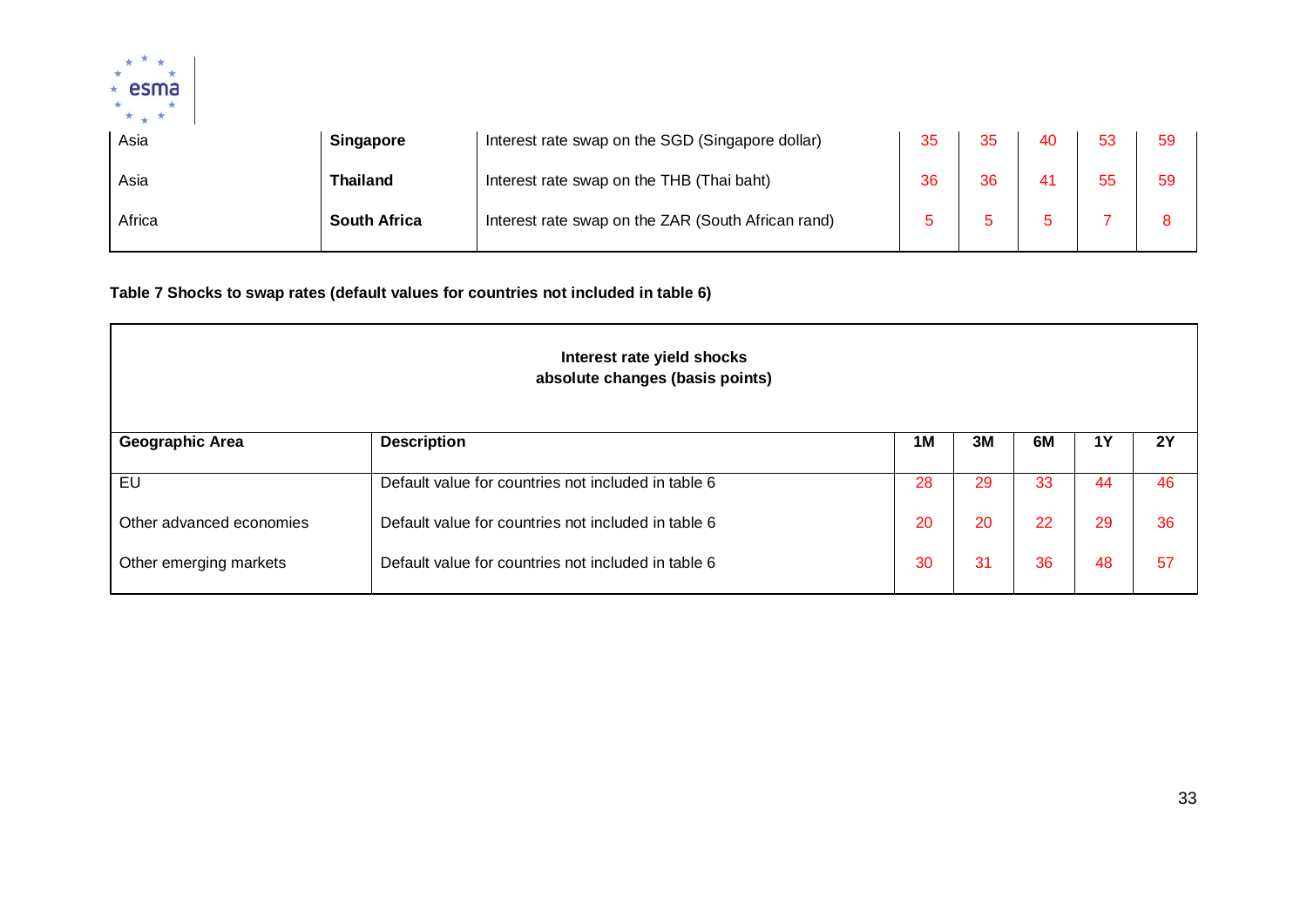

## **5.4. Common reference parameters of the stress test scenarios in relation to hypothetical movements of the exchange rates**

#### **Scope of the scenario**

| <b>MMFR</b>                             |                                                                     |                           | <b>FX</b>                                                            | <b>FX</b>                 |                                                                      |  |
|-----------------------------------------|---------------------------------------------------------------------|---------------------------|----------------------------------------------------------------------|---------------------------|----------------------------------------------------------------------|--|
|                                         | <b>Typical assets</b>                                               | (Appreciation of the EUR) |                                                                      | (Depreciation of the EUR) |                                                                      |  |
| <b>Eligible assets</b>                  |                                                                     | <b>Stressed</b>           | <b>Parameters</b>                                                    | <b>Stressed</b>           | <b>Parameters</b>                                                    |  |
|                                         | -Certificate of deposit (CD)                                        | Yes                       | Table 8                                                              | Yes                       | Table 9                                                              |  |
|                                         | -Commercial Paper (CP)                                              | Yes                       | Table 8                                                              | Yes                       | Table 9                                                              |  |
| (a) money market instruments            | -Government bonds, treasury<br>local<br>and<br>authority bills      | <b>Yes</b>                | Table 8                                                              | Yes                       | Table 9                                                              |  |
|                                         | -Corporate bonds                                                    | Yes                       | Table 8                                                              | <b>Yes</b>                | Table 9                                                              |  |
| (b) eligible securitisations and asset- | -Eligible securitisations                                           | Yes                       | Table 8                                                              | Yes                       | Table 9                                                              |  |
| backed commercial paper (ABCPs)         | -ABCPs                                                              | Yes                       | Table 8                                                              | Yes                       | Table 9                                                              |  |
| (c) deposits with credit institutions   | -Deposits, of which time deposits                                   | Yes                       | Table 8                                                              | Yes                       | Table 9                                                              |  |
| (d) financial derivative instruments    | -Financial derivative instruments dealt in on a<br>regulated market | <b>Yes</b>                | Table 8                                                              | Yes                       | Table 9                                                              |  |
|                                         | -Financial derivative instruments dealt OTC                         | Yes                       | Table 8                                                              | <b>Yes</b>                | Table 9                                                              |  |
| (e) repurchase agreements               | -Repos                                                              | <b>No</b>                 |                                                                      | No.                       |                                                                      |  |
| (f) reverse repurchase agreements       | -Reverse repos                                                      | Yes                       | Table 8                                                              | Yes                       | Table 9                                                              |  |
| (g) units or shares of other MMFs       | -Shares issued by other MMFs                                        | Yes                       | Extrapolation of<br>the results to<br>shares issued<br>by other MMFs | Yes                       | Extrapolation<br>of the results to<br>shares issued<br>by other MMFs |  |

<span id="page-33-0"></span>**Table 8**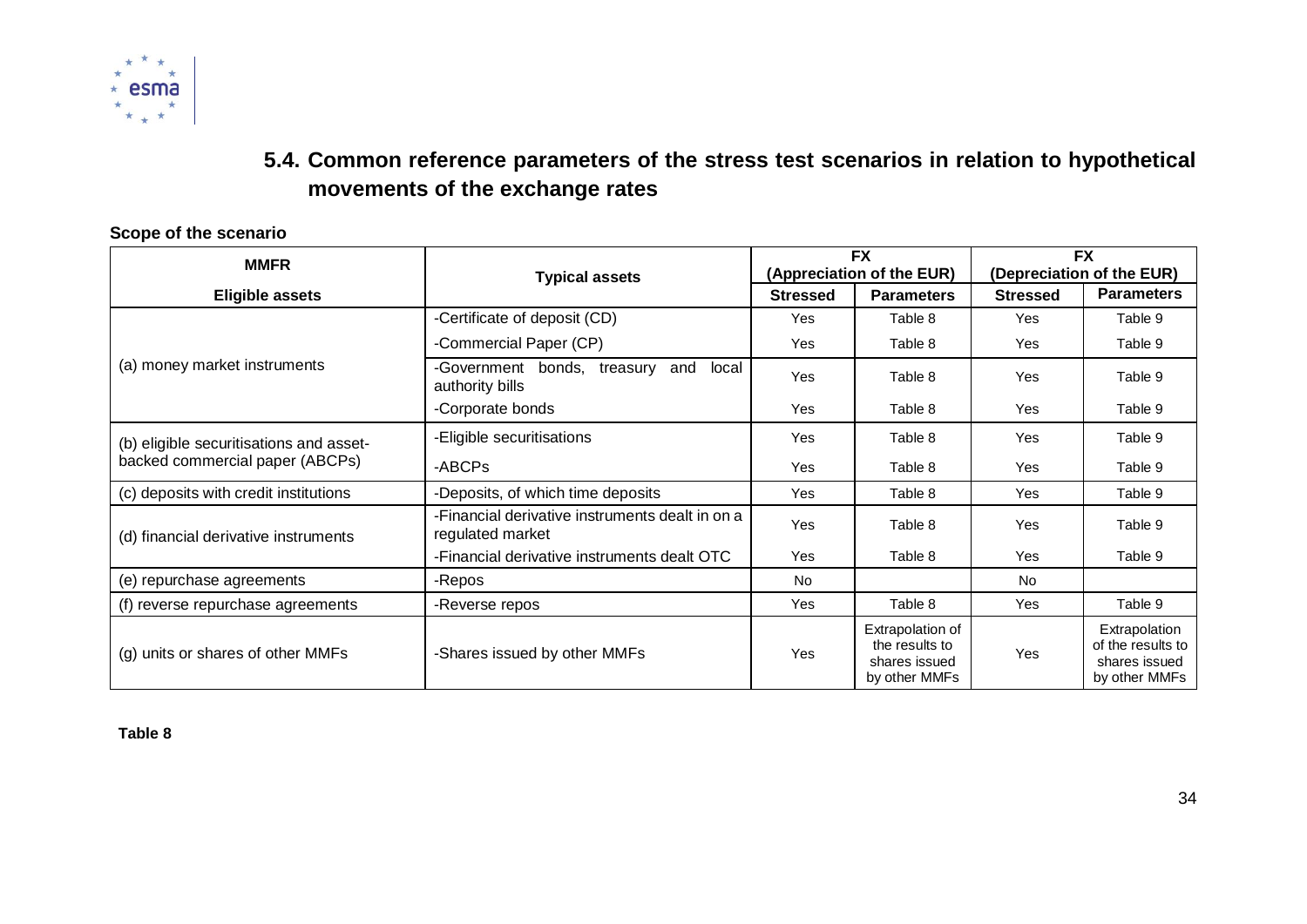

| FX shocks (appreciation of the EUR against the USD)<br>relative changes (%) |                                                           |                           |              |  |  |
|-----------------------------------------------------------------------------|-----------------------------------------------------------|---------------------------|--------------|--|--|
| Geographic Area                                                             | <b>Description</b>                                        | <b>Exchange rate name</b> | <b>Shock</b> |  |  |
| <b>EU</b>                                                                   | USDBGN represents 1 USD per x BGN (Bulgarian lev)         | <b>USDBGN</b>             | $-25.7$      |  |  |
| EU                                                                          | EURCZK represents 1 EUR per x CZK (Czech koruna)          | <b>EURCZK</b>             | $-3.4$       |  |  |
| EU                                                                          | EURHRK represents 1 EUR per x HRK (Croatian kune)         | <b>EURHRK</b>             | 1.5          |  |  |
| EU                                                                          | EURHUF represents 1 EUR per x HUF (Hungarian forints)     | <b>EURHUF</b>             | $-7.0$       |  |  |
| EU                                                                          | USDNOK represents 1 USD per x NOK (Norwegian krone)       | <b>USDNOK</b>             | $-23.5$      |  |  |
| EU                                                                          | EURPLN represents 1 EUR per x PLN (Polish zloty)          | <b>EURPLN</b>             | $-4.8$       |  |  |
| EU                                                                          | EURRON represents 1 EUR per x RON (Romanian leu)          | <b>EURRON</b>             | 0.0          |  |  |
| EU                                                                          | EURRSD represents 1 EUR per x RSD (Serbian dinar)         | <b>EURRSD</b>             | $-2.7$       |  |  |
| EU                                                                          | USDSEK represents 1 USD per x SEK (Swedish krona)         | <b>USDSEK</b>             | $-26.0$      |  |  |
| Rest of Europe                                                              | EURCHF represents 1 EUR per x CHF (Swiss franc)           | <b>EURCHF</b>             | 3.9          |  |  |
| <b>Rest of Europe</b>                                                       | EURGBP represents 1 EUR per x GBP (British pound)         | <b>EURGBP</b>             | 16.4         |  |  |
| Rest of Europe                                                              | EURRUB represents 1 EUR per x RUB (Russian ruble)         | <b>EURRUB</b>             | 13.1         |  |  |
| Rest of Europe                                                              | EURTRY represents 1 EUR per x TRY (Turkish lira)          | <b>EURTRY</b>             | 16.5         |  |  |
| North America                                                               | USDCAD represents 1 USD per x CAD (Canadian dollar)       | <b>USDCAD</b>             | $-13.8$      |  |  |
| North America                                                               | EURUSD represents 1 EUR per x USD (US dollar)             | <b>EURUSD</b>             | 26.0         |  |  |
| Australia and Pacific                                                       | AUDUSD represents 1 AUD per x USD (Australian dollar)     | <b>AUDUSD</b>             | 18.3         |  |  |
| Australia and Pacific                                                       | NZDUSD represents 1 NZD per x USD (New Zealand dollar)    | <b>NZDUSD</b>             | 19.5         |  |  |
| South and Central America                                                   | USDARS represents 1 USD per x ARS (Argentine peso)        | <b>USDARS</b>             | $-2.3$       |  |  |
| South and Central America                                                   | USDBRL represents 1 USD per x BRL (Brazilian real)        | <b>USDBRL</b>             | $-15.0$      |  |  |
| South and Central America                                                   | USDMXN represents 1 USD per x MXN (Mexican peso)          | <b>USDMXN</b>             | $-10.4$      |  |  |
| Asia                                                                        | USDCNY represents 1 USD per x CNY (Chinese yuan renminbi) | <b>USDCNY</b>             | $-1.4$       |  |  |
| Asia                                                                        | USDHKD represents 1 USD per x HKD (Hong Kong dollar)      | <b>USDHKD</b>             | $-0.4$       |  |  |
| Asia                                                                        | USDINR represents 1 USD per x INR (Indian rupee)          | <b>USDINR</b>             | $-3.5$       |  |  |
| Asia                                                                        | USDJPY represents 1 USD per x JPY (Japanese yen)          | <b>USDJPY</b>             | $-9.5$       |  |  |
| Asia                                                                        | USDKRW represents 1 USD per x KRW (South korean won)      | <b>USDKRW</b>             | $-4.2$       |  |  |
| Asia                                                                        | USDMYR represents 1 USD per x MYR (Malaysian ringgit)     | <b>USDMYR</b>             | $-3.1$       |  |  |
| Asia                                                                        | USDSGD represents 1 USD per x SGD (Singapore dollar)      | <b>USDSGD</b>             | $-10.6$      |  |  |
| Asia                                                                        | USDTHB represents 1 USD per x THB (Thai baht)             | <b>USDTHB</b>             | $-3.0$       |  |  |
| Africa                                                                      | USDZAR represents 1 USD per x ZAR (South African rand)    | <b>USDZAR</b>             | $-15.6$      |  |  |

**Table 9**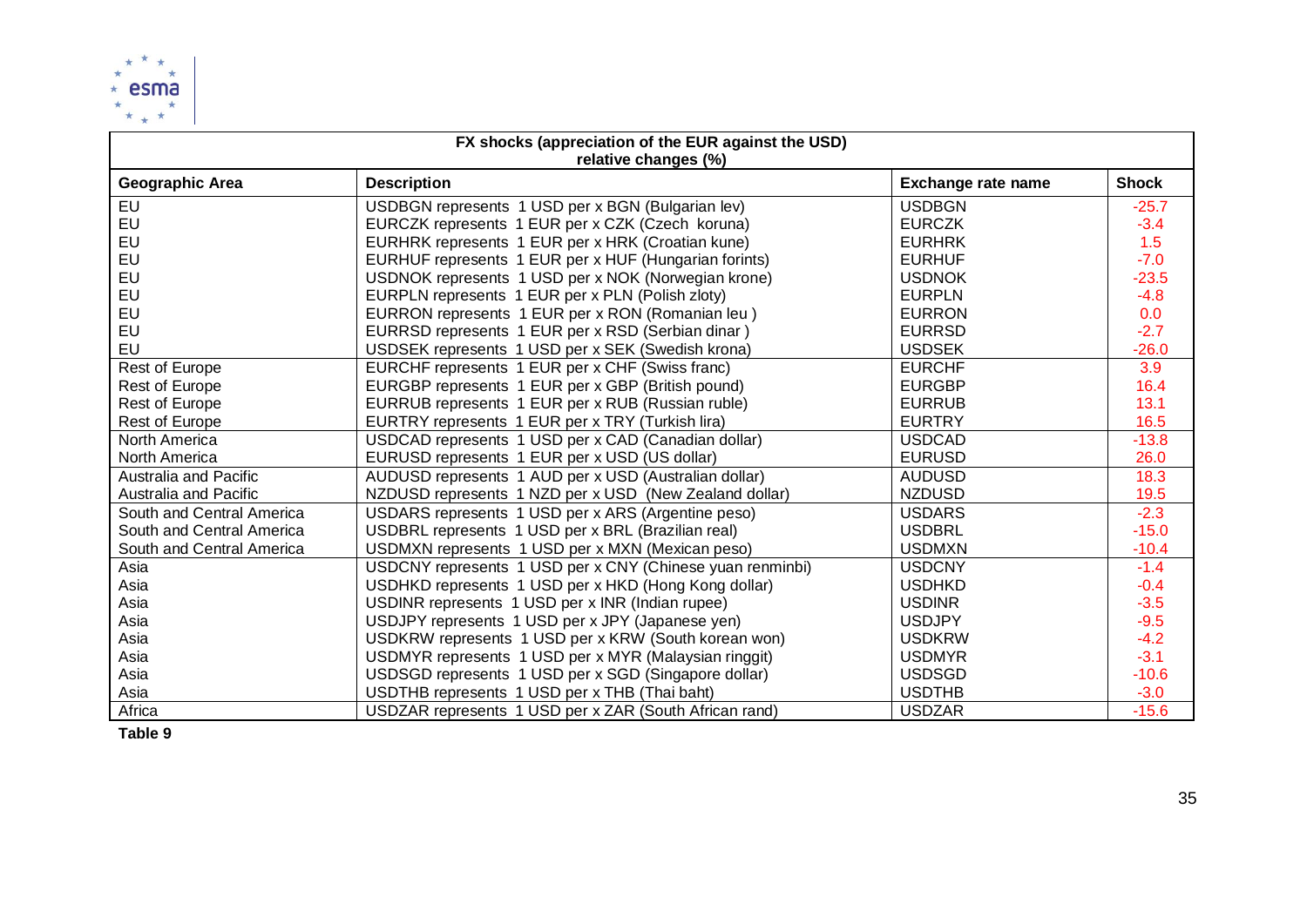

| FX shocks (depreciation of the EUR against the USD)<br>relative changes (%) |                                                           |                           |              |  |  |
|-----------------------------------------------------------------------------|-----------------------------------------------------------|---------------------------|--------------|--|--|
| Geographic Area                                                             | <b>Description</b>                                        | <b>Exchange rate name</b> | <b>Shock</b> |  |  |
| <b>EU</b>                                                                   | USDBGN represents 1 USD per x BGN (Bulgarian lev)         | <b>USDBGN</b>             | 17.3         |  |  |
| <b>EU</b>                                                                   | EURCZK represents 1 EUR per x CZK (Czech koruna)          | <b>EURCZK</b>             | 4.0          |  |  |
| <b>EU</b>                                                                   | EURHRK represents 1 EUR per x HRK (Croatian kune)         | <b>EURHRK</b>             | $-1.4$       |  |  |
| <b>EU</b>                                                                   | EURHUF represents 1 EUR per x HUF (Hungarian forints)     | <b>EURHUF</b>             | 6.2          |  |  |
| EU                                                                          | USDNOK represents 1 USD per x NOK (Norwegian krone)       | <b>USDNOK</b>             | 18.0         |  |  |
| EU                                                                          | EURPLN represents 1 EUR per x PLN (Polish zloty)          | <b>EURPLN</b>             | 5.0          |  |  |
| <b>EU</b>                                                                   | EURRON represents 1 EUR per x RON (Romanian leu)          | <b>EURRON</b>             | 0.8          |  |  |
| EU                                                                          | EURRSD represents 1 EUR per x RSD (Serbian dinar)         | <b>EURRSD</b>             | $-2.3$       |  |  |
| EU                                                                          | USDSEK represents 1 USD per x SEK (Swedish krona)         | <b>USDSEK</b>             | 19.4         |  |  |
| Rest of Europe                                                              | EURCHF represents 1 EUR per x CHF (Swiss franc)           | <b>EURCHF</b>             | $-4.2$       |  |  |
| EU                                                                          | EURGBP represents 1 EUR per x GBP (British pound)         | <b>EURGBP</b>             | $-8.1$       |  |  |
| Rest of Europe                                                              | EURRUB represents 1 EUR per x RUB (Russian ruble)         | <b>EURRUB</b>             | $-10.6$      |  |  |
| Rest of Europe                                                              | EURTRY represents 1 EUR per x TRY (Turkish lira)          | <b>EURTRY</b>             | $-5.7$       |  |  |
| <b>North America</b>                                                        | USDCAD represents 1 USD per x CAD (Canadian dollar)       | <b>USDCAD</b>             | 9.3          |  |  |
| North America                                                               | EURUSD represents 1 EUR per x USD (US dollar)             | <b>EURUSD</b>             | $-17.9$      |  |  |
| Australia and Pacific                                                       | AUDUSD represents 1 AUD per x USD (Australian dollar)     | <b>AUDUSD</b>             | $-15.5$      |  |  |
| Australia and Pacific                                                       | NZDUSD represents 1 NZD per x USD (New Zealand dollar)    | <b>NZDUSD</b>             | $-14.8$      |  |  |
| South and Central America                                                   | USDARS represents 1 USD per x ARS (Argentine peso)        | <b>USDARS</b>             | 3.0          |  |  |
| South and Central America                                                   | USDBRL represents 1 USD per x BRL (Brazilian real)        | <b>USDBRL</b>             | 13.0         |  |  |
| South and Central America                                                   | USDMXN represents 1 USD per x MXN (Mexican peso)          | <b>USDMXN</b>             | 8.5          |  |  |
| Asia                                                                        | USDCNY represents 1 USD per x CNY (Chinese yuan renminbi) | <b>USDCNY</b>             | 3.3          |  |  |
| Asia                                                                        | USDHKD represents 1 USD per x HKD (Hong Kong dollar)      | <b>USDHKD</b>             | 0.4          |  |  |
| Asia                                                                        | USDINR represents 1 USD per x INR (Indian rupee)          | <b>USDINR</b>             | 3.0          |  |  |
| Asia                                                                        | USDJPY represents 1 USD per x JPY (Japanese yen)          | <b>USDJPY</b>             | 6.5          |  |  |
| Asia                                                                        | USDKRW represents 1 USD per x KRW (South korean won)      | <b>USDKRW</b>             | 3.9          |  |  |
| Asia                                                                        | USDMYR represents 1 USD per x MYR (Malaysian ringgit)     | <b>USDMYR</b>             | 3.9          |  |  |
| Asia                                                                        | USDSGD represents 1 USD per x SGD (Singapore dollar)      | <b>USDSGD</b>             | 7.1          |  |  |
| Asia                                                                        | USDTHB represents 1 USD per x THB (Thai baht)             | <b>USDTHB</b>             | 3.8          |  |  |
| Africa                                                                      | USDZAR represents 1 USD per x ZAR (South African rand)    | <b>USDZAR</b>             | 16.1         |  |  |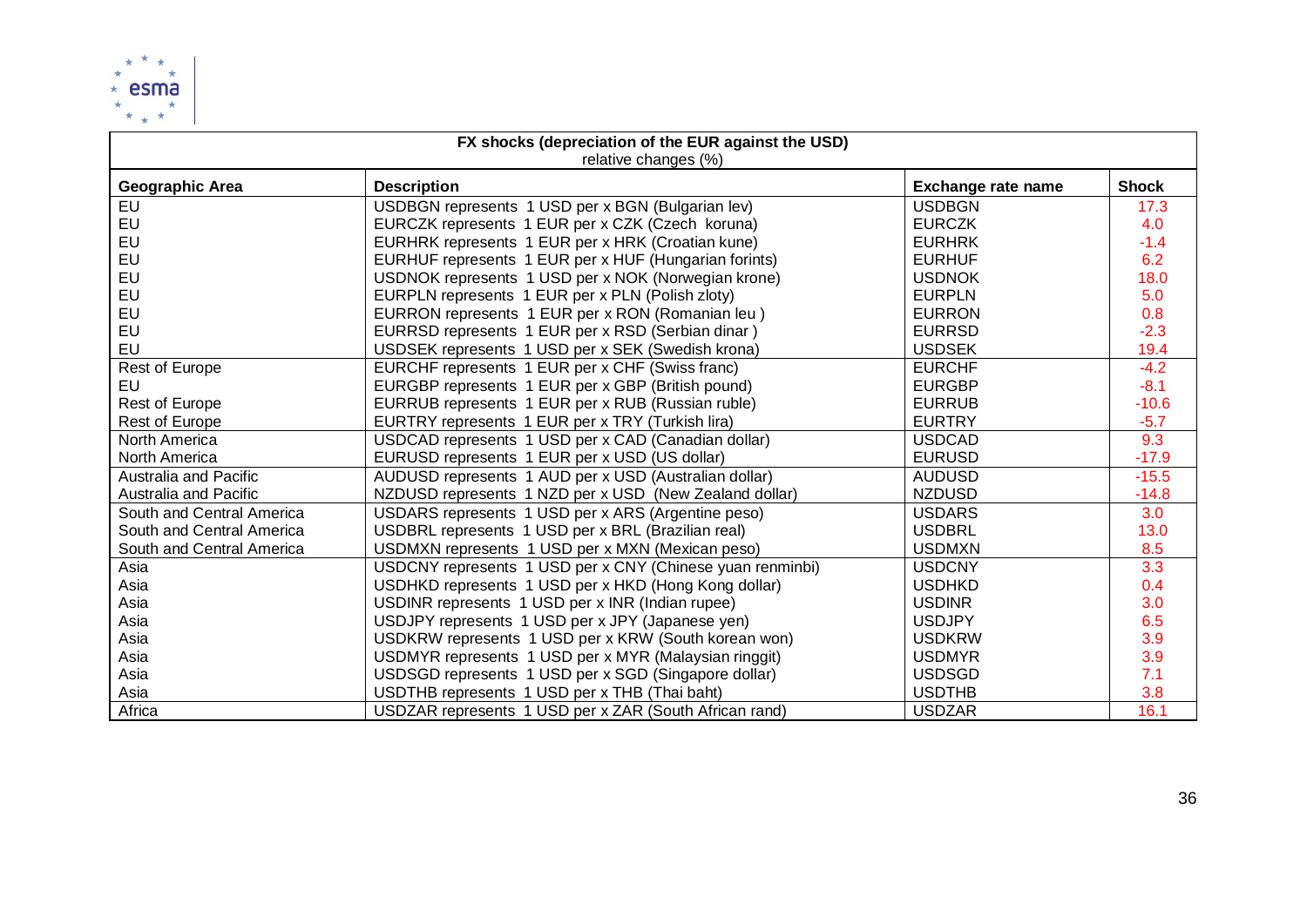

**5.5. Common reference parameters of the stress test scenarios in relation to hypothetical widening or narrowing of spreads among indexes to which interest rates of portfolio securities are tied**

<span id="page-36-0"></span>

| <b>MMFR</b>                                   |                                                                     | <b>IR</b>            |                                                                             |  |  |
|-----------------------------------------------|---------------------------------------------------------------------|----------------------|-----------------------------------------------------------------------------|--|--|
|                                               | <b>Typical assets</b>                                               | (Interest rate swap) |                                                                             |  |  |
| <b>Eligible assets</b>                        |                                                                     | <b>Stressed</b>      | <b>Parameters</b>                                                           |  |  |
|                                               | -Certificate of deposit (CD)                                        | Yes                  | Table 6, 7                                                                  |  |  |
|                                               | -Commercial Paper (CP)                                              | Yes                  | Table 6, 7                                                                  |  |  |
| (a) money market instruments                  | -Government bonds, treasury and local authority bills               | <b>Yes</b>           | Table 6, 7                                                                  |  |  |
|                                               | -Corporate bonds                                                    | Yes                  | Table 6, 7                                                                  |  |  |
| (b) eligible securitisations and asset-backed | -Eligible securitisations                                           | Yes                  | Table 6, 7                                                                  |  |  |
| commercial paper (ABCPs)                      | -ABCPs                                                              | Yes                  | Table 6, 7                                                                  |  |  |
| (c) deposits with credit institutions         | -Deposits, of which time deposits                                   | Yes                  | Table 6, 7                                                                  |  |  |
| (d) financial derivative instruments          | -Financial derivative instruments dealt in on a regulated<br>market | <b>Yes</b>           | Table 6, 7                                                                  |  |  |
|                                               | -Financial derivative instruments dealt OTC                         | Yes                  | Table 6, 7                                                                  |  |  |
| (e) repurchase agreements                     | -Repos                                                              | <b>No</b>            |                                                                             |  |  |
| (f) reverse repurchase agreements             | -Reverse repos                                                      | Yes                  | Table 6, 7                                                                  |  |  |
| (g) units or shares of other MMFs             | -Shares issued by other MMFs                                        | Yes                  | Extrapolation of the<br>results to shares<br>issued by other<br><b>MMFs</b> |  |  |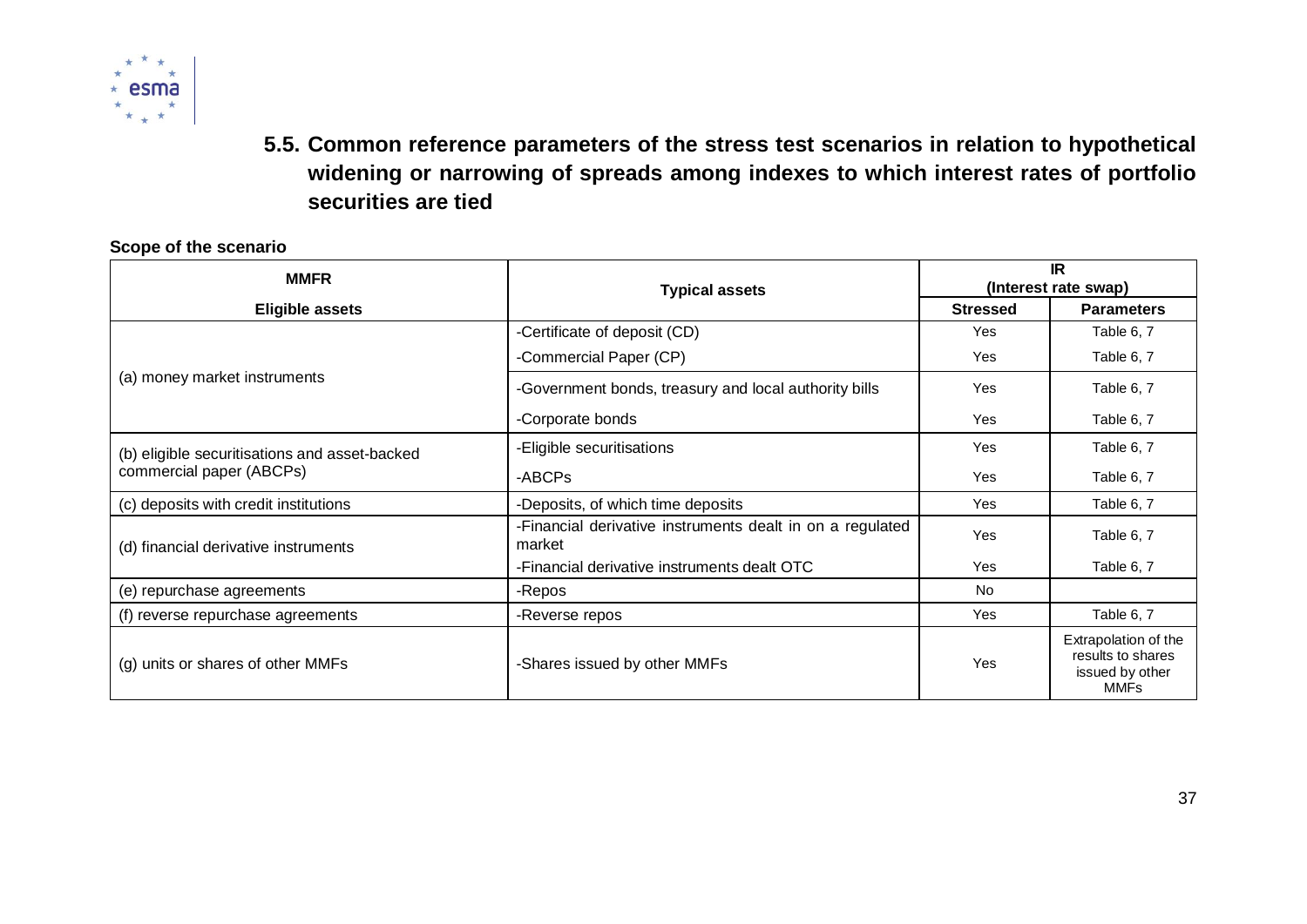

## **5.6. Common reference parameters of the stress test scenarios in relation to hypothetical levels of redemption**

<span id="page-37-0"></span>

| <b>MMFR</b>                              | <b>Typical assets</b>                                                     | <b>Redemption</b><br>(reverse liquidity ST) |                     | <b>Redemption</b><br>(weekly liquidity ST |                   | <b>Redemption</b><br>(2 main investors) |                   |
|------------------------------------------|---------------------------------------------------------------------------|---------------------------------------------|---------------------|-------------------------------------------|-------------------|-----------------------------------------|-------------------|
| <b>Eligible assets</b>                   |                                                                           | <b>Stressed</b>                             | <b>Parameters</b>   | <b>Stressed</b>                           | <b>Parameters</b> | <b>Stressed</b>                         | <b>Parameters</b> |
|                                          | -Certificate of deposit (CD)                                              | Yes                                         | Self-<br>assessment | Yes                                       | Table 10, 11      | <b>Yes</b>                              | Table 10          |
|                                          | -Commercial Paper (CP)                                                    | Yes                                         | Self-<br>assessment | Yes                                       | Table 10, 11      | Yes                                     | Table 10          |
| (a) money market instruments             | -Government bonds, treasury and<br>local authority bills                  | Yes                                         | Self-<br>assessment | Yes                                       | Table 10, 11      | Yes                                     | Table 10          |
|                                          | -Corporate bonds                                                          | Yes                                         | Self-<br>assessment | Yes                                       | Table 10, 11      | Yes                                     | Table 10          |
| (b) eligible securitisations and         | -Eligible securitisations                                                 | Yes                                         | Self-<br>assessment | Yes                                       | Table 10, 11      | Yes                                     | Table 10          |
| asset-backed commercial paper<br>(ABCPs) | -ABCPs                                                                    | Yes                                         | Self-<br>assessment | <b>Yes</b>                                | Table 10, 11      | Yes                                     | Table 10          |
| (c) deposits with credit institutions    | -Deposits, of which time deposits                                         | Yes                                         | Self-<br>assessment | <b>Yes</b>                                | Table 10, 11      | Yes                                     | Table 10          |
| (d) financial derivative                 | -Financial<br>derivative<br>instruments<br>dealt in on a regulated market | Yes                                         | Self-<br>assessment | Yes                                       | Table 10, 11      | Yes                                     | Table 10          |
| instruments                              | derivative<br>-Financial<br>instruments<br>dealt OTC                      | Yes                                         | Self-<br>assessment | Yes                                       | Table 10, 11      | Yes                                     | Table 10          |
| (e) repurchase agreements                | -Repos                                                                    | Yes                                         | Self-<br>assessment | No                                        | Table 10, 11      | N <sub>o</sub>                          | Table 10          |
| (f) reverse repurchase<br>agreements     | -Reverse repos                                                            | Yes                                         | Self-<br>assessment | Yes                                       | Table 10, 11      | Yes                                     | Table 10          |
| (g) units or shares of other MMFs        | -Shares issued by other MMFs                                              | Yes                                         | Self-<br>assessment | Yes                                       | Table 10, 11      | Yes                                     | Table 10          |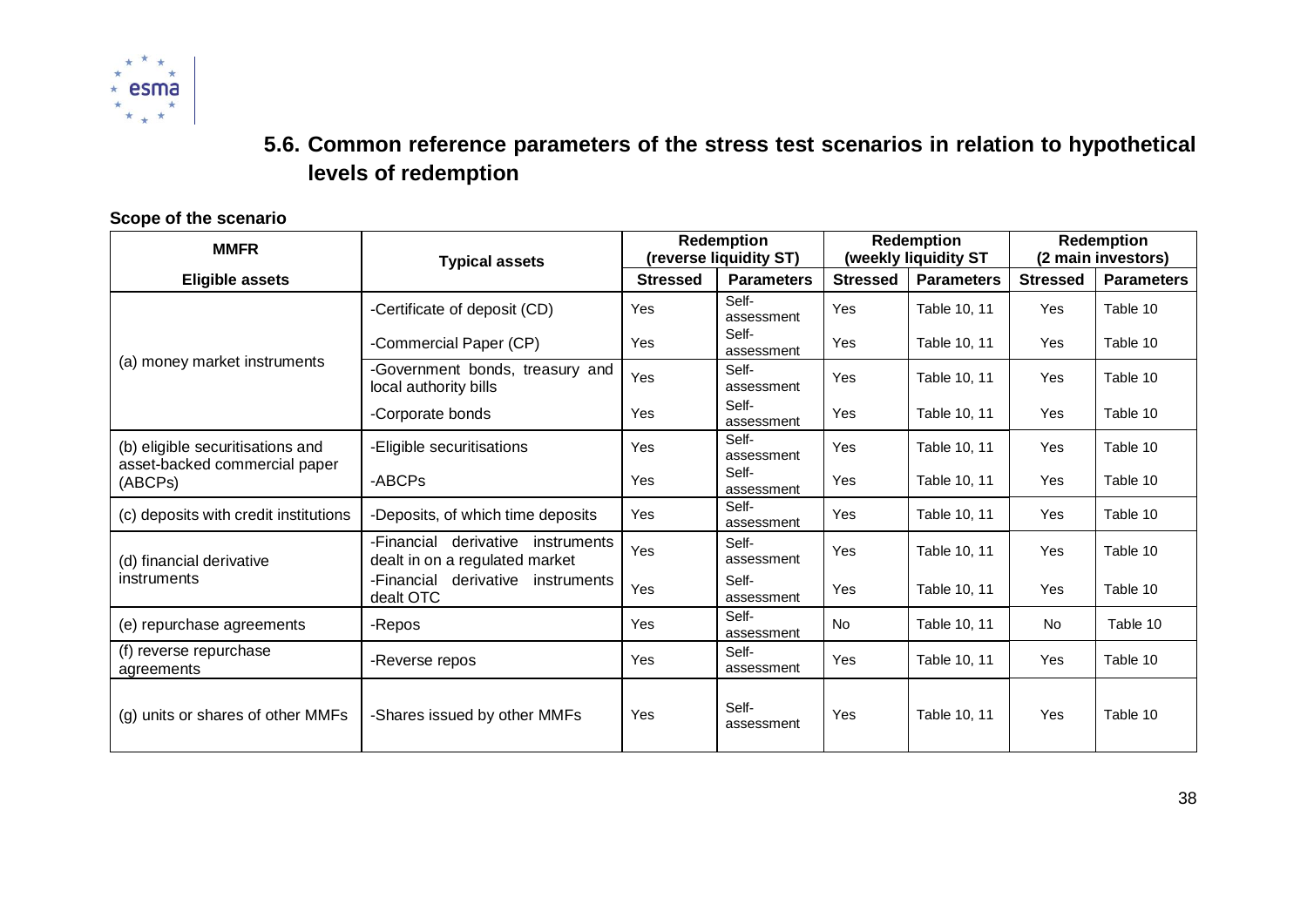

| Table 10                                                                                                                                                                   |                 |            | Table 11                     |
|----------------------------------------------------------------------------------------------------------------------------------------------------------------------------|-----------------|------------|------------------------------|
| <b>Assets</b>                                                                                                                                                              | <b>Article</b>  | <b>CQS</b> | Net outflows (%)             |
| Assets referred to in Article 17(7)[1] which are highly liquid and<br>can be redeemed and settled within one working day and have<br>a residual maturity of up to 190 days | 24(e)           |            | <b>Professional investor</b> |
| Cash which is able to be withdrawn by giving prior notice of<br>five working days without penalty                                                                          | 24 (e)<br>25(d) |            | <b>Retail investor</b>       |
|                                                                                                                                                                            | 24 (e)          |            |                              |
| Weekly maturing assets                                                                                                                                                     | 25(d)           |            |                              |
| Reverse repurchase agreements which are able to be                                                                                                                         | 24 (e)          |            |                              |
| terminated by giving prior notice of five working days                                                                                                                     |                 |            |                              |
| $x100\%$ = Weekly liquid assets (bucket 1)                                                                                                                                 |                 |            |                              |
| Assets referred to in Article 17(7) which can be redeemed and<br>settled within one working week                                                                           | 17(7)           | 1,2        |                              |
| Money market instruments or units or shares of other MMFs                                                                                                                  |                 |            |                              |
| which they are able to be redeemed and settled within five<br>working days                                                                                                 | 25(e)           | 1,2        |                              |
| Eligible securitisations and asset-backed commercial paper<br>(ABCPs)                                                                                                      | 9(1)(b)         |            |                              |
| x85% = Weekly liquid assets (bucket 2)                                                                                                                                     |                 |            |                              |

| Table |  |  |  |
|-------|--|--|--|
|-------|--|--|--|

| Article          | <b>CQS</b> |  | Net outflows (%)             |    |  |
|------------------|------------|--|------------------------------|----|--|
| 24 (e)           |            |  | <b>Professional investor</b> | 40 |  |
| 24 (e)<br>25 (d) |            |  | <b>Retail investor</b>       | 30 |  |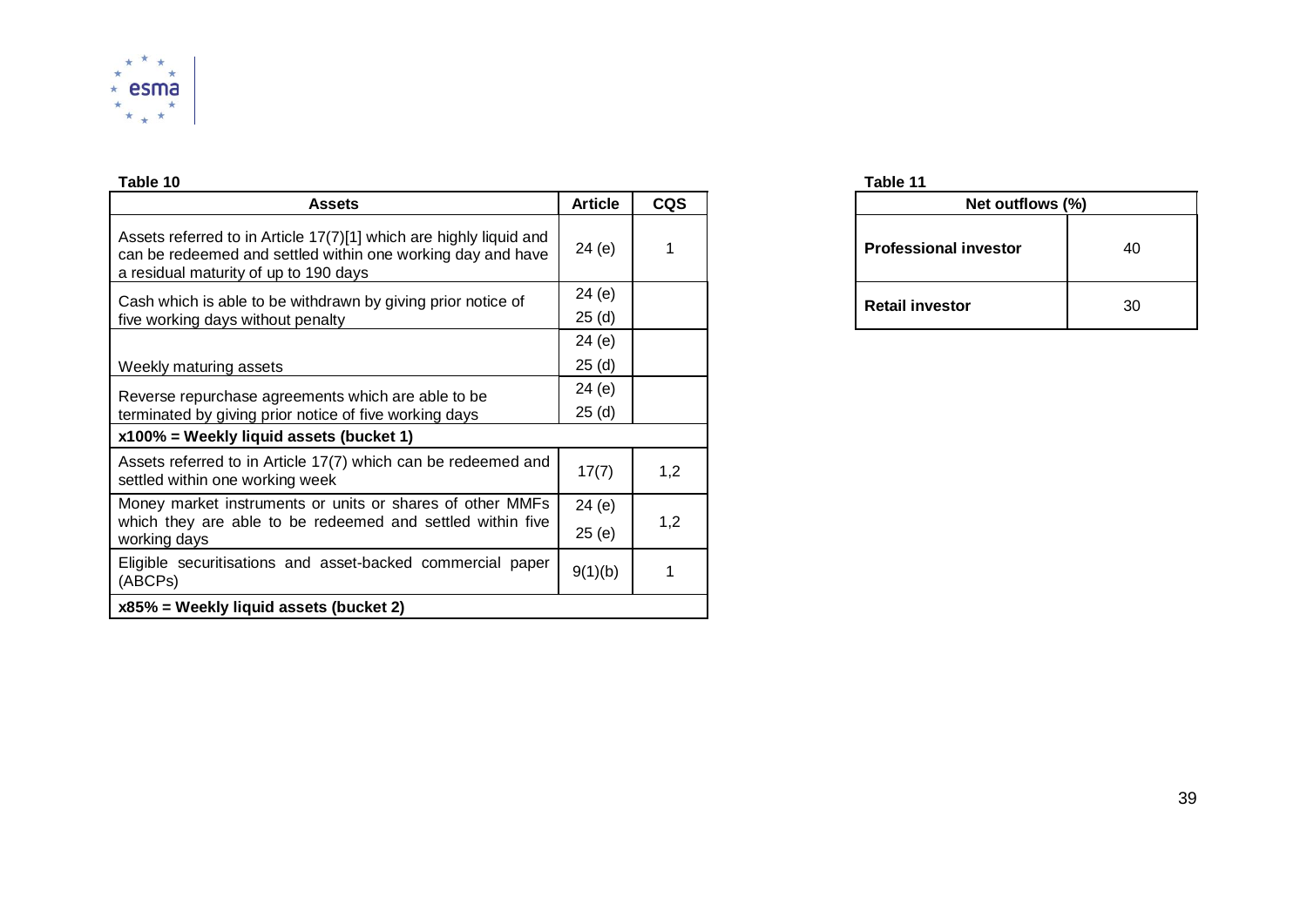

## **5.7. Common reference parameters of the stress test scenarios in relation to hypothetical macro systemic shocks affecting the economy as a whole**

<span id="page-39-0"></span>

| <b>MMFR</b>                                   |                                                                     | Macro           |                                       |  |
|-----------------------------------------------|---------------------------------------------------------------------|-----------------|---------------------------------------|--|
| <b>Eligible assets</b>                        | <b>Typical assets</b>                                               | <b>Stressed</b> | <b>Parameters</b>                     |  |
|                                               | -Certificate of deposit (CD)                                        | Yes             | Tables 1,2,3,4,5,6,7,8,10,11          |  |
|                                               | -Commercial Paper (CP)                                              | Yes             | Tables 1,2,3,4,5,6,7,8,10,11          |  |
| (a) money market instruments                  | -Government bonds, treasury and local authority bills               | Yes             | Tables 1, 2, 3, 4, 5, 6, 7, 8, 10, 11 |  |
|                                               | -Corporate bonds                                                    | <b>Yes</b>      | Tables 1, 2, 3, 4, 5, 6, 7, 8, 10, 11 |  |
| (b) eligible securitisations and asset-backed | -Eligible securitisations                                           | <b>Yes</b>      | Tables 1, 2, 3, 4, 5, 6, 7, 8, 10, 11 |  |
| commercial paper (ABCPs)                      | -ABCPs                                                              | Yes             | Tables 1, 2, 3, 4, 5, 6, 7, 8, 10, 11 |  |
| (c) deposits with credit institutions         | -Deposits, of which time deposits                                   | <b>Yes</b>      | Tables 1,2,3,4,5,6,7,8,10,11          |  |
| (d) financial derivative instruments          | -Financial derivative instruments dealt in on a regulated<br>market | <b>Yes</b>      | Tables 1, 2, 3, 4, 5, 6, 7, 8, 10, 11 |  |
|                                               | -Financial derivative instruments dealt OTC                         | Yes             | Tables 1,2,3,4,5,6,7,8,10,11          |  |
| (e) repurchase agreements                     | -Repos                                                              |                 | Tables 1,2,3,4,5,6,7,8,10,11          |  |
| (f) reverse repurchase agreements             | -Reverse repos                                                      | Yes             | Tables 1,2,3,4,5,6,7,8,10,11          |  |
| (g) units or shares of other MMFs             | -Shares issued by other MMFs                                        | <b>Yes</b>      | Tables 1, 2, 3, 4, 5, 6, 7, 8, 10, 11 |  |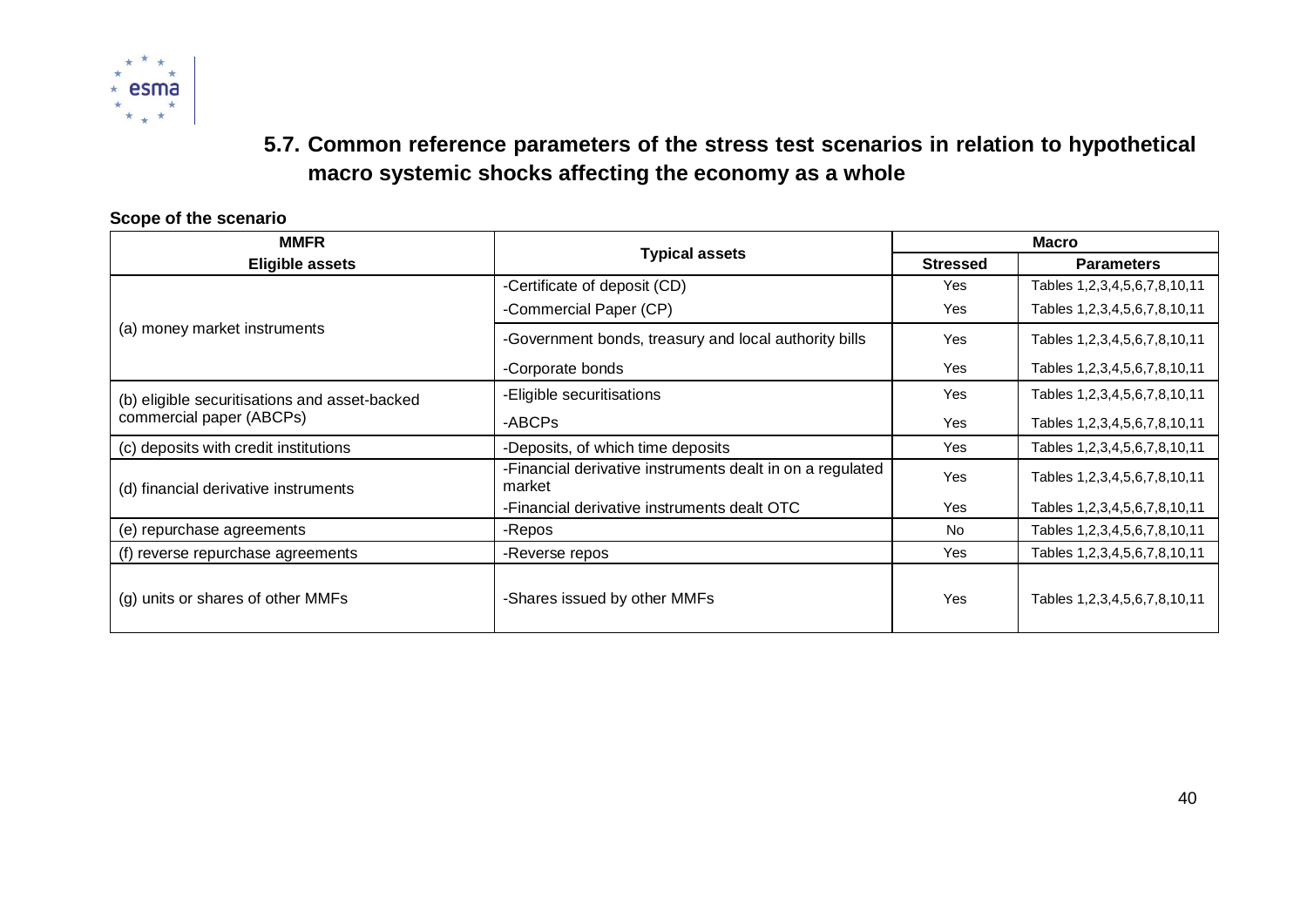

ESMA REGULAR USE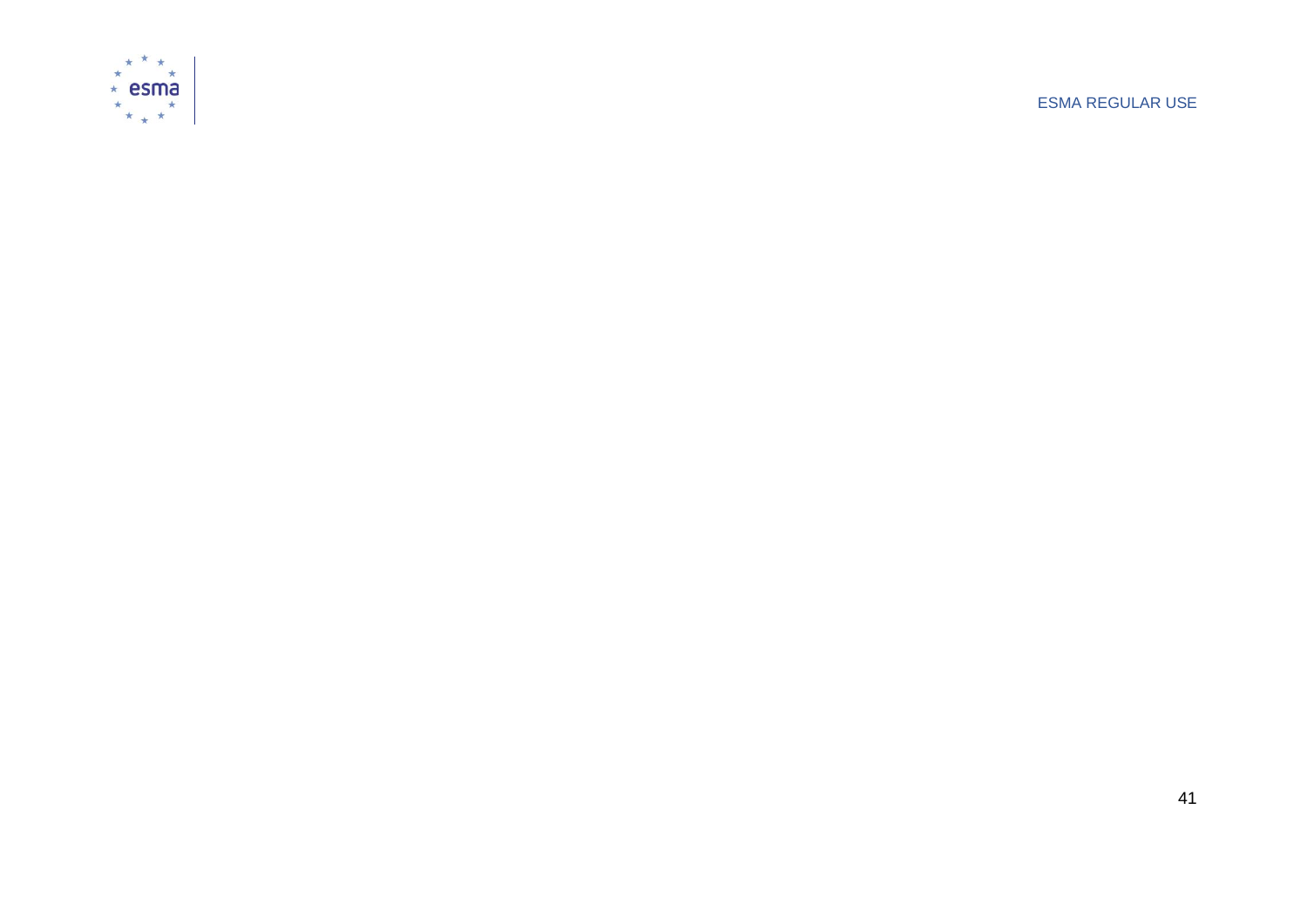



## <span id="page-41-0"></span>**6. Appendix**

#### A.

Example of stress combining the various factors mentioned in sections 4.2 to 4.7 with investors' redemption requests

A practical example of one possible implementation of the section "Combination of the various factors mentioned in the following sections 4.2 to 4.7 with investors' redemption requests" is given below.

The table below estimates the losses incurred by the MMF in the event of redemptions or market stress (credit or interest rate shocks).

First scenario: credit premium shock of 25 bps

Second scenario: interest rate shock of 25 bps

|                             |       |       | Three largest<br>investors<br>(25%)<br>↓ |           |           |           |           |           | Very stable<br>investors<br>(15%) |                        |
|-----------------------------|-------|-------|------------------------------------------|-----------|-----------|-----------|-----------|-----------|-----------------------------------|------------------------|
|                             |       |       |                                          |           |           |           |           |           | ↓                                 |                        |
| <b>Redemptions</b>          | $0\%$ | 10%   | 20%                                      | 30%       | 40%       | 50%       | 60%       | 70%       | 80%                               | 90%                    |
| <b>Initial</b><br>portfolio |       |       | 2 bps                                    | 3 bps     | 5 bps     | 6 bps     | 8 bps     | 9 bps     | 11<br>bps                         | 12 <sub>2</sub><br>bps |
| <b>First</b><br>scenario    | 7 bps | 9 bps | 13<br>bps                                | 18<br>bps | 24<br>bps | 32<br>bps | 45<br>bps | 66<br>bps | 110<br>bps                        | 236<br>bps             |
| <b>Second</b><br>scenario   | 3 bps | 4 bps | 6 bps                                    | 9 bps     | 12<br>bps | 16<br>bps | 21<br>bps | 28<br>bps | 38<br>bps                         | 85<br>bps              |
| <b>WAL</b> (days)           | 105   | 117   | 131                                      | 149       | 169       | 192       | 219       | 249       | 290                               | 320                    |

This stress test shows that a redemption by the three largest investors (25% of net assets) would push the weighted average life (WAL) beyond the 120-day regulatory threshold (for a short-term money market fund) and cause the portfolio to lose in the region of 2-3 bps under normal conditions. The same level of cumulative redemptions with a 25 bps rise in credit premium would cause a loss of around 13-18 bps.

B.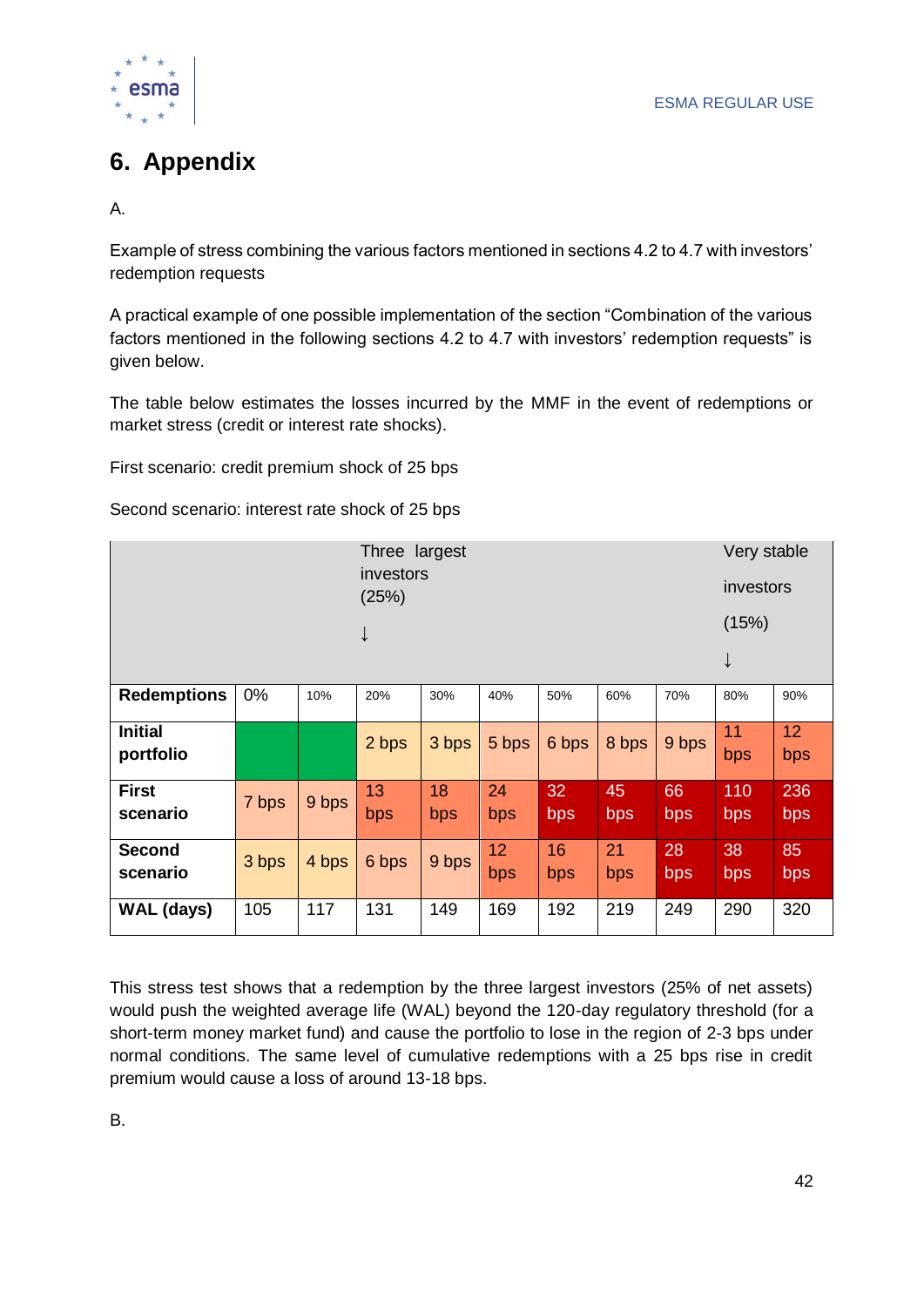

#### ESMA REGULAR USE

Example of Redemptions based on an investor behaviour model, in accordance with the breakdown of liabilities by investor category. This implies the simulation of the behaviour of each type of investor and establishes a simulation based on the composition of the liabilities of the MMF.

| of<br><b>Example</b><br>classification and simulation<br>of their behaviour (the figures<br>shown are not real): Investor<br>type | investor   | Record redemptions for this<br>investor type |          |
|-----------------------------------------------------------------------------------------------------------------------------------|------------|----------------------------------------------|----------|
|                                                                                                                                   | Over one   | Over one week                                | Over one |
|                                                                                                                                   | day        |                                              | month    |
| Large institutional                                                                                                               | 25%        | 75%                                          | 100%     |
| Group<br>entity                                                                                                                   | 20%        | 40%                                          | 40%      |
| (bank, insurance,                                                                                                                 |            |                                              |          |
| own account)                                                                                                                      |            |                                              |          |
| Investment fund                                                                                                                   | <b>20%</b> | 65%                                          | 100%     |
| Small institutional                                                                                                               | 10%        | 25%                                          | 40%      |
| banking<br>Private                                                                                                                | 15%        | 40%                                          | 75%      |
| network                                                                                                                           |            |                                              |          |
| Retail<br>investor                                                                                                                | 5%         | 10%                                          | 20%      |
| with distributor A                                                                                                                |            |                                              |          |
| Retail<br>investor                                                                                                                | 7%         | 15%                                          | 20%      |
| with distributor B                                                                                                                |            |                                              |          |

#### Stressed redemptions for this investor category

| Large institutional | 75%           |  |  |  |
|---------------------|---------------|--|--|--|
| Group entity        | 0%            |  |  |  |
| (bank, insurance,   | (in agreement |  |  |  |
| own account)        | with the AMC) |  |  |  |
| Investment fund     | 65%           |  |  |  |
| Small institutional | 25%           |  |  |  |
| Private banking     | 40%           |  |  |  |
| network             |               |  |  |  |
| Retail investor     | 10%           |  |  |  |
| with distributor A  |               |  |  |  |
| Retail investor     | - 15%         |  |  |  |
| with distributor B  |               |  |  |  |
|                     |               |  |  |  |

In order to build such a simulation of this kind, the manager needs to make assumptions about the behaviour of each investor type, based in part on historical redemptions. In the example above, the manager has noted that the retail investors who invested through distributor A are historically slower to exit in the event of difficulty, but that they exhibit the same behaviour over one month as retail investors who invested through distributor B. This fictitious example shows a possible classification that the manager may use based on the data available on the liabilities of the MMF and the behaviour of its investors.

#### C.

66. Examples of global stress test scenarios that the manager could consider: 67.